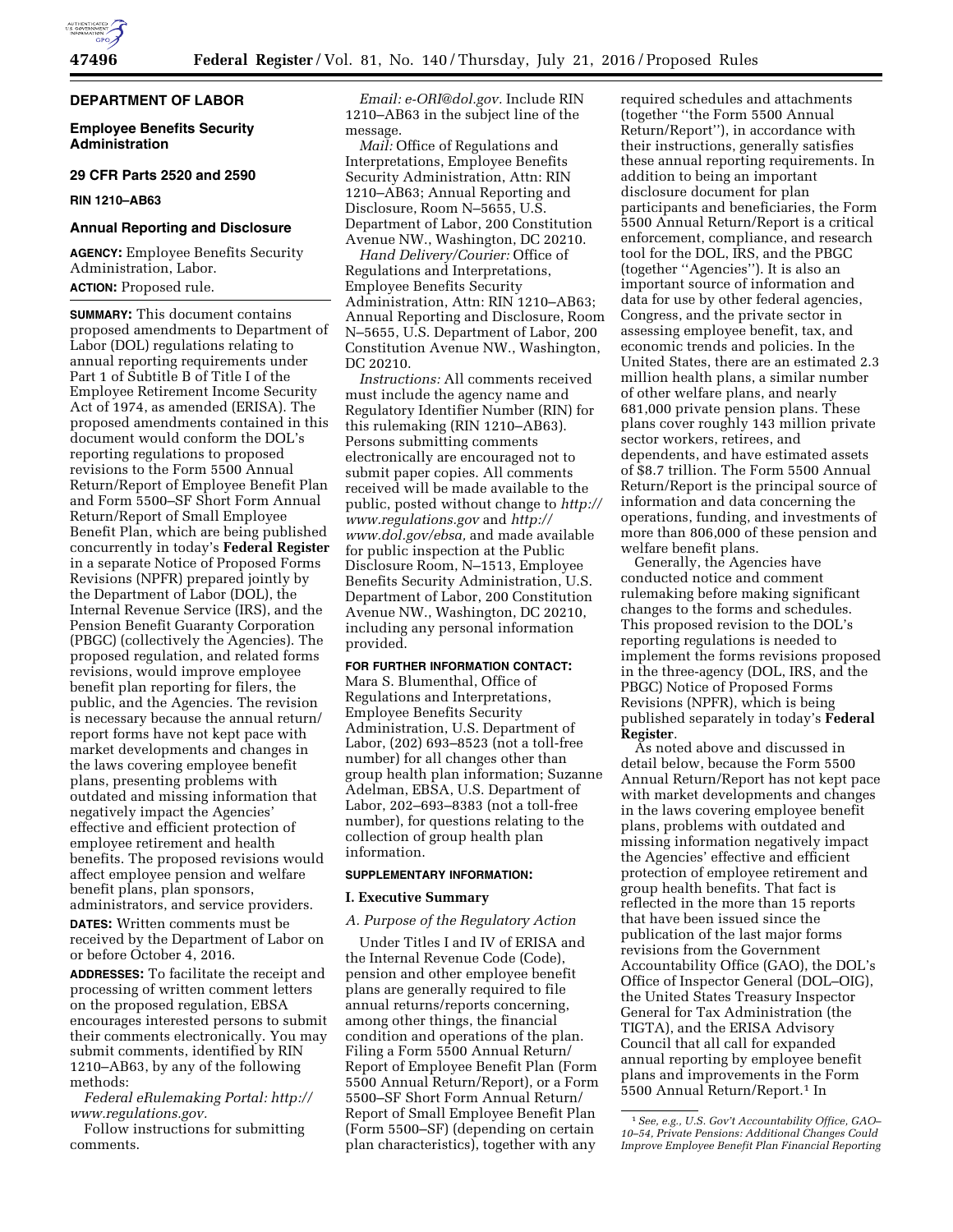developing these proposed updates to the Form 5500 Annual Return/Report, the DOL, along with IRS and PBGC, carefully considered those reports in determining where changes are needed.

In addition, a significant update being made to the Form 5500 Annual Return/ Report is the introduction of basic reporting requirements for all plans that provide group health benefits that have fewer than 100 participants and are covered by Title I of ERISA, most of which are currently exempt from

reporting requirements, and the addition of a new schedule (Schedule J) proposed to be required for all group health plans. This reflects a new emphasis on transparency under the Affordable Care Act 2 and a desire to offer plan sponsors the opportunity to satisfy certain Affordable Care Act reporting requirements addressed in this proposal by a more robust Form 5500 Annual Return/Report filing for those group health plans currently required to file and by elimination of the current exemption for plans that provide group health benefits that have fewer than 100 participants that are fully insured, unfunded, or a combination. Once finalized, these proposed changes will result in annual return/report forms that are a more effective policy, enforcement, and research tool, and one that will increase transparency, accountability, and confidence in the employee benefit plan system.

The Agencies' proposed changes to the Form 5500 Annual Return/Report also should be viewed in light of the fact that the last two major revisions of the Form 5500 Annual Return/Report 3 occurred in 1999 and 2009 in connection with a major shift from a paper-based filing system to the current internet-based wholly electronic filing and electronic data processing system (EFAST and now EFAST2), which is operated by a private sector contractor. For the last two major form revision cycles, the Agencies were focused on moving filers to new technologies for filing Form 5500 Annual Return/Report data. In recognition of the burden and challenges that filers would face in migrating to new filing technologies, the Agencies' generally deferred proposing major form changes that would add substantial new burdens. In fact, by deferring our current proposals until now, the new EFAST2 capabilities are making more feasible and efficient processing of both the existing and the expanded data we are proposing to collect.

# *B. Summary of the Major Revisions of the Regulatory Action*

The proposed forms revisions and the DOL implementing regulations are intended to address changes in applicable laws and the employee benefit plan and financial markets, and corresponding shifts in agency priorities and needs since the last major revision. The proposed revisions are also expected ultimately to make filing and processing more efficient and accurate and to restore a greater level of transparency in the employee benefit plan market.4 The proposed forms revisions fall under the following general categories:

1. Modernize Financial and Investment Reporting by Pension Plans

A key component of the proposal would expand and modernize financial and investment information reported by pension plans. Reporting on the financial operations and integrity of U.S. private pension plans (both defined benefit and defined contribution) is critical given the ongoing importance of such plans to the retirement security of America's workforce. Moreover, improved transparency of financial products and investments acquired by plans is critical to the ability of the Agencies to fulfill their statutory oversight role. It is also important for ongoing monitoring of retirement plans by employers, plans, participants and beneficiaries, and policy makers. These proposed changes to financial reporting are specifically designed to improve reporting of alternative investments, hard-to-value assets, and investments through collective investment vehicles and participant-directed brokerage accounts.

An overriding objective of these proposed revisions to the financial

<sup>(2009) (</sup>available at *[www.gao.gov/assets/300/](http://www.gao.gov/assets/300/298052.pdf)  [298052.pdf](http://www.gao.gov/assets/300/298052.pdf)*); *U.S. Gov't Accountability Office, GAO–14–441, Private Pensions: Targeted Revisions Could Improve Usefulness of Form 5500 Information* (2014) (available at *[www.gao.gov/](http://www.gao.gov/products/GAO-14-441) [products/GAO-14-441](http://www.gao.gov/products/GAO-14-441)*); 2013 *ERISA Advisory Council Report: Private Sector Pension De-risking and Participant Protections, Dep't of Labor, [www.dol.gov/ebsa/publications/](http://www.dol.gov/ebsa/publications/2013ACreport2.html)  [2013ACreport2.html](http://www.dol.gov/ebsa/publications/2013ACreport2.html)*); *Dep't of Labor Office Of Inspector Gen., 05–14–003–12–12, EBSA Could Improve Its Usage of Form 5500 Data* (2014) (available at *[www.oig.dol.gov/public/reports/oa/](http://www.oig.dol.gov/public/reports/oa/2014/05-14-003-12-121.pdf) [2014/05-14-003-12-121.pdf](http://www.oig.dol.gov/public/reports/oa/2014/05-14-003-12-121.pdf)*); *U.S. Gov't Accountability Office, GAO–14–92, Private Pensions: Clarity of Required Reports and Disclosures Could Be Improved* (2013) (available at *[www.gao.gov/assets/660/659211.pdf](http://www.gao.gov/assets/660/659211.pdf)*); *U.S. Gov't Accountability Office, GAO–14–92, Private Pensions: Clarity Of Required Reports And Disclosures Could Be Improved, Report to Congressional Requesters* (2013) (available at *[www.gao.gov/assets/660/659211.pdf](http://www.gao.gov/assets/660/659211.pdf)*); *U.S. Dep't of Labor Office of Inspector Gen., 09–13–001–12–121, Employee Benefits Security Administration Needs to Provide Additional Guidance And Oversight to ERISA Plans Holding Hard-to-Value Alternative Investments* (2013) (available at *[www.oig.dol.gov/](http://www.oig.dol.gov/public/reports/oa/2013/09-13-001-12-121.pdf)  [public/reports/oa/2013/09-13-001-12-121.pdf](http://www.oig.dol.gov/public/reports/oa/2013/09-13-001-12-121.pdf)*); *U.S. Gov't Accountability Office, GAO–12–665, Private Sector Pensions: Federal Agencies Should Collect Data and Coordinate Oversight of Multiple Employer Plans* (2012) (available at *[www.gao.gov/](http://www.gao.gov/assets/650/648285.pdf) [assets/650/648285.pdf](http://www.gao.gov/assets/650/648285.pdf)*); *U.S. Dep't of Labor Office Of Inspector Gen., 09–12–002–12–121, Changes Are Still Needed In The ERISA Audit Process To Increase Protections For Employee Benefit Plan Participants* (2012) (available at *[www.oig.dol.gov/](http://www.oig.dol.gov/public/reports/oa/2012/09-12-002-12-121.pdf) [public/reports/oa/2012/09-12-002-12-121.pdf](http://www.oig.dol.gov/public/reports/oa/2012/09-12-002-12-121.pdf)*); *U.S. Gov't Accountability Office, GAO–12–325, 401(K) Plans: Increased Educational Outreach and Broader Oversight May Help Reduce Plan Fees* (2012) (available at *[www.gao.gov/products/GAO-12-325](http://www.gao.gov/products/GAO-12-325)*); *U.S. Gov't Accountability Office, GAO–08–692, Defined Benefit Plans: Guidance Needed to Better Inform Plans of the Challenges and Risks of Investing in Hedge Funds and Private Equity* (2012) (available at *[www.gao.gov/products/GAO-08-692](http://www.gao.gov/products/GAO-08-692)*); *Treasury Inspector Gen. for Tax Administration, The Employee Plans Function Should Continue Its Efforts to Obtain Needed Retirement Plan Information* (2011) (available at *[www.treasury.gov/](http://www.treasury.gov/tigta/auditreports/2011reports/201110108fr.pdf) [tigta/auditreports/2011reports/201110108fr.pdf](http://www.treasury.gov/tigta/auditreports/2011reports/201110108fr.pdf)*); *2011 ERISA Advisory Council Report: Hedge Funds and Private Equity Investments, Dep't of Labor, [www.dol.gov/ebsa/](http://www.dol.gov/ebsa)publications/ 2011ACreport3.html*); *2013 ERISA Advisory Council Report: Locating Missing and Lost Participants, Dep't of Labor, [www.dol.gov/ebsa/](http://www.dol.gov/ebsa/publications/2013ACreport3.html#2) [publications/2013ACreport3.html#2;](http://www.dol.gov/ebsa/publications/2013ACreport3.html#2) 2010 ERISA Advisory Council Report: Employee Benefit Plan Auditing and Financial Reporting Models, Dep't of Labor, [www.dol.gov/ebsa/](http://www.dol.gov/ebsa)publications/ 2010ACreport2.html; 2008 ERISA Advisory Council Report: Working Group on Hard-to-Value Assets and Target Date Funds, Dep't of Labor, [www.dol.gov/ebsa/](http://www.dol.gov/ebsa)publications/ 2008ACreport1.html.* 

<sup>2</sup>The Patient Protection and Affordable Care Act, Public Law 111–148, was enacted on March 23, 2010, and the Health Care and Education Reconciliation Act of 2010, Public Law 111–152, was enacted on March 30, 2010. These statutes generally are collectively known as the ''Affordable Care Act.''

<sup>3</sup>The Agencies' last tri-agency major revision to the Form 5500 Annual Return/Report series was effective for the 2009 plan year forms. Before that, the last major revision was effective for the 1999 plan year forms and was implemented together with the initial implementation of EFAST. In interim years, the Agencies have made other focused changes, which are set forth annually in the ''Changes to Note'' section in the instructions.

<sup>4</sup> In addition, this rulemaking and forms revisions are being coordinated generally with a re-bid and updating of the ERISA Filing Acceptance System (EFAST2)—the wholly electronic Form 5500 Annual Return/Report filing and processing system. Unlike the 1999 and 2009 forms revisions, the rebid of EFAST2 does not involve major changes in the EFAST2 key system requirements, capabilities, and functions. Rather, although there are some changes to the system, the re-bid process is largely being undertaken in response to Federal Acquisition Regulation (FAR) requirements on periodic re-bidding of longer term contracts. Under these circumstances, there may be opportunities to implement various form changes either before or after the re-bid EFAST2 contract is awarded. The timing of the re-bid of EFAST2 and implementation of form changes may also be affected by whether funds necessary for the re-bid or form implementation are appropriated as part of the Agencies' respective budgets. Accordingly, although the overall objective is to implement these proposed form changes as part of a re-bid EFAST2 contract, rulemaking and budget issues may require the Agencies to consider a more staged approach.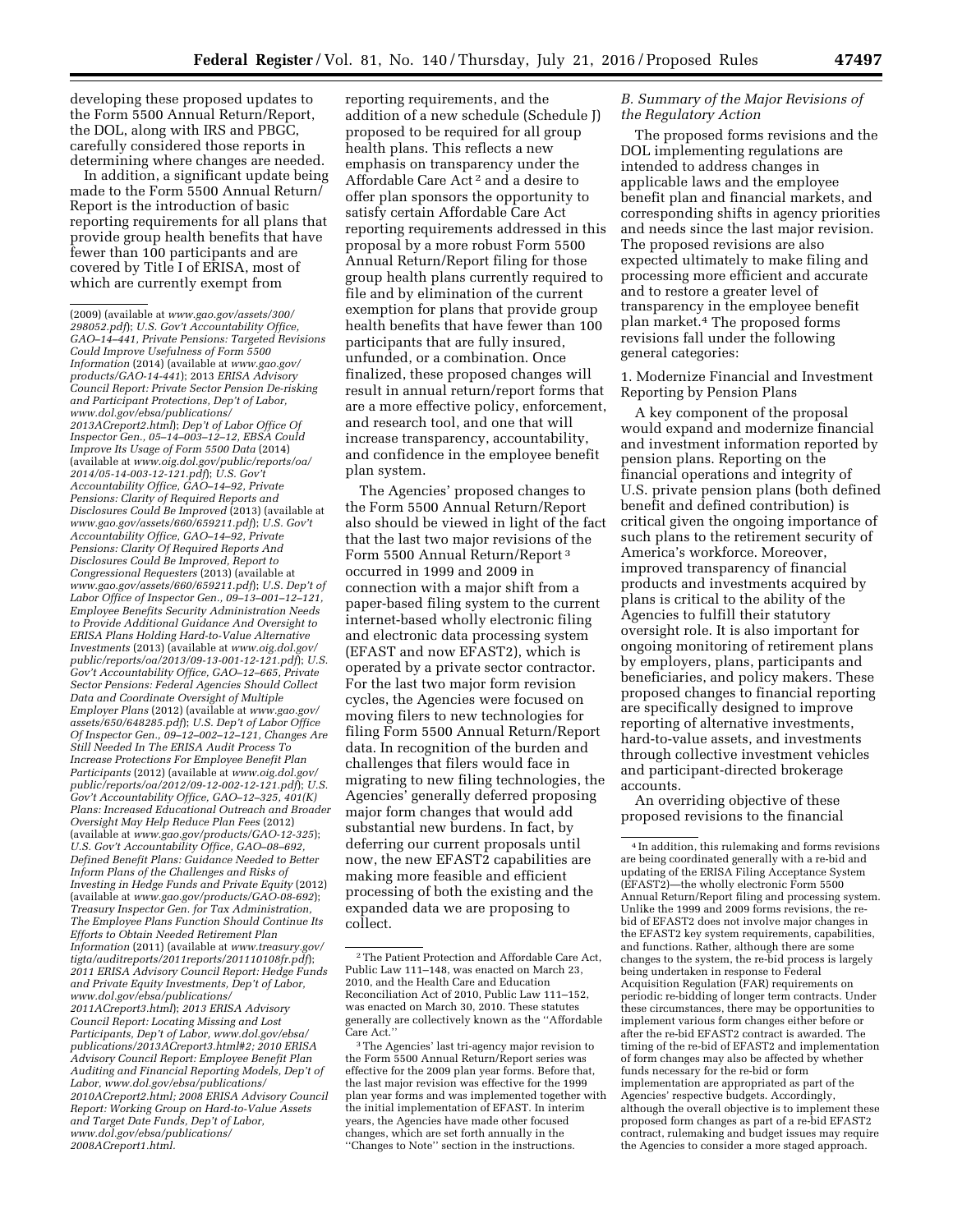information collected as part of the annual return/report is to present plan financial and balance sheet information, including the currently required schedules of assets, in a way that better reflects the investment portfolios and asset management practices of employee benefit plans. The basic objective of ERISA's mandatory financial reporting is to provide information about the reporting entity for the Agencies' enforcement, research, and policy formulation programs; for other federal agencies, Congress, and the private sector to assist them in assessing employee benefit, tax, and economic trends and policies; and for plan participants and beneficiaries and the general public to understand and monitor better the activities and investments of employee benefit plans. As reflected in the various reports from the GAO, the DOL–OIG, the ERISA Advisory Council, and the TIGTA, the current information collected on the Form 5500 Annual Return/Report and Form 5500–SF is insufficient to satisfy those objectives.

The financial statements contained in the current Schedule H (Large Plan Financial Information) and Schedule I (Small Plan Financial Information) are based on data elements that have remained largely unchanged since the Form 5500 Annual Return/Report was established in 1975. Over the past four decades, the U.S. private pension system has shifted from defined benefit (defined benefit or DB) pension plans toward defined contribution (defined contribution or DC) pension plans, often participant-directed 401(k)-type DC pension plans. The financing of retirement benefits has changed dramatically coincident with the shift from DB to DC pension plans. In 1978, when legislation was enacted authorizing 401(k) plans that allow employees to contribute to their own retirement plan on a pre-tax basis, participants contributed only 29 percent of the contributions to DC pension plans and only 11 percent of total contributions to both DB and DC pension plans. ''In the years following 1978, employee contributions to DC pension plans steadily rose to a peak of approximately 60 percent in 1999, where it has remained.'' *See Dep't of Labor, Private Pension Plan Bulletin Abstract of 2012 Form 5500 Annual Reports,* at 1 (2015). Simultaneously, the number of single-employer DB pension plans has decreased from 92,000 in 1990 to just under 29,000 single-employer pension plans in 2009. *See U.S. Gov't Accountability Office, GAO–09–291, Defined Benefit Pensions: Survey* 

*Results of the Nation's Largest Private Defined Benefit Plan Sponsors Highlights* (2009) (available at *[http://](http://www.gao.gov/new.items/d09291.pdf) [www.gao.gov/new.items/d09291.pdf](http://www.gao.gov/new.items/d09291.pdf)*).

The shift from DB pension plans to DC pension plans—and the corresponding increase of participants' own contributions to those plans as opposed to employer contributions—has led to increased responsibility for participants to manage their own retirement savings, which includes having to select among investment options in their retirement plans. *See Private Pension Plan Bulletin Abstract Of 2012 Form 5500 Annual Reports,* at 2 (Of the 516,000 section 401(k)-type plans in 2012, 87.8 percent allowed participants to direct investment of all of their assets, and 3.1 percent allowed participants to direct investment of a portion of their assets.) The need for more relevant and comparable financial information is not limited to 401(k) and other DC pension plans; it also extends to DB pension plans. Reports cited above from GAO, the DOL–OIG, the TIGTA, and the ERISA Advisory Council also have focused on the need for increased transparency and accountability generally in connection with employee benefit plan investments in hard-to-value and alternative assets, as well as assets held through pooled investment vehicles.

Further, the Agencies need better information to effectively oversee and enforce existing rules and regulations. For example, as part of the 1999 and 2009 forms revisions, the Agencies stopped collecting a variety of information regarding ESOPs. ESOPs, however, continue to be a significant enforcement focus and concern for both DOL and the Department of Treasury (Treasury)/IRS. Under the proposal, ESOPs would be required to again report information, on the Schedule E, about their employer stock acquisitions. Plan investment in hard-to-value and other alternative investments, such as derivatives, limited partnerships, hedge funds, private equity, and real estate, was highlighted as an oversight risk by both GAO and the DOL–OIG. Plans invested in derivatives, limited partnerships, hedge funds, private equity, real estate, and other alternative investments would be required under the proposal to identify such investments specifically. Having plans and direct filing entities (DFEs) report this information would be a significant improvement; the Agencies would no longer be limited to identifying issues involving investments in derivatives and other hard-to-value assets by opening investigations on a plan-byplan basis. For example, regulators

would be able to search the data base for particular investments or managers where there were indications that there were problems with such investment or manager for all plans that made such investments. The improved financial transparency in the proposed revisions to the Form 5500 Annual Return/Report data collection in general would better enable public and private data users to identify patterns and trends in plan investments and behavior.

For defined contribution pension plans, especially participant-directed plans, the proposal also would provide better information on employee participation rates in 401(k)-type plans and more relevant information on the types of investment alternatives available in such plans (including information on each designated investment alternative in the plan, information on qualified default investment alternatives, and information on whether the investment alternatives are actively managed or passively managed index funds). As Form 5500 Annual Return/Report information is required by Title I of ERISA to be publicly available, not only would expanded data collection assist in the Agencies' research and policymaking objectives, public access to this information would enable interested private sector and other governmental stakeholders to perform data-based research or help plan sponsors, fiduciaries, and participants and beneficiaries better understand their plan and plan investments. For example, it would be more feasible to compare performance of plans based on types of investments, and get information on how certain plan investment options and structures might correlate to participation, overall performance, or best preparation of workers for retirement.

2. Support Oversight of Group Health Plans and Ongoing Implementation of the Affordable Care Act

The proposed forms revisions and DOL implementing regulations would expand Form 5500 reporting by group health plans<sup>5</sup> by eliminating obsolete

<sup>5</sup>Under the proposed changes, all ''group health plans'' that meet the definition in 733(a) of the Act, including plans that claim ''grandfathered'' status under 29 CFR 2950.715–1251, are required to file some or all of the Form 5500 Annual Return/Report and applicable schedules, including the Schedule J, regardless of whether such plans are exempt from certain market reform requirements under ERISA § 732(a) (exemption for certain small group health plans that have less than two participants who are current employees) or ERISA § 733(c) (group health plans consisting solely of excepted benefits). Employee welfare benefit plans as defined in ERISA § 3(1) that do not meet the definition of "group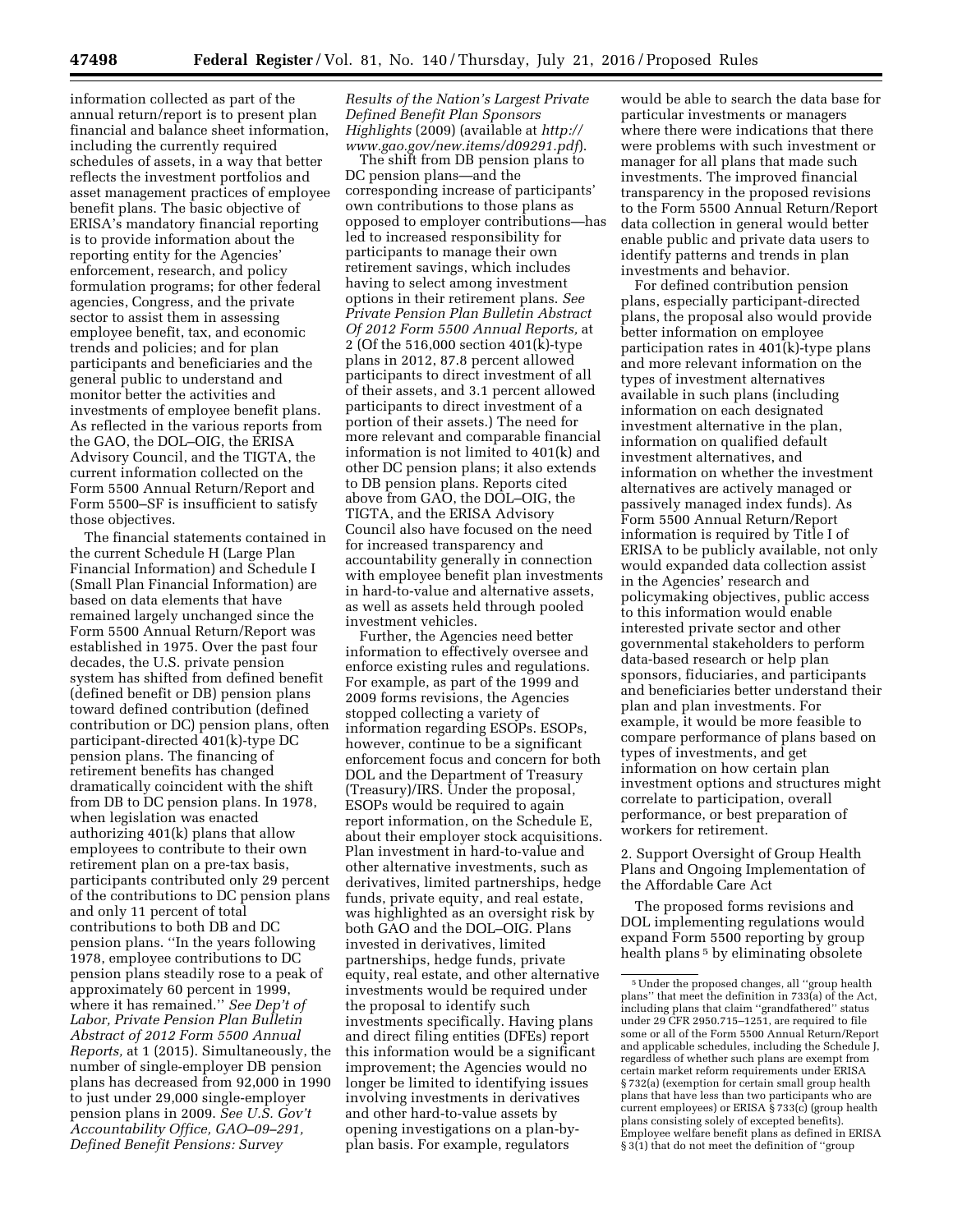exemptions for certain plans from Form 5500 reporting. Specifically, most private employer-sponsored group health plans with fewer than 100 participants that are fully insured, unfunded, or a combination of the two, currently do not file the Form 5500 Annual Return/Report under the terms of the current DOL exemptions. As a result, for policy formulation, research, and regulatory impact analyses, the DOL must rely on surveys, instead of Form 5500 Annual Return/Report data, to generate even basic estimates of the size of the ERISA group health plan universe that is a major part of the nation's health care delivery system. The current lack of information collected on the Form 5500 Annual Return/Report from group health plans impairs the effectiveness of EBSA's ability to develop health care regulations and complicates the DOL's ability to enforce such regulations and educate plan administrators regarding compliance.

In addition, section 1253 of the Affordable Care Act requires the Secretary of Labor to prepare an annual report that includes certain general information on self-insured group health plans using data collected from the Form 5500 Annual Return/Report (the ''Self-Insured Health Plan Report''). Current Form 5500 Annual Return/ Report data provides the basis only for an incomplete assessment of selfinsured plans. For example, information about the amount of outstanding claims for a self-insured plan, a proposed new data element on the Schedule J, would be a critical flag that would identify the need for further inquiry or investigation of a group health plan that may be unable to pay outstanding claims. Early intervention by EBSA could prevent a participant from facing bankruptcy over unpaid medical expenses that otherwise would have been covered had the group health plan been properly funded.

We expect more group health plan filings will help the DOL allocate enforcement resources and streamline enforcement actions. For example, these additional filings will enable the DOL to correlate information reported by different group health plans to help identify widespread noncompliance perpetuated by a common service provider rather than relying on multiple investigations of client plans to detect a pattern of non-compliance by a single service provider. Obtaining a correction by going directly to the service provider makes the correction process more

efficient for the service provider and the Department and results in uniform and efficient corrective action for participating plans. EBSA anticipates that Form 5500 Annual Return/Report data may similarly be used in future versions of the biennial Paul Wellstone and Pete Domenici Mental Health Parity and Addiction Equity Act (MHPAEA) Report to Congress on the compliance of group health plans and health insurance coverage offered in connection with such plans with the requirements of MHPAEA. The proposed changes to group health plan reporting thus are important to the government's ability to accomplish oversight obligations under the Affordable Care Act and other federal laws governing group health plans, to more effectively monitor health policy issues as they pertain to ERISA-covered plans, and to provide Congress with accurate information about self-insured plans and whether the plan is complying with the protections of MHPAEA.

3. Reporting To Satisfy Public Health Service Act Sections 2715A and 2717

Sections 2715A and 2717 of the Public Health Service Act (PHS Act), as added by the Affordable Care Act and incorporated into ERISA section 715,6 include important new reporting requirements for group health plans and health insurance issuers in the group and individual markets. Specifically, section 2715A of the PHS Act incorporates the transparency provisions of section 1311(e)(3) of the Affordable Care Act to require nongrandfathered group health plans and health insurance issuers offering nongrandfathered group or individual health insurance coverage to make available to the DOL, the Department of Health and Human Services (HHS), Treasury, State insurance commissioner, and the public a host of information on health plan enrollment and claims.<sup>7</sup>

This includes: (1) Claims payment policies and practices; (2) periodic financial disclosures; (3) data on enrollment and disenrollment; (4) data on the number of denied claims; (5) data on rating practices; (6) information on cost-sharing and payments with respect to any out-of-network coverage; (7) information on enrollee and participation rights; and (8) other information as determined by the Secretary. Moreover, section 2717 of the PHS Act generally requires nongrandfathered group health plans and health insurance issuers offering nongrandfathered group or individual health insurance coverage to report annually to the DOL, HHS and the Treasury and to enrollees under the plan whether the benefits under the plan: (A) Improve health outcomes through the implementation of activities such as quality reporting, effective case management, care coordination, chronic disease management, and medication and care compliance initiatives, including through the use of the medical homes model as defined for purposes of section 3602 of the Affordable Care Act, for treatment or services under the plan or coverage; (B) implement activities to prevent hospital readmissions through a comprehensive program for hospital discharge that includes patient-centered education and counseling, comprehensive discharge planning, and post discharge reinforcement by an appropriate health care professional; (C) implement activities to improve patient safety and reduce medical errors through the appropriate use of best clinical practices, evidence based medicine, and health information technology under the plan or coverage; and (D) implement wellness and health promotion activities.

These regulations propose conforming amendments in 29 CFR 2590.715– 2715A and 29 CFR 2590.715–2717 to clarify that compliance with the reporting requirements in 29 CFR 2520.103–1 (including filing any required schedules to the annual report) by plans subject to ERISA would satisfy the reporting requirements of PHS Act sections 2715A and 2717, incorporated in ERISA through ERISA section 715(a)(1).8 As explained in FAQs issued

health plan'' under 733 of the Act (*i.e.,* they do not provide benefits for medical care) are not subject to the proposed enhanced reporting requirements applicable to group health plans.

<sup>6</sup>Sections 2715A and 2717 of the PHS Act are also incorporated into section 9815(a)(1) of the Code.

<sup>7</sup> Information required under sections 2715A and 2717 of the PHS Act that is provided as part of a Form 5500 Annual Return/Report would be made available to the public and to the plan's participants and beneficiaries. Section 104(b)(4) of ERISA requires the plan administrator, on written request of a participant or beneficiary, to furnish among other documents, a copy of the latest annual report. See also 29 CFR 2520.104b–1(b)(2). The DOL's regulation at 29 CFR 2520.104b–30 provides that the plan administrator of an employee benefit plan may impose a reasonable charge that is not to exceed 25 cents per page to cover the cost of furnishing the latest annual report, but also provides that participants and beneficiaries must be provided at no charge a copy of the statement of the assets and liabilities of the plan and accompanying notes, and the statement of income and expenses of

the plan and accompanying notes. See also 29 CFR 2520.104b–10(d)(3) and (4).

<sup>8</sup>The Treasury Department and the IRS intend to publish proposed regulations in 26 CFR 54.9815– 2715A and 54.9815–2717 clarifying that group health plans required to file an annual report pursuant to section 104 of ERISA that comply with the reporting requirements in 29 CFR 2520.103–1 (including filing any required schedules to the Continued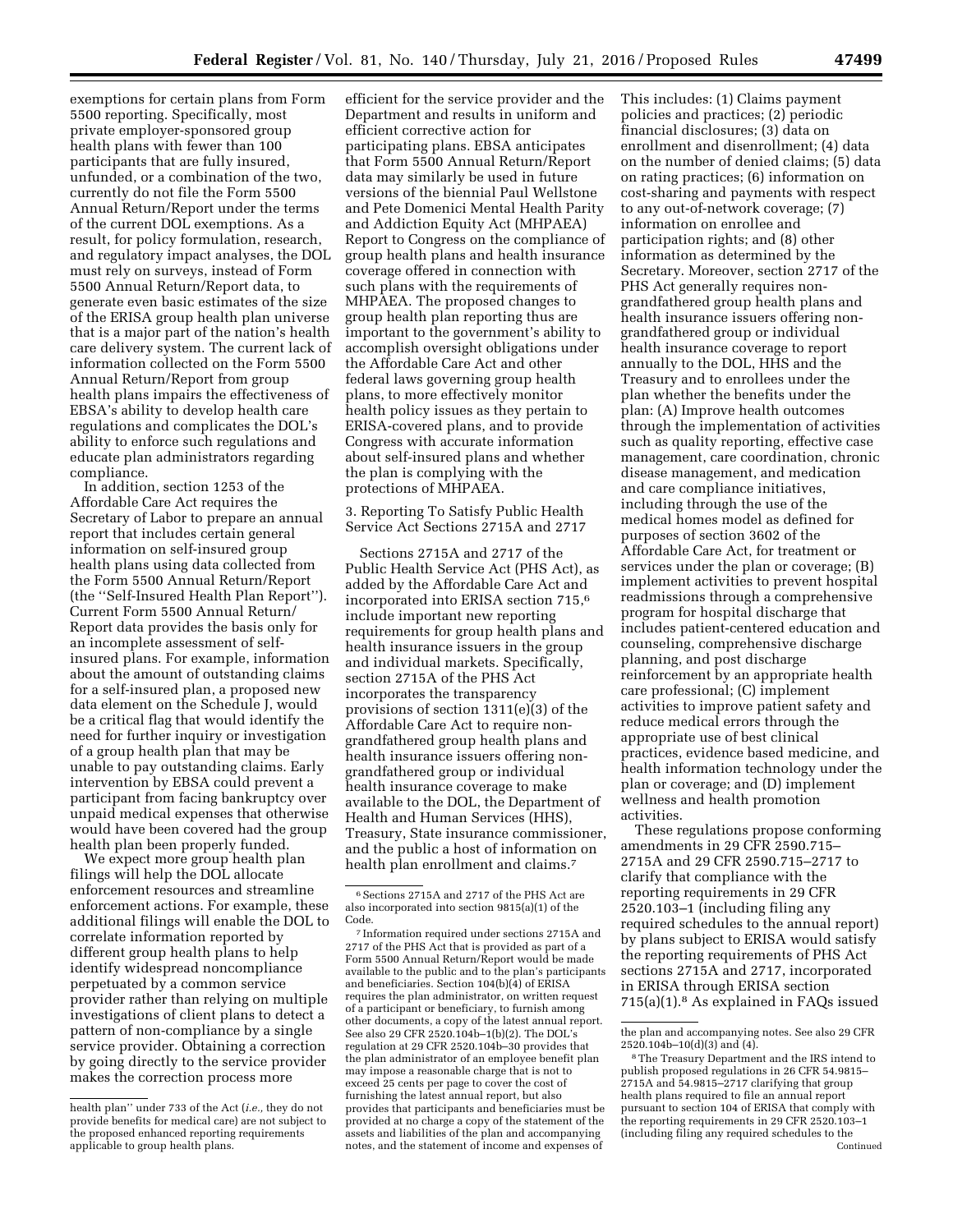August 11, 2015,<sup>9</sup> HHS proposed an information collection for public comment in connection with the transparency provisions of section 1311(e)(3) of the Affordable Care Act. The proposed data collection would collect certain information from Qualified Health Plan (QHP) issuers in Federally-facilitated Exchanges and State-based Exchanges that use the federal eligibility and enrollment platform. The HHS proposal explained that other reporting requirements would be proposed at a later time, through a separate rulemaking with respect to non-Exchange coverage, including those that extend to health insurance issuers offering non-grandfathered group or individual health insurance coverage outside of the Exchanges and nongrandfathered group health plans (including large group and self-insured health plans).10

This rulemaking proposes transparency and quality reporting for non-grandfathered group health plans under PHS Act sections 2715A and 2717, as incorporated in ERISA. It takes into account differences in markets and other relevant factors to streamline reporting under multiple reporting provisions and reduce unnecessary duplication. The DOL is proposing to collect and provide high-value data to participants, beneficiaries, and regulators, such as information about benefits and plan design characteristics, funding, grandfathered plan status, rebates received by the plan (such as medical loss ratio rebates), service provider information (including information regarding any third party administrators, pharmacy benefit managers, mental health benefit

9*See* FAQs about Affordable Care Act Implementation (Part XXVIII), available at *[http://](http://www.dol.gov/ebsa/faqs/faq-aca28.html)  [www.dol.gov/ebsa/faqs/faq-aca28.html](http://www.dol.gov/ebsa/faqs/faq-aca28.html)* and *[https://](https://www.cms.gov/CCIIO/Resources/Fact-Sheets-and-FAQs/Downloads/ACA-FAQ-Part-XXVIII-transparency-reporting-final-8-11-15.pdf) [www.cms.gov/CCIIO/Resources/Fact-Sheets-and-](https://www.cms.gov/CCIIO/Resources/Fact-Sheets-and-FAQs/Downloads/ACA-FAQ-Part-XXVIII-transparency-reporting-final-8-11-15.pdf)[FAQs/Downloads/ACA-FAQ-Part-XXVIII](https://www.cms.gov/CCIIO/Resources/Fact-Sheets-and-FAQs/Downloads/ACA-FAQ-Part-XXVIII-transparency-reporting-final-8-11-15.pdf)[transparency-reporting-final-8-11-15.pdf.](https://www.cms.gov/CCIIO/Resources/Fact-Sheets-and-FAQs/Downloads/ACA-FAQ-Part-XXVIII-transparency-reporting-final-8-11-15.pdf)* 

10Nonfederal governmental plans (as defined in PHS Act section 2791(d)(8)(C)) and health insurance issuers (as defined in PHS Act section 2791(b)(2) and ERISA section 733(b)(2)) are not required to file annual reports pursuant to ERISA sections 103 or 104. Accordingly, any reporting required of such plans and issuers to satisfy PHS Act sections 2715A and 2717 will be addressed separately by HHS in future rulemakings and/or guidance.

managers, and independent review organizations), information on any stop loss insurance, claims processing and payment information (including number of claims filed, paid, appealed and denied), wellness program information, and other compliance information. In addition to improving DOL's oversight and enforcement activities, the collection of high-value data will lead to greater transparency for consumers, which may assist them in making a decision whether to elect the coverage or opt for another plan such as through their spouse's employer, with the caveat that these data will be collected a number of months after the end of the plan year they describe and thus will not be timely for use in concurrent oversight, enforcement, or consumer choice activities. The DOL may propose collecting additional data in the future. The DOL requests comments regarding other plan characteristics that may be helpful for participants to have information on in evaluating their plan. Further, as noted above, this document includes proposed conforming amendments in 29 CFR 2590.715– 2715A and 29 CFR 2590.715–2717 to clarify that compliance with the proposed annual reporting requirements by plans subject to ERISA that provide group health benefits would satisfy the ACA reporting requirements under PHS Act sections 2715A and 2717 incorporated in ERISA through ERISA section 715(a)(1). The Department is specifically seeking public comments on those conforming amendments and the proposed annual reporting requirements for plans that provide group health benefits, including the new Schedule J, in light of the Supreme Court's recent decision in *Gobeille* v. *Liberty Mutual Insurance Co.,* 136 S. Ct. 936 (2016).

4. Modernize Data Collection and Usability

This project would standardize and structure the Form 5500 Annual Return/ Report to make key retirement and health and welfare benefit data, including information on assets held for investment, more available and usable in the electronic filing and data environment. Modernization is consistent with the Administration's ''Smart Disclosure'' effort. *Executive Office of the President of the United States, Nat'l Science and Technology Council, Smart Disclosure and Consumer Decision-making: Report of the Task Force on Smart Disclosure*  (2013). The proposed changes would enable private sector data users to develop more individualized tools for employers to evaluate both their retirement and welfare plans and for

employees to manage their retirement savings and welfare plan choices.

5. Updating and Improving Reporting of Service Provider Fee and Expense Information

The DOL has been engaged in a long term initiative focused on transparency and oversight of service provider and investment fees and expenses. The fee initiative has focused on reporting indirect compensation received by service providers (2009 Form 5500 Annual Return/Report revisions), disclosures about service provider compensation to plan fiduciaries (DOL's regulation, effective in 2012, at 29 CFR 2550.408b–2), and plan disclosures to participants and beneficiaries particularly in 401(k)-type plans (DOL's regulation, effective in 2012, at 29 CFR 2550.404a–5).

The fee disclosure regulations were finalized after the publication of the 2009 forms changes. The 2009 indirect compensation reporting requirements permitted filers to disclose rather than report most indirect compensation. This was in response to commenters concerns about potentially inconsistent requirements in Form 5500 reporting and disclosure under the then proposed disclosure regulations. Accordingly, the 21st Century initiative includes proposed revisions that are designed to harmonize Form 5500 reporting requirements with the now final disclosure regulations, especially the ERISA section 408b–2 regulation. The GAO, in particular, recommended that the DOL require plans to report all indirect compensation received by certain of their service providers and to harmonize the ERISA section 408b–2 regulation disclosure and annual reporting requirements. *U.S. Gov't Accountability Office, GAO–14–441, Private Pensions: Targeted Revisions Could Improve Usefulness of Form 5500 Information* (2014) (available at *[www.gao.gov/products/GAO–14–441](http://www.gao.gov/products/GAO-14-441)*).

A key purpose of the required fee disclosures in the ERISA section 408b– 2 regulation is to help make sure that pension plan fiduciaries can more effectively negotiate service provider fees based on a better understanding of compensation that the service provider expects to receive, including from thirdparty sources that might represent a conflict of interest. We believe that annually reporting compensation received by a service provider and its sources on the Form 5500 Annual Return/Report will provide a powerful tool and economic basis for improved evaluation of investment, recordkeeping, and administrative service arrangements. We have already

annual report) would satisfy the reporting requirements of sections 2715A and 2717 of the PHS Act, as incorporated in the Code. Group health plans that are not required to file an annual report pursuant to section 104 of ERISA but that are subject to sections 2715A and 2717 of the PHS Act as incorporated in the Code, will not be required to do any reporting to comply with sections 2715A and 2717 of the PHS Act, as incorporated in the Code, unless and until the Treasury Department and the IRS issue subsequent further guidance or rulemaking regarding any such reporting by such plans.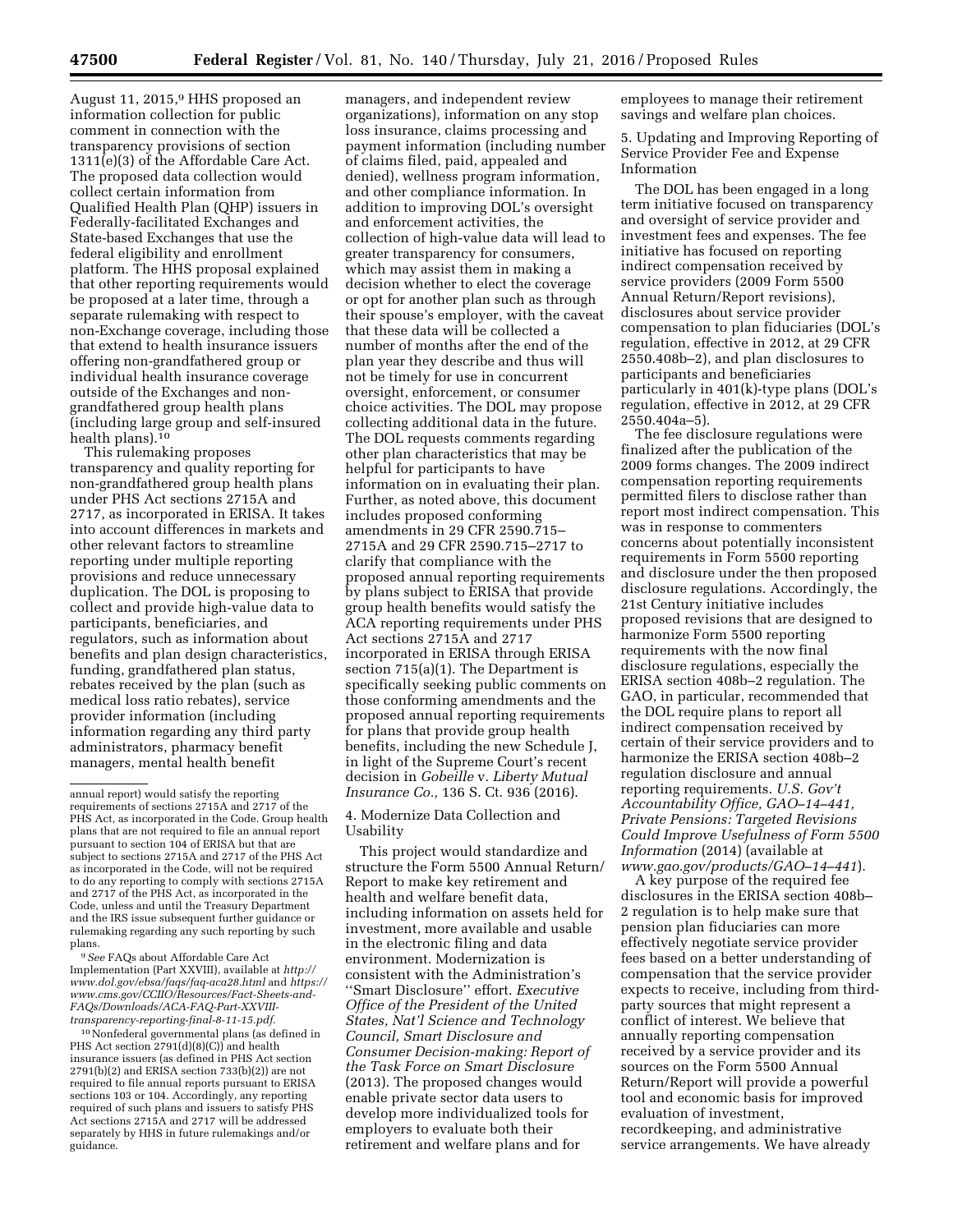seen innovative uses of Form 5500 Annual Return/Report data by private sector companies that have created tools for evaluating and benchmarking employee benefit plans. Further, service provider failures to disclose indirect compensation as required under the ERISA section 408b–2 regulation have resulted in EBSA obtaining corrective monetary recoveries to plans. Comparing disclosures of anticipated compensation under the ERISA section 408b–2 regulation to compensation received as reported on the Form 5500 Annual Return/Report may uncover disparities between anticipated and actual compensation, which may provide the basis for improved targeting of our enforcement actions.

6. Improving Employee Benefit Plan General Compliance With ERISA and the Code

The Form 5500 Annual Return/Report and related financial audit requirements historically have served to establish discipline for plan fiduciaries by requiring an annual examination of the employee benefit plan's financial and administrative operations. The proposed forms revisions and DOL implementing regulations would add selected new questions regarding plan operations, service provider relationships, and financial management of plans. These questions are intended to compel fiduciaries to evaluate plan compliance with important requirements under ERISA and the Code and to provide the Agencies with improved tools to focus oversight and enforcement resources. The proposed regulations would also update the requirements for certifications for limited scope audits under 29 CFR 2520.103–8.

## *C. Costs and Benefits*

The regulatory impact analysis includes a qualitative discussion of the benefits associated with the proposed rules' five primary objectives. Under the current regulations and forms, the Form 5500 Annual Return/Report annually collects data from approximately 816,000 large and small plan filers pension and all types of welfare plans, including group health—and DFEs with an aggregate annual cost of \$488.1 million. The Form 5500 Annual Return/ Report is a central part of the Agencies' enforcement programs, but the benefits of an updated Form 5500 Annual Return/Report would extend beyond the value of enhanced enforcement. A modernized Form 5500 Annual Return/ Report that is more aligned with current investment practices and reflects the requirements of current law also has benefits for plan sponsors, plan

participants, Congress, academics, and others, as explained in more detail below.

As with the current reporting scheme, the proposed revisions are crafted to limit burden increases for small plans, both pension and welfare, including group health plans. The burden increase for small pension plans that are eligible to file the Form 5500–SF is much less than it is for those pension plans filing the Form 5500 Annual Return/Report that have complex portfolios that include alternative and hard-to-value assets or are employee stock ownership plans, which plans are of greater concern with respect to retirement security of their participants. Similarly, the burden increase for fully insured welfare plans that provide group health benefits with fewer than 100 participants, is much less than it is for welfare plans that provide group health benefits and are fully or partially selfinsured, which are at greater risk for non-payment of benefit claims. As is discussed in more detail below, the burden increase for small pension plans that are invested in simple, Form 5500– SF eligible portfolios is very modest, and the changes that apply to those plans (which will mostly apply to all filers) will provide much needed information about the operations, compliance, and asset allocations of such plans. Similarly, welfare plans that provide group health benefits with fewer than 100 participants and that are fully insured, which are currently exempt from filing any Form 5500 Annual Return/Report, would file limited identifying and coverage information. The changes were intentionally limited in order that the burden would be as minimal as possible, while still getting the crucial information about that significant component of the nation's healthcare delivery system and reinforcing for the fiduciaries responsible for many of those plans the need to satisfy important consumer protections required by Title I of ERISA and the Affordable Care Actrelated health care benefits. The proposed changes involve only a nominal burden increase for welfare plans other than group health.

Under the proposed regulations and revised forms, the Form 5500 Annual Return/Report would collect data from approximately 2.97 million filers with an aggregate annual cost of \$817.0 million. New reporting requirements for the 2.15 million welfare plans that provide group health benefits that we estimate are currently covered under Title I of ERISA, but exempt under current Form 5500 annual reporting rules, represent over 73 percent of the

increased burden for the entire proposal. That increase is largely due to the number of new filers and not the per plan cost. Other than the initial filing year burden for learning the new reporting requirements, the burden per plan for even these new filers, almost all of which are fully insured plans with fewer than 100 participants, is very limited because they are only required to provide registration-type and other nominal benefit coverage information.

This expansion in the number of firsttime filers that are plans that provide group health benefits that have fewer than 100 participants represents new data on group health care issues that is otherwise unavailable or not gathered in a way that is readily usable for ERISA compliance, policy, and enforcement purposes. From a compliance perspective, requiring reporting will be useful to educate plan sponsors and fiduciaries of their obligations with respect to group health plans. Getting first time information on the full breadth of plans providing health benefits that are subject to ERISA will be key data for policy-making regarding such plans and their participants. From an enforcement perspective, data analysis could lead to detection and intervention in a distressed health plan, which could help minimize financial harm suffered by participants when medical claims are unpaid by such plans. Medical bills contribute to a large and increasing share of personal bankruptcies in the United States.11 Moreover, the potential burden for new filers is expected to be overcome by satisfying, to some extent, data collections required by Congress in the Affordable Care Act. Sections 2715A and 2717 of the PHS Act, as added by the Affordable Care Act, significantly expand reporting requirements for group health plans subject to ERISA. EBSA is coordinating with HHS on using the Form 5500 Annual Return/ Report as an alternative mechanism to satisfy these reporting requirements.<sup>12</sup>

12Section 2715A of the PHS Act extends the transparency reporting provisions set forth in section 1311(e)(3) of the Affordable Care Act (applicable to issuers of ''qualified health plans'' offered on Exchanges) to non-grandfathered group health plans and non-grandfathered group or individual health insurance coverage offered through or outside of Exchanges. As more fully described on pages 13–14 herein, section 2717 of the PHS Act generally requires non-grandfathered group health plans and health insurance issuers Continued

<sup>11</sup> David U. Himmelstein, M.D., Deborah Thorne, Ph.D., Elizabeth Warren, JD, and Steffie Woolhandler: The American Journal of Medicine, Medical Bankruptcy in the United States, 2007: Results of a National Study. Available online at *[http://www.amjmed.com/article/S0002–9343\(09\)](http://www.amjmed.com/article/S0002%E2%80%939343(09)00404%E2%80%935/abstract?cc=y=) [00404–5/abstract?cc=y=](http://www.amjmed.com/article/S0002%E2%80%939343(09)00404%E2%80%935/abstract?cc=y=)*.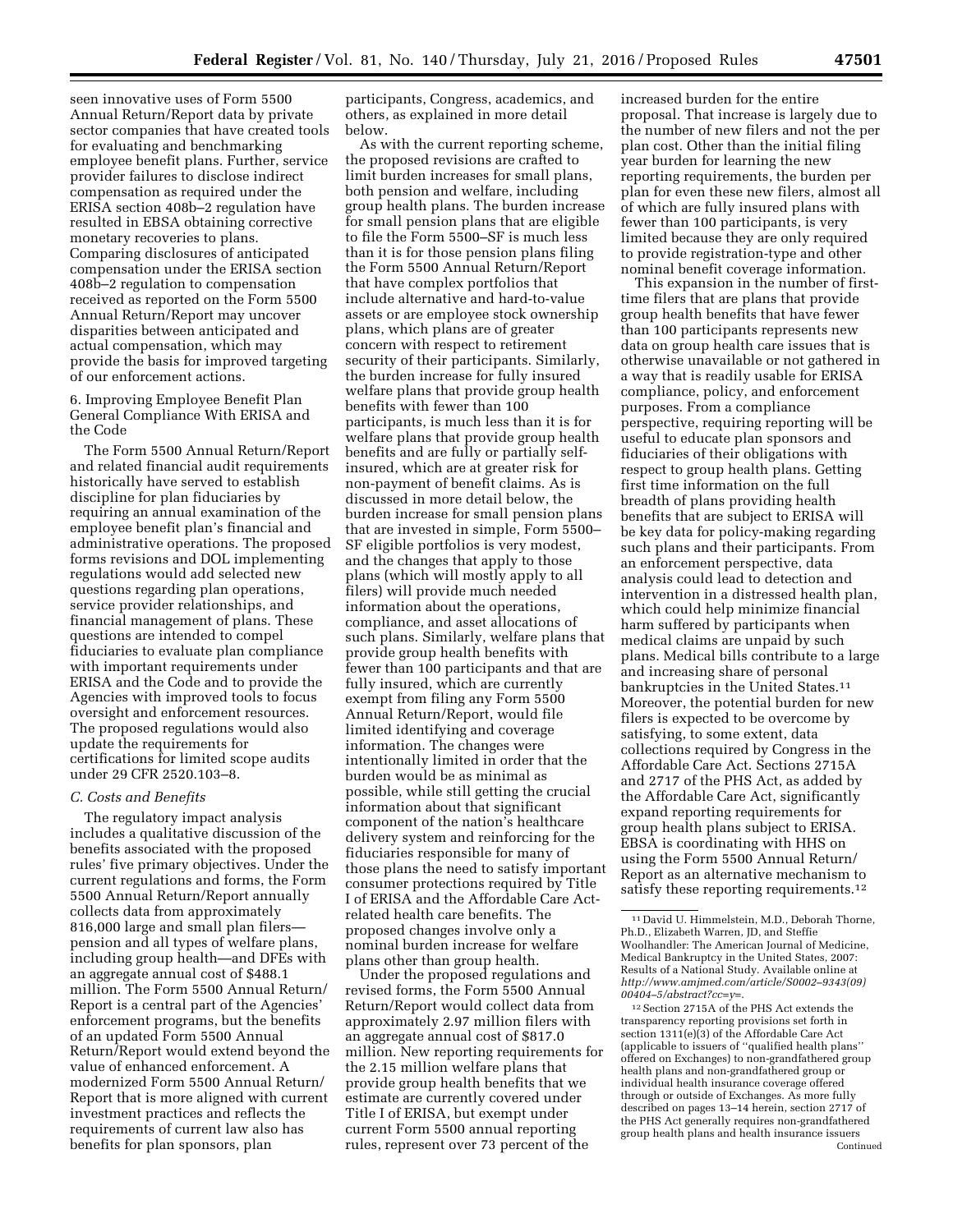Revisions to the financial schedules (Schedule H and related investment asset reporting changes) and service provider reporting (Schedule C changes) impact predominantly large plans with complex investment portfolios (often involving alternate investments, hardto-value assets and employer securities). These changes comprise the second and third largest shares of the burden increase, respectively, adding \$57.6 million and \$12.9 million. Small pension plans that are subject to expanded reporting under these proposed revisions are a small

percentage of total small pension plan filers and the additional burdens are generally limited to those plans that choose to invest in alternative and hardto-value assets, which present more risk and demand more transparency.

Revisions to Schedule D and DFE reporting represent the largest burden reduction within the proposed changes. These changes affect all DFEs and those plans that invest in DFEs and reduce aggregate burden by \$10.1 million.

In addition, it is important to note that the total burden associated with the Form 5500 Annual Return/Report has

risen from \$327.98 million to \$488.1 million since the last rulemaking in November 2007 primarily due to the increase in wage rates and the number of plan filers over the last eight years under the current rule. In other words, approximately 90 percent of the \$160.1 million increase to the baseline burden since the last RIA was prepared is simply due to changes in the broader economy over the past decade, not this rulemaking.

# **Estimated Burden Change**

*Estimated Total Burden Change* 

|                                                                                                                           | Annual costs<br>(millions) | Annual burden<br>hours $13$ |
|---------------------------------------------------------------------------------------------------------------------------|----------------------------|-----------------------------|
|                                                                                                                           | \$488.1                    | 4.4 million.                |
|                                                                                                                           |                            | 241.6 2.2 million.          |
|                                                                                                                           |                            | 87.2 798.000.               |
|                                                                                                                           |                            | 817.0 7.2 million.          |
|                                                                                                                           | 127.0                      | 0.                          |
| Increase in baseline since 2007 due to update in number of plans (not including plans subject to new GHP re-<br>porting). |                            | $16.9$   $149.000$ .        |

# *Estimated Burden Change by Type of Filer*

| Type of filer                                   | Number of<br>filers under<br>current<br>(thousands) | Number of<br>filers under<br>proposed<br>(thousands) | Aggregate<br>annual cost<br>under current<br>requirements<br>(millions) | Aggregate<br>annual cost<br>under<br>proposed<br>requirements<br>(millions) | Aggregate<br>annual cost<br>change<br>(millions) |
|-------------------------------------------------|-----------------------------------------------------|------------------------------------------------------|-------------------------------------------------------------------------|-----------------------------------------------------------------------------|--------------------------------------------------|
|                                                 | 148.5                                               | 148.5                                                | \$252.4                                                                 | \$309.3                                                                     | \$56.9                                           |
|                                                 | 75.1                                                | 75.1                                                 | 141.2                                                                   | 174.6                                                                       | 33.5                                             |
|                                                 | 47.9                                                | 47.9                                                 | 91.7                                                                    | 114.2                                                                       | 22.5                                             |
|                                                 | 25.6                                                | 25.6                                                 | 19.6                                                                    | 20.5                                                                        | 1.0                                              |
| Form 5500 Small Pension and Non-Health Plans    | 29.7                                                | 29.7                                                 | 14.4                                                                    | 38.3                                                                        | 23.9                                             |
|                                                 | 3.8                                                 | 3.8                                                  | 1.8                                                                     | 5.8                                                                         | 4.1                                              |
|                                                 | 22.6                                                | 22.6                                                 | 11.1                                                                    | 29.9                                                                        | 18.8                                             |
|                                                 | 3.3                                                 | 3.3                                                  | 1.5                                                                     | 2.5                                                                         | 1.0                                              |
| Form 5500–SF Small Pension and Non-Health Plans | 622.4                                               | 622.4                                                | 205.8                                                                   | 227.3                                                                       | 21.5                                             |
|                                                 | 621.8                                               | 621.8                                                | 205.6                                                                   | 227.0                                                                       | 21.4                                             |
|                                                 | 0.7                                                 | 0.7                                                  | 0.2                                                                     | 0.2                                                                         | 0.0                                              |
|                                                 | 6.2                                                 | 2,158.0                                              | 4.1                                                                     | 227.9                                                                       | 223.86                                           |
|                                                 | 0.0                                                 | 1.869.0                                              | 0.0                                                                     | 69.6                                                                        | 69.6                                             |
|                                                 | 6.2                                                 | 289.0                                                | 4.1                                                                     | 158.2                                                                       | 154.2                                            |
| <b>DFEs</b>                                     | 9.4                                                 | 8.9                                                  | 11.4                                                                    | 14.2                                                                        | 2.8                                              |
|                                                 | 816.3                                               | 2,967.5                                              | 488.1                                                                   | 817.0                                                                       | 328.8                                            |

**Note:** Some displayed numbers do not sum up to the totals due to rounding.

Large plans—100 participants or more.

Small plans—generally fewer than 100 participants.

*Estimated Burden Change by Form Revision* 

offering non-grandfathered group or individual health insurance coverage to submit annual reports to the DOL, HHS and the Treasury regarding quality of care programs offered by the plan.

13The Burden Hours column shows the amount of time necessary to fulfill filing requirements, whether that burden is incurred by the plans themselves or by outside service providers hired by the plans. The Cost column shows the monetized version of those burden hours.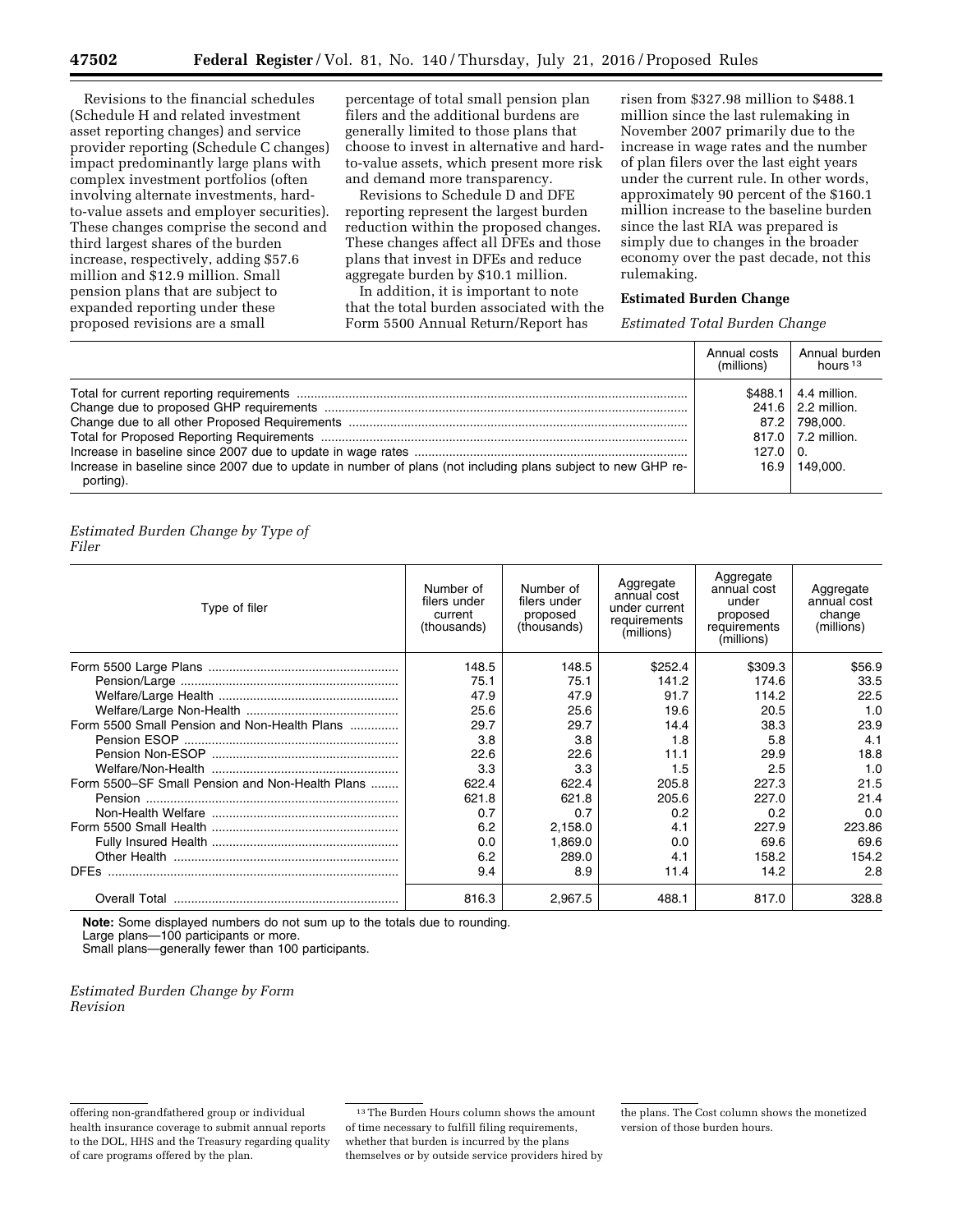| Revisions                                                                                                        | Change in<br>annual costs<br>(millions) | Change in<br>annual burden<br>hours<br>(thousands) | Filers under<br>current<br>requirements<br>(thousands) | Filers under<br>proposed<br>requirements<br>(thousands) 14 | Annual cost<br>per affected<br>filer |
|------------------------------------------------------------------------------------------------------------------|-----------------------------------------|----------------------------------------------------|--------------------------------------------------------|------------------------------------------------------------|--------------------------------------|
| Changes in Schedule H (Including changes to Schedules<br>of Assets and Reportable Transactions) and Eliminate    | \$57.6                                  | 535.4                                              | 115.1                                                  | 114.6                                                      | \$502                                |
|                                                                                                                  | 12.9                                    | 116.6                                              | 82.4                                                   | 100.2                                                      | 128                                  |
| DFE Reporting Changes (Including changes to Schedule                                                             | $-10.1$                                 | $-94.2$                                            | 61.1                                                   | 8.9                                                        | $-1.137$                             |
|                                                                                                                  | 2.5                                     | 22.0                                               | 0.0                                                    | 6.7                                                        | 374                                  |
| Completion of lines 1-5 on Form 5500 and lines 1-8 on<br>Schedule J by fully insured GHPs with fewer than 100    |                                         |                                                    |                                                        |                                                            |                                      |
| Completion of Form 5500 by GHPs with fewer than 100<br>participants that are unfunded, combination unfunded/     | 69.6                                    | 623.0                                              | 0.0                                                    | 1,869                                                      | 37                                   |
| fully insured, or funded with a trust and GHPs with 100<br>Completion of Schedule J by GHPs with fewer than 100  | 39.0                                    | 349.1                                              | 54.1                                                   | 336.9                                                      | 116                                  |
| participants that are unfunded, combination unfunded/<br>fully insured, or funded with a trust and GHPs with 100 | 133.0                                   | 1.179.2                                            | 0.0                                                    | 336.9                                                      | 395                                  |
|                                                                                                                  | 24.4                                    | 217.9                                              | 1,076.7                                                | 1,024.2                                                    | 24                                   |

# **II. Discussion of the Proposed Revisions to 29 CFR Part 2520**

ERISA section 103 broadly sets out annual financial reporting requirements for employee benefit plans. The Form 5500 Annual Return/Report and the DOL's related regulations generally are promulgated under the ERISA provisions authorizing limited exemptions to these requirements and simplified reporting and disclosure for welfare plans under ERISA section 104(a)(3), simplified annual reports under ERISA section 104(a)(2)(A) for pension plans that cover fewer than 100 participants, and alternative methods of compliance for all pension plans under ERISA section 110. The forms, instructions, and related regulations are also promulgated under the DOL's general regulatory authority in ERISA sections 109 and 505.

The forms, schedules, and instructions, in addition to providing an alternative method of compliance under ERISA section 110 for the mandatory reporting requirements under section 103, also serve to help the DOL carry out its statutory directives under sections 506 and 513 of ERISA. Specifically, section 506(a) of ERISA authorizes the Secretary of Labor to coordinate with other Agencies to avoid unnecessary expense and duplication of functions among Government agencies;

the Form 5500 Annual Return/Report is designed to simultaneously satisfy annual reporting requirements for each of the three Agencies and help the Agencies more effectively and efficiently (from both an Agency and a public perspective) enforce the provisions of ERISA and the Code. Section 506(b) gives the DOL responsibility for detecting and investigating civil and criminal violations of Title I of ERISA. The Form 5500 Annual Return/Report is one of the important tools the DOL uses to effectuate its responsibility to detect and investigate such violations. Section 513(b)(2) of ERISA specifically directs DOL to undertake research studies relating to pension plans, including but not limited to (A) the effects of this subchapter upon the provisions and costs of pension plans, (B) the role of private pensions in meeting the economic security needs of the Nation, and (C) the operation of private pension plans including types and levels of benefits, degree of reciprocity or portability, and financial and actuarial characteristics and practices, and methods of encouraging the growth of the private pension system. The Form 5500 Annual Return/Report is the most important overall tool DOL has to fulfill this statutory imperative, and the changes in the proposal are essential for required research, as well as enforcement.

The proposed changes to the Form 5500 Annual Return/Report and regulations are designed to: (1) Modernize financial information filed regarding plans; (2) harmonize information on fees and expenses that plans pay to service providers with the information that service providers disclose to plans under 29 CFR 2550.408b–2; (3) enhance mineability of data filed on the Form 5500 Annual Return/Report; (4) require reporting by all plans covered by Title I of ERISA that provide health benefits, including adding a new Schedule J (Group Health Plan Information); and (5) focus filers on compliance with certain ERISA and Code provisions through new questions on plan operations, service provider relationships, and financial management. If adopted, the changes generally would apply for plan years beginning on or after January 1, 2019. See the regulatory impact analysis in this document for a discussion of how the proposed amendments and the proposed form revision address these goals. These revisions are being proposed in conjunction with recompeting the contract for operation of the ERISA Filing and Acceptance System (EFAST2), which is expected to begin processing Plan Year 2019 forms, beginning January 1, 2020. Certain changes may be made earlier, particularly those changes collecting information under the Code or Title IV of ERISA that do not require amendment to DOL regulations to implement (but not those related to group health plans). The Notice of Proposed Forms Revisions published concurrently in today's **Federal Register**  sets forth a comprehensive discussion of form and instruction changes that relate to this proposed regulation.

#### 1. Section 2520.103–1

Section 2520.103–1 generally describes the content of the Form 5500 Annual Return/Report as a limited

<sup>14</sup>The elimination of the concept of Master Trust Investment Account reporting and requiring reporting by a master trust instead, whose burden change is accounted for in the DFE Reporting Changes row, results in a reduction in the number of schedules attached. These reductions are reflected in the rows specific to the schedule affected.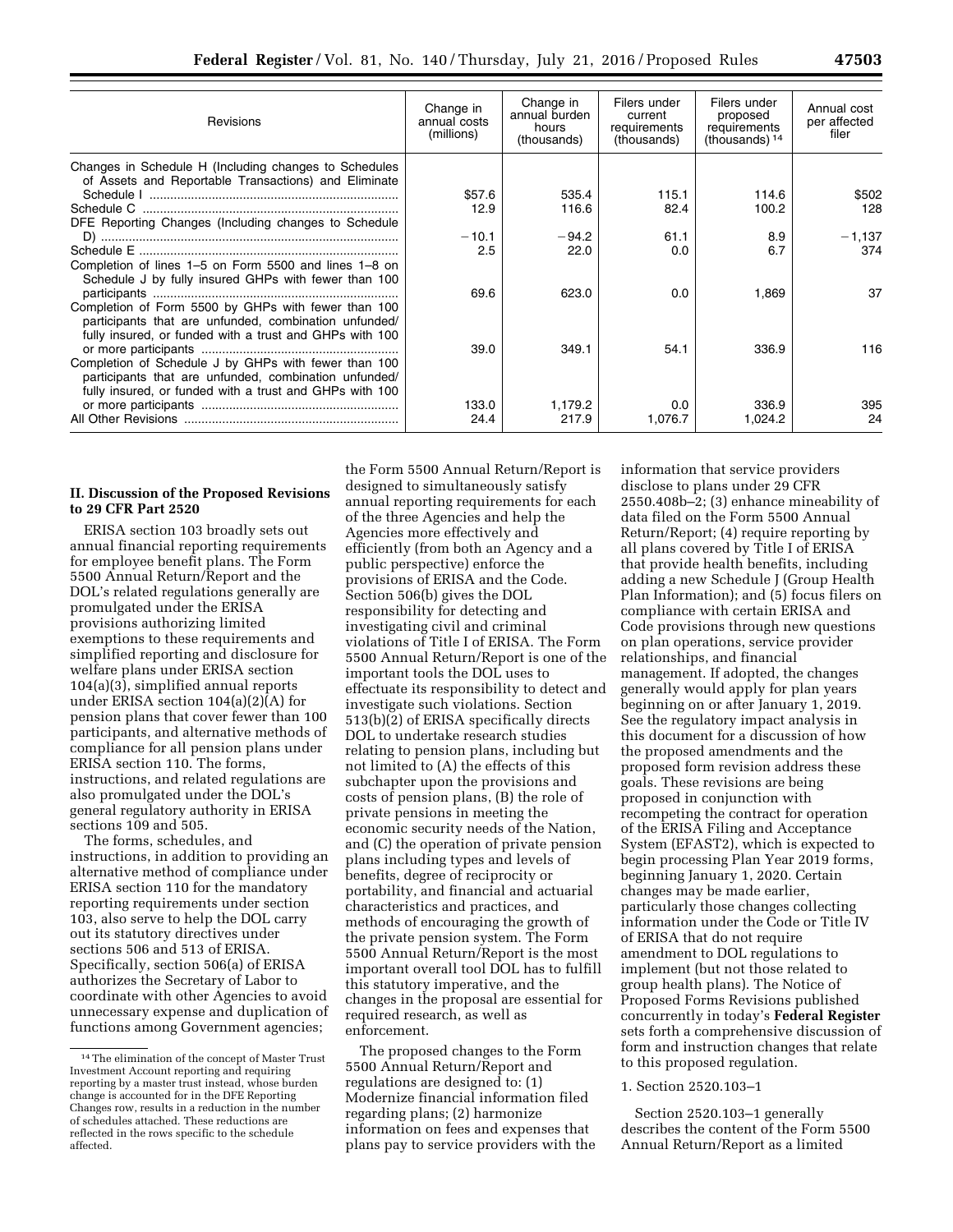exemption and alternative method of compliance for ERISA-covered employee benefit plans to satisfy annual reporting requirements under Title I. To accommodate the form, schedule, and instruction changes in the Notice of Proposed Forms Revisions, the proposed regulatory amendments in this document would update form and schedule references in § 2520.103–1. The proposal would also require all plans that provide group health benefits, regardless of size, to file the Form 5500 Annual Return/Report in accordance with the instructions. Group health plans, regardless of size, would not be eligible to file the Form 5500–SF.15 The proposal would also require pension benefit plans with fewer than 100 participants that are required to file the Form 5500 Annual Return/Report to file the Schedule C (Service Provider Information). It would also generally require both large and small employee stock ownership plans to file the Schedule E (ESOP Information). Under the proposal, only DFEs would be required to complete the Schedule D to report participating plan information; plans would no longer be required to file Schedule D because they would be reporting detailed information about the collective investment vehicles in which they invest, including DFEs, on the Schedule of Assets Held for Investment and the Schedule of Assets Disposed of During Plan Year. In order to improve the transparency of reporting for plans that participate in a master trust, the proposal would require that master trusts operate either on a calendar year basis or on the same fiscal year as all the plans that participate in the master trust. In general, a master trust is a trust maintained by a bank or similar institution to hold the assets of more than one plan sponsored by a single employer or by a group of employers under common control.

## 2. Section 2520.103–2

Section 2520.103–2 describes the content of the Form 5500 Annual Return/Report for a group insurance arrangement (GIA) that files an annual report under § 2520.104–43. The amendments proposed in this document include the requirement to file the proposed new Schedule J. Group health plans that are part of a GIA would continue to be exempt from filing a Form 5500 Annual Return/Report under 29 CFR 2520.104–43. For plans to be eligible for this exemption, the GIA would have to file a separate Schedule

J for each group health plan participating in the GIA.

3. Section 2520.103–3, 2520.103–4, and 2520.103–1(e)

Section 2520.103–3 provides an exemption for employee benefit plans from certain annual reporting requirements for plan assets held in a common collective trust (CCT) maintained by a bank, trust company, or similar institution. Section 2520.103–4 provides a similar exemption for plan assets held in a pooled separate account (PSA) maintained by an insurance carrier. Section 2520.103–1(e) provides for special reporting rules for plans that participate in a master trust. The Notice of Proposed Forms Revisions would alter the annual reporting requirements for plans investing in CCTs, PSAs and master trusts in significant ways to increase the transparency of plan investments in such pooled investment vehicles. The DOL proposes revising language to 29 CFR 2520.103–3, 29 CFR 2520.103–4, and 29 CFR 103–1(e) to reflect those changes.

## 4. Section 2520.103–6

Section 2520.103–6 sets forth the contents of the Schedule of Reportable Transactions that is part of the Form 5500 Annual Return/Report. The Schedule of Reportable Transactions is required to be filed by plans and DFEs that file their own Form 5500 Annual Return/Report. This schedule is used to report, subject to conditions and exceptions, individual transactions or series of transactions that involve more than five percent of the current value of the assets of the plan or DFE. The existing rules require the schedule to include the name of each party to a ''reportable transaction.'' The form and instructions changes being published concurrently with this document include certain additions and clarifications of the content of the Schedule of Reportable Transactions designed to improve the information regarding parties involved in these significant plan transactions or series of transactions. 29 CFR 2520.103–6(d)(1) sets forth the content requirements for the Schedule of Reportable Transactions. Rather than list all the schedules' content requirements, the proposed amendment to paragraph (d)(1) would simply reference the schedules' contents in the relevant Form 5500 Annual Return/Report instructions.

## 5. Section 2520.103–8

Section 2520.103–8 implements the limited-scope audit exemption described in ERISA section 103(a)(3)(c).

Specifically, this exemption allows a plan to exclude from the examination and report of an independent qualified public accountant (IQPA) any statement or information regarding plan assets held by banks, similar institutions, or insurance carriers if the statement or information is prepared and certified by the bank, similar institution, or insurance carrier. The GAO and the DOL's Inspector General (DOL–OIG) have recommended that the Department revise section 2520.103–8 to improve the information being reported by plan administrators electing a limited scope audit. The DOL agrees that better information is needed by plan administrators in connection with limited scope audits. To address concerns it has observed, as well as to respond to the GAO and the DOL–OIG recommendations,16 the DOL proposes amending section 2520.103–8. Currently, section 2520.103–8 requires the bank or insurance company to certify the accuracy and completeness of the information being provided by a written declaration which is signed by a person authorized to represent the bank or insurance carrier. The DOL proposes to amend the requirements under section 2520.103–8 to require that the certification:

(1) Appear on a separate document from the list of plan assets covered by the certification;

(2) Identify the bank or insurance company holding those plan assets that are the subject of the certification;

(3) Describe the manner in which the bank or insurance company is holding the assets covered by the certification;

(4) State whether the bank or insurance company is providing current value information regarding the assets covered by the certification, and if so, state that the assets for which current value is being certified are separately identified in the list of assets covered by the certification;

(5) If current value is not being certified for all of the assets covered by the certification, include a caution that the certification is not certifying current value information and the asset values provided by the bank or insurance company may not be suitable for use in satisfying the plan's obligation to report current value information on the Form 5500 Annual Return/Report; and

(6) If the certification is being provided by an agent on behalf of the bank or insurance company, a statement

<sup>&</sup>lt;sup>15</sup> The details of the limited reporting that would be required for small fully insured group health plans would be set forth in the instructions.

<sup>16</sup>The Agencies discuss various GAO and DOL– OIG recommendations with respect to the Form 5500 Annual Return/Report and the steps the Agencies are taking that are consistent with the recommendations in the Notice of Proposed Forms Revisions published today in the **Federal Register**.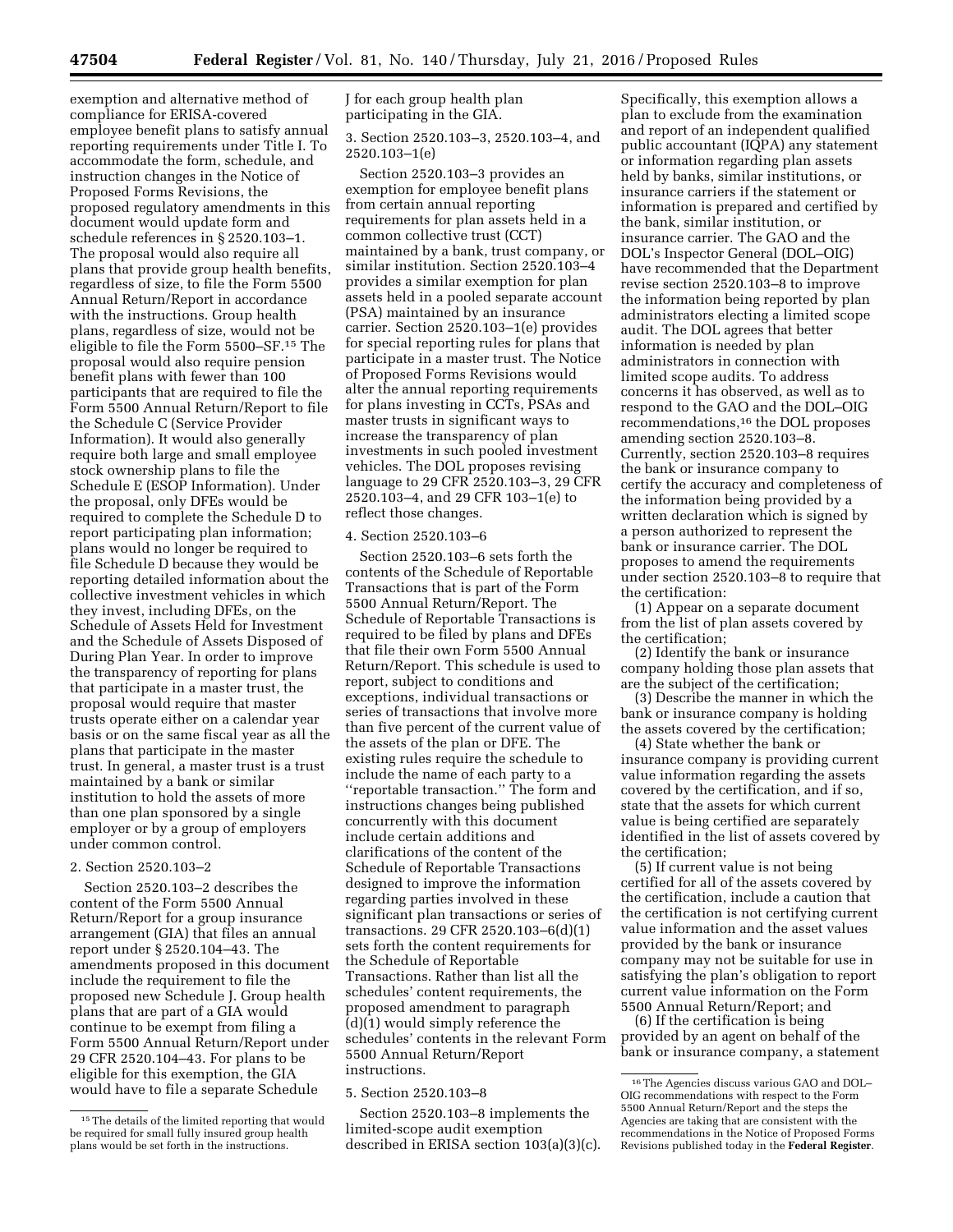certifying that the person providing the certification is an authorized agent acting on behalf of the bank or insurance company and affirming that the bank or insurance company is taking responsibility for the accuracy and completeness of the certification and the underlying records used as a basis for the information being certified.

# 6. Section 2520.103–10

Section 2520.103–10 identifies the financial schedules that are required to be included as part of the Form 5500 Annual Return/Report, which include the ''Schedule of Assets Held for Investment'' and ''Schedule of Assets Acquired and Disposed within the Plan Year.'' Paragraph (b)(1)(i) of § 2520.103– 10 sets forth the content requirements for the Schedule of Assets Held for Investment. The Notice of Proposed Forms Revisions proposes certain additions and clarifications to the content of the Schedule of Assets Held for Investment that are designed to improve the information regarding parties and assets involved in these significant plan investments. Rather than list all the required contents of this schedule, the proposed amendment to paragraph (b)(1)(i) of § 2520.103–10 would simply reference the contents of the schedule listed in the relevant Form 5500 Annual Return/Report instructions.

Paragraph (b)(2)(i) of § 2520.103–10 sets forth the content requirements for the ''Schedule of Assets Acquired and Disposed of During the Plan Year.'' This proposed amendment reflects the Agencies' proposal to revise and rename the current ''Schedule of Assets Acquired and Disposed of Within the Plan Year.'' Filers would be required to report information on the disposal of certain assets, regardless of when the assets were acquired. The Notice of Proposed Forms Revisions also includes certain proposed additions and clarifications of the content of the Schedule of Assets Disposed of During the Plan Year that are designed to improve the information regarding parties and assets involved in these plan transactions. Rather than list the required contents of the Schedule of Assets Disposed of During the Plan Year, the proposed amendment to paragraph (b)(2)(i) of § 2520.103–10 would reference the contents of the schedule listed in the relevant Form 5500 Annual Return/Report instructions.

7. Section 2520.104–20 and 2520.104– 26

Section 2520.104–20 provides an exemption from certain annual

reporting and disclosure provisions of ERISA for certain welfare plans that cover fewer than 100 participants at the beginning of the plan year and for which benefits are paid exclusively from the general assets of the employer or employee organization sponsoring the plan, exclusively through insurance, or a combination of both. An expansion of the annual reporting of information regarding plans that provide group health benefits is described in detail in the Notice of Proposed Forms Revisions. To implement those changes, the DOL proposes eliminating the existing regulatory exemption for welfare plans that provide group health benefits (the exemption will continue to apply to other small welfare plans). Thus, small plans that provide group health benefits that are unfunded, or a combination of unfunded and fully insured, will be required to file an annual return/report, including the new Schedule J, in accordance with the requirements in the proposed instructions. Under the proposal, small fully insured plans will only be required to answer basic identifying and plan characteristic information on the Form 5500 and limited health plan benefit, insurance, and participant information on the Schedule J. Similarly, the limited exception in *§* 2520.104–26 for certain unfunded dues-financed welfare plans maintained by employee organizations would be amended to further limit the exemption to those unfunded duesfinanced welfare plans that do not provide health benefits.

#### 8. Section 2520.104b–10

Section 104(b)(3) of ERISA provides in part that, each year, administrators must furnish to participants and beneficiaries receiving benefits under a plan materials that fairly summarize the plan's annual report. Section 2520.104b–10 sets forth the requirements for the Summary Annual Report (SAR) and prescribes formats for such reports. The amendments being proposed do not include any change to the SAR requirements. However, in order to facilitate compliance with the SAR requirement, the DOL is updating its cross-reference guide to correspond to the line items of the Form 5500 Annual Return/Report and Form 5500– SF. The cross-reference guide has also been updated to reflect that defined benefit pension plans that furnish an annual funding notice to participants and beneficiaries, pursuant to 29 CFR 2520.101–4, are not required to furnish a SAR. This update reflects statutory changes enacted as part of the Pension Protection Act of 2006 extending the annual funding notice requirements of

section 101(f) of ERISA. The crossreference guide, as before, would continue to be an appendix to 29 CFR 2520.104b–10.

9. Technical and Conforming Changes for Forms and Instructions

Various other technical and conforming changes are being proposed as part of the restructuring of the Form 5500 Annual Return/Report.

#### **III. Regulatory Impact Analysis**

## *Executive Order 12866 and 13563 Statement*

Executive Orders 12866 and 13563 direct agencies to assess all costs and benefits of available regulatory alternatives and, if regulation is necessary, to select regulatory approaches that maximize net benefits (including potential economic, environmental, and public health and safety effects; distributive impacts; and equity). Executive Order 13563 emphasizes the importance of quantifying both costs and benefits, reducing costs, harmonizing rules, and promoting flexibility.

Under Executive Order 12866, it must be determined whether a regulatory action is ''significant'' and therefore subject to the requirements of the Executive Order and review by the Office of Management and Budget (OMB). Section 3(f) of Executive Order 12866 defines a ''significant regulatory action'' as an action that is likely to result in a rule's (1) having an annual effect on the economy of \$100 million or more, or adversely and materially affecting a sector of the economy, productivity, competition, jobs, the environment, public health or safety, or State, local or tribal governments or communities (also referred to as ''economically significant''); (2) creating serious inconsistency or otherwise interfering with an action taken or planned by another agency; (3) materially altering the budgetary impacts of entitlement grants, user fees, or loan programs, or the rights and obligations of recipients thereof; or (4) raising novel legal or policy issues arising out of legal mandates, the President's priorities, or the principles set forth in the Executive Order.

Pursuant to the terms of the Executive Order, it has been determined that this regulatory action is likely to have an annual effect on the economy of \$100 million or more. Therefore, this action is being treated as ''economically significant'' and subject to OMB review under section 3(f)(1) of Executive Order 12866. The DOL accordingly has undertaken to assess the costs and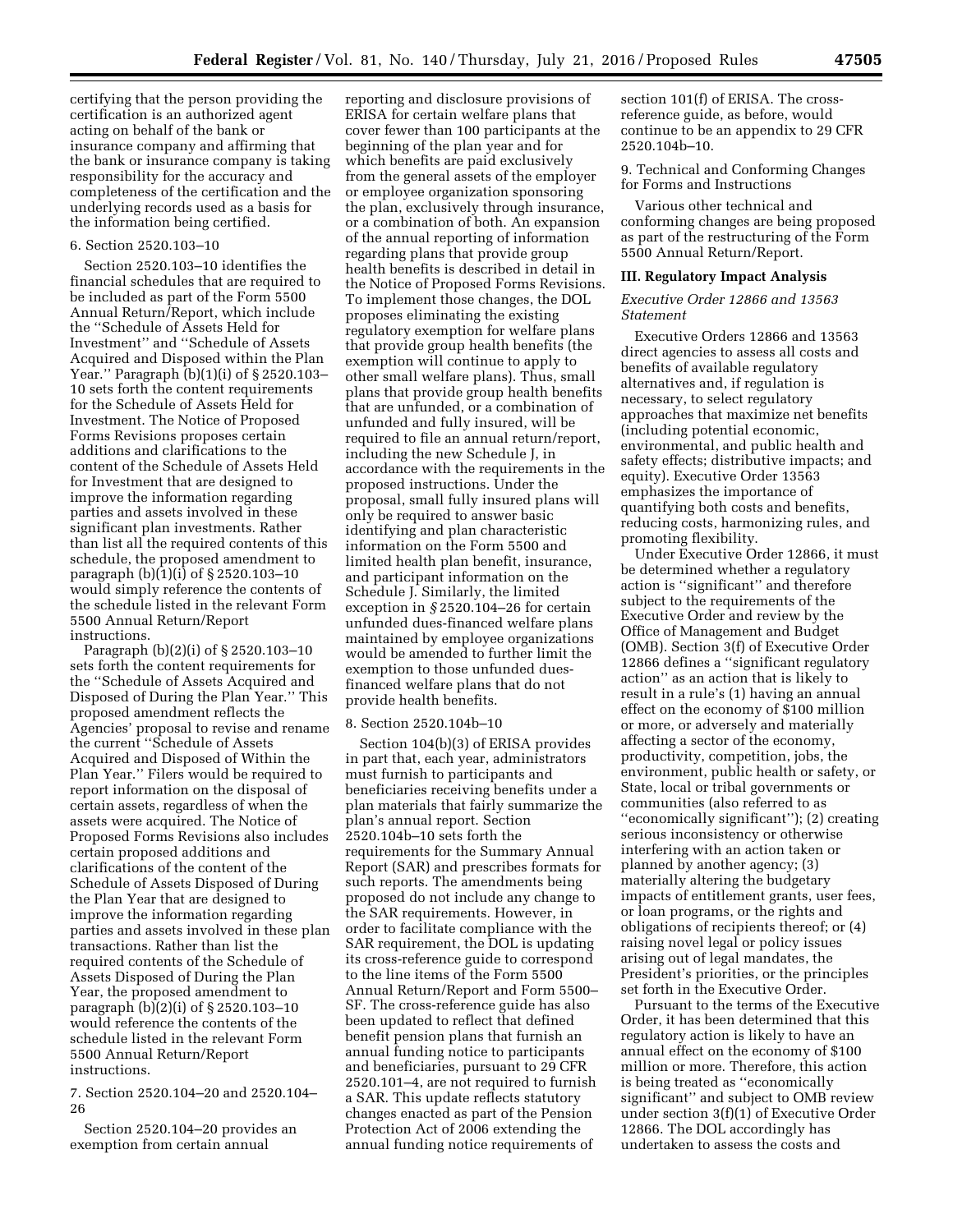benefits of this regulatory action in satisfaction of the applicable requirements of the Executive Order and provides herein a summary discussion of its assessment.

# TABLE 1—ACCOUNTING STATEMENT: ESTIMATED COSTS FROM CURRENT REPORTING REQUIREMENTS TO 2019 REPORTING REQUIREMENTS

[In millions]

|                                                            | Estimates                                                                                                                                                                                                                                                                                                                                                                                                                                                                                                                                                                                                                                                                                                                                                                                                                                                                                                                                                                                                                                                                                                                                                                                                                                                                                                                                                                                                                                                                                                                                                                                                                                                                                                                                                                                                                                                                                                                                                                                                                                                                                                                                                                                                                                                                                                                                                                                                                                                                             |                 |                  | Units          |                                      |                                    |
|------------------------------------------------------------|---------------------------------------------------------------------------------------------------------------------------------------------------------------------------------------------------------------------------------------------------------------------------------------------------------------------------------------------------------------------------------------------------------------------------------------------------------------------------------------------------------------------------------------------------------------------------------------------------------------------------------------------------------------------------------------------------------------------------------------------------------------------------------------------------------------------------------------------------------------------------------------------------------------------------------------------------------------------------------------------------------------------------------------------------------------------------------------------------------------------------------------------------------------------------------------------------------------------------------------------------------------------------------------------------------------------------------------------------------------------------------------------------------------------------------------------------------------------------------------------------------------------------------------------------------------------------------------------------------------------------------------------------------------------------------------------------------------------------------------------------------------------------------------------------------------------------------------------------------------------------------------------------------------------------------------------------------------------------------------------------------------------------------------------------------------------------------------------------------------------------------------------------------------------------------------------------------------------------------------------------------------------------------------------------------------------------------------------------------------------------------------------------------------------------------------------------------------------------------------|-----------------|------------------|----------------|--------------------------------------|------------------------------------|
| Category                                                   | Primary<br>estimate                                                                                                                                                                                                                                                                                                                                                                                                                                                                                                                                                                                                                                                                                                                                                                                                                                                                                                                                                                                                                                                                                                                                                                                                                                                                                                                                                                                                                                                                                                                                                                                                                                                                                                                                                                                                                                                                                                                                                                                                                                                                                                                                                                                                                                                                                                                                                                                                                                                                   | Low<br>estimate | High<br>estimate | Year<br>dollar | <b>Discount</b><br>rate<br>(percent) | Period<br>covered                  |
| Benefits:<br>Annualized Monetized<br>Annualized Quantified |                                                                                                                                                                                                                                                                                                                                                                                                                                                                                                                                                                                                                                                                                                                                                                                                                                                                                                                                                                                                                                                                                                                                                                                                                                                                                                                                                                                                                                                                                                                                                                                                                                                                                                                                                                                                                                                                                                                                                                                                                                                                                                                                                                                                                                                                                                                                                                                                                                                                                       |                 |                  |                |                                      |                                    |
|                                                            | The proposal pursues five main objectives: (1) Improve reliability of reporting and transparency of fi-<br>nancial products and investments acquired by plans, especially alternative investments, hard-to-<br>value assets, and investments through collective investment vehicles; foster ongoing monitoring<br>of retirement plans by employers, plans, participants and beneficiaries, and policymakers; and<br>better leverage the ability of the Agencies to fulfill their statutory oversight role. (2) Establish bet-<br>ter compliance awareness and education, provide critical data for Agency oversight, collect infor-<br>mation needed for Congressionally mandated reports on group health plans, and satisfy certain<br>reporting requirements under sections 2715A and 2717 of the PHS Act as added by the Afford-<br>able Care Act and incorporated into ERISA section 715. (3) Standardize and structure the Form<br>5500 Annual Return/Report to make key retirement and health and welfare benefit data, includ-<br>ing information on assets held for investment, more available and usable in the electronic filing<br>and data environment, which, consistent with the Administration's "Smart Disclosure" effort, to<br>enable private sector data users to develop more individualized tools for employers to evaluate<br>their retirement plans and for employees to manage their retirement savings. (4) By harmonizing<br>reporting on Schedule C of the Form 5500 Annual Return/Report with the now final disclosure re-<br>quirements in DOL's regulation at 29 CFR 2550.408b-2, provide a powerful tool and economic<br>basis for improved evaluation of investment, recordkeeping, and administrative service arrange-<br>ments, including potential innovative uses of Form 5500 Annual Return/Report data by private<br>sector companies that have created tools for evaluating and benchmarking employee benefit<br>plans, provide tools to benefit participants where failures to disclose indirect compensation re-<br>ceived by a service provider have resulted in corrective monetary recoveries to plans, as well as<br>minimize filer confusion with the harmonization of reporting and disclosure requirements. (5) En-<br>hance reporting on plan compliance to improve plan operations, protect participants and bene-<br>ficiaries and their retirement benefits, and educate and provide annual discipline for plan fidu-<br>ciaries. |                 |                  |                |                                      |                                    |
| Costs:<br>Annualized Monetized<br>Annualized Quantified    | 372.6<br>366.2                                                                                                                                                                                                                                                                                                                                                                                                                                                                                                                                                                                                                                                                                                                                                                                                                                                                                                                                                                                                                                                                                                                                                                                                                                                                                                                                                                                                                                                                                                                                                                                                                                                                                                                                                                                                                                                                                                                                                                                                                                                                                                                                                                                                                                                                                                                                                                                                                                                                        |                 |                  | 2016<br>2016   | 7<br>3                               | 2019 and later.<br>2019 and later. |

# *Background and Need for Regulatory Action*

The Form 5500 Annual Return/Report is the principal source of information and data available to the Agencies concerning the operations, funding, and investments of pension and welfare benefit plans covered by ERISA and the Code. Accordingly, the Form 5500 Annual Return/Report is essential to each Agency's enforcement, research, and policy formulation programs and is a source of information and data for use by other federal agencies, Congress, and the private sector in assessing employee benefit, tax, and economic trends and policies. The Form 5500 Annual Return/ Report also serves as the primary means by which the operations of plans can be

monitored by plan participants and beneficiaries and the general public.

As discussed in the Notice of Proposed Forms Revisions published concurrently with this document and below, the DOL has received several reports from the GAO, the DOL–OIG, and the ERISA Advisory Council indicating the need for substantive changes to annual reporting forms and regulations. TIGTA has also suggested to the IRS that substantive changes are needed. In response to these reports, the continued shift from DB to DC plans, and legislative and regulatory changes that have been issued since the last major revision to the Form 5500 Annual Return/Report, the DOL has determined that the substantial revisions to the reporting scheme discussed earlier in

this preamble and in the Notice of Proposed Forms Revisions, published concurrently, are necessary and appropriate. These changes will ensure that the Agencies, plan participants and beneficiaries and the general public can monitor the operations of employee benefit plans. With their help, the Form 5500 Annual Return/Report will continue to serve its essential functions.

As described earlier in this document, the proposed revisions to the Form 5500 Annual Return/Report reflect priorities of and efforts by the Agencies to improve the quality of the information collected, while limiting wherever possible, especially for small pension plans invested in easy to value assets and plans that provide group health benefits that have fewer than 100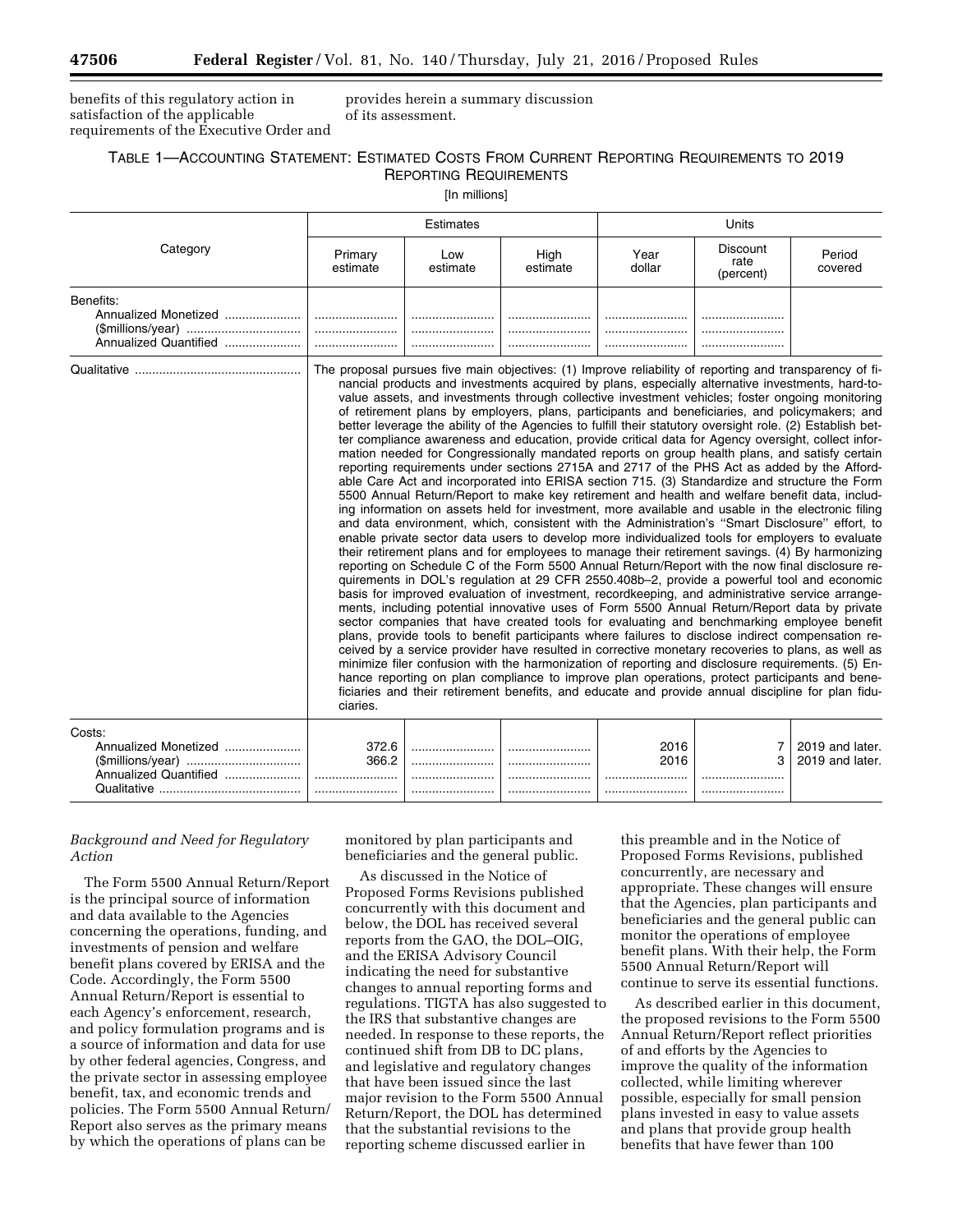participants that are fully insured, the overall burden of the statutory reporting requirements and the forms. To accomplish this goal, the Agencies have pursued five objectives. The need for regulatory action to achieve these objectives is discussed below.

(1) *Modernizing financial information.* 

*Modernizing the Schedule H Balance Sheet and Income Statement:* The financial statements contained in the current Schedule H (Large Plan Financial Information) and Schedule I (Small Plan Financial Information) are based on data elements that have remained largely unchanged since the Form 5500 Annual Return/Report was established in 1975. Many investments in alternative and hard-to-value assets and those held through collective investment funds that are frequently held by plans and the investment industry today were not as prevalent in 1975. Thus, they do not fit squarely into any of the existing Schedule H reporting categories. Further, some of these investments in alternative and hard-tovalue assets, including those held through collective investment funds, are sufficiently complex that plan administrators and plan accountants may not completely understand how they fit into the balance sheet reporting on the Form 5500 Annual Return/ Report. This results in inconsistent financial reporting by filers because certain types of investments may arguably fall into one or more categories. For example, a ''hedge'' fund could potentially be reported as a limited partnership or some other type of collective investment entity, or could be reported in a different reporting category based on the primary assets held through a particular type of collective investment vehicle.

Additionally, many filers simply report investments that do not readily fit into one of the existing categories in ''Other.'' For example, large retirement plans reported having \$153 billion in assets that they categorized as ''Other'' on the Schedule H balance sheet for 2013. DFEs reported an additional approximately \$407 billion in assets as ''Other'' for the 2013 plan year. In order to determine why there is a substantial amount in ''Other,'' the Agencies now have to rely on the current, unstructured Schedule H Line 4i Schedules of Assets, which might not specifically indicate the necessary details, or the Agencies would need to contact the filer for the information. The types of alternative and hard-to-value assets that might be reported in ''Other'' include: Options, index futures, state and municipal securities, hedge funds, and private

equity. Some of these asset types can be fairly complex and merit more rather than less transparency in order to determine the overall financial health of the plan. The inability to distinguish these types of assets on the Form 5500 Annual Return/Report reduces the form's usefulness for policy analysis and research as well for monitoring plans for enforcement purposes.

A recent GAO report stated, for example, that, ''while hedge funds and private equity have very different risk, return, and disclosure considerations from state and municipal securities, all of these investments could be included in the ''other plan asset'' category.'' 17 GAO also noted that the plan asset categories on the Schedule H are not representative of current plan investments, and provide little insight into the investments themselves, the level of associated risk, or structures of the investments.18 The DOL–OIG also recommended that the Agencies revise the Form 5500 Annual Return/Report to improve reporting of hard-to-value assets and alternative investments.19 Based on their own assessment and experience in research and enforcement and the use of the Form 5500 Annual Return/Report to support these critical agency functions and responsibilities, as well as in response to these recommendations, as discussed in detail earlier in this document, the Agencies are proposing to make changes to the Schedule H balance sheet and income statement.

*Modernizing the Schedule H, Line 4i Schedules of Assets:* As discussed in detail in the Notice of Proposed Forms Revisions published simultaneously with this document, the Agencies are proposing structural, data element and instruction changes to the current Schedule H, Line 4i(1) Schedule of Assets Held for Investment and Line 4i(2) Schedule of Assets Acquired and Disposed of Within Year. These schedules are filed by plans required to file the Schedule H and by certain DFEs. The Schedules of Assets are a central element of the financial disclosure structure of ERISA. They are the only place on the Form 5500 Annual Return/ Report where plans are required to list individual plan investments identified by major characteristics, such as issue, maturity date, interest rate, cost and current value. As such, they are the only part of the Form 5500 Annual Return/

Report that can be used to evaluate the year-to-year performance, liquidity, and risk characteristics of a plan's individual investments.

The current reported information, however, suffers from several shortcomings. First, this information is not reported in a data-capturable format. Only an image or picture of the attachments that are currently filed as non-standard attachments to filers' electronic Form 5500 Annual Return/ Report filings is available through the EFAST2 public disclosure function. Second, the Line 4i Schedules of Assets are not always found in the same place in each annual return/report. For example, the Line 4i Schedules of Assets are often incorporated in the larger audit report of the plan's IQPA that itself is filed as a nonstandard attachment to the Form 5500 Annual Return/Report. Third, the schedules do not require a standardized method for identifying and describing assets on the Line 4i Schedules. Therefore, under the current reporting rules, the same stock or mutual fund may be identified with various different names or abbreviations.

The creation of more detailed and structured Schedules of Assets is a specific recommendation of the DOL– OIG and the GAO.<sup>20</sup> The proposed changes to the Schedules of Assets are designed to remedy the shortcomings described above. In addition, data capturability of the Line 4i Schedules of Assets will make it much easier and more efficient to monitor plan holdings as computer programs can read and analyze the data much more efficiently. It will allow the Agencies and the interested public to monitor a larger number of pension plans and their asset allocations. The existence of a group of private companies that are transforming the Line 4i Schedule of Assets Held for Investment of the larger pension plans into data-capturable information and using it to compare plan investment menus and investment allocations is a clear indication that plans sponsors and their service providers also are interested in having access to these data. For example, one of these companies sent a letter to DOL stating that they believe that the information on the Form 5500 Annual Return/Report is very useful in ''helping the agency understand the performance and design of retirement plans in the market place'' and that the data availability fosters ''third party data collection and

<sup>17</sup> *GAO, Private Pensions: Targeted Revisions Could Improve Usefulness of Form 5500 Information,* at 12.

<sup>18</sup> *Id.* at 11–12.

<sup>19</sup>*EBSA Needs to Provide Additional Guidance and Oversight to ERISA Plans Holding Hard-To-Value Alternative Investments,* at 4, 18, and 19.

<sup>20</sup>*See EBSA Needs to Provide Additional Guidance and Oversight to ERISA Plans Holding Hard-to-Value Alternative Investments, at 17; Private Pensions: Targeted Revisions Could Improve Usefulness of Form 5500 Information,* at 37.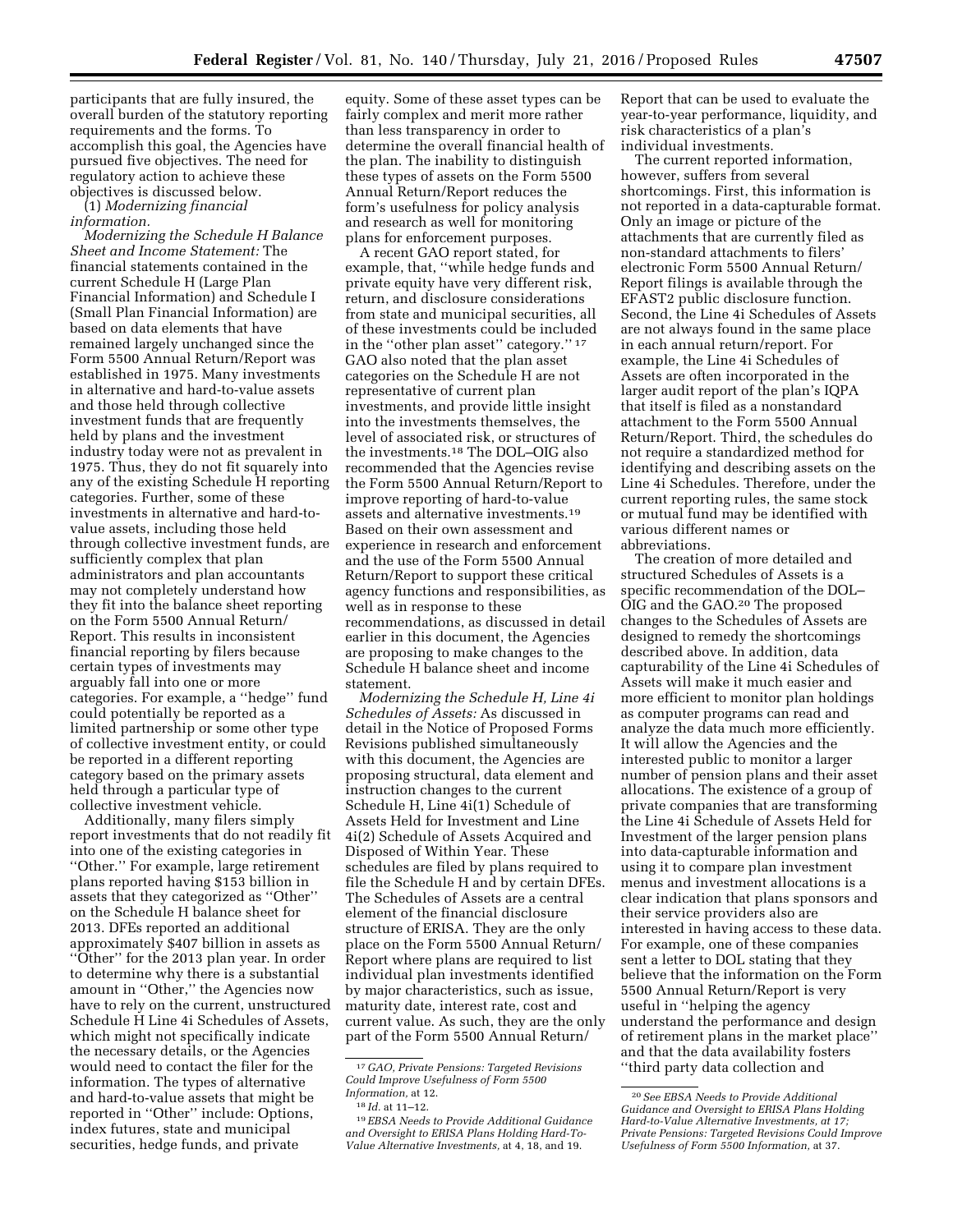evaluation efforts that in turn help protect retirement plan participants.'' 21 Plan sponsors can use this information to see how their investment menus compare to similarly situated plans and service providers often use this information to identify plans with underperforming investments in order to attract new business. This can lead to more competition and improved plan performance, which will ultimately benefit participants.

*Changes to DFE Reporting:* Under the current reporting rules, DFEs are permitted, or in some cases required, to file their own Form 5500 Annual Return/Report. Generally, pension plans that invest in DFEs only are required to report their interest in the DFE but do not have to report detailed information regarding the underlying investments in the DFE. Such plans are required to file a Schedule D on which the plans identify each DFE in which they invest and the year-end values of the plans' interests. Although DFEs file their own Form 5500 Annual Return/Report, only Master Trust Investment Accounts (MTIAs) and entities meeting the conditions of DOL regulation 29 CFR 103–12 (103–12 IEs) are required to include as part of their own Form 5500 Annual Return/Report, detailed asset holdings on the Schedule H, Line 4i Schedules of Assets. Insurance company pooled separate accounts (PSAs) and bank common/collective trusts (CCTs), which together account for 32 percent of large plans' reported DFE holdings, do not report such information, nor are the investing plans required to report it, although the information is required by regulation to be provided by PSAs and CCTs to investing plans on an annual basis.

The Agencies have encountered, and researchers have reported to the DOL,<sup>22</sup> difficulties matching plans' investments in DFEs reported by investing plans and DFEs in which the plans and other DFEs are participating. Some of this stems from incomplete, unreliable, or inconsistent data on Schedule D filings. For example, for 2013, about 57 percent of plans and 17 percent of DFEs that filed a Schedule D and reported nonzero amounts of interest in DFEs on Schedule H have at least one discrepancy in reporting of more than \$1,000 between the value of the

investment in a DFE on their Schedule D and their Schedule H. There might be some legitimate reasons for these discrepancies, *e.g.* different plan year dates, but these discrepancies make it difficult to verify filing accuracy. Another more troubling issue is that there are more than 7,000 plan filings for 2013 that report investments in DFEs that cannot be directly linked to any applicable DFE filings. This problem primarily involves CCTs and PSAs. Investments in these unlinked DFEs account for more than \$382 billion in assets. A serious consequence of not being able to link these plan filings and assets to DFE filings is that the Agencies and participants do not get information on their plan investments and thus are not able to monitor these investments.

GAO has recommended that the Agencies take steps to address the problem of incomplete or inaccurate matching between plan and DFE filings.23 Therefore, as discussed in detail earlier in this document, the Agencies are proposing to revise the reporting structure of both Schedule H and the Line 4i Schedules of Assets, with corresponding changes to Schedule D, that are intended to ensure that the Agencies, plan fiduciaries, plan service providers, and other users of data have the tools to create a more complete picture of plans' investment in pooled investment vehicles.

*Changes to Financial Information Reporting for Small Plans:* Small pension plans that are invested in ''eligible'' plan assets and otherwise meet certain requirements are eligible to file Form 5500–SF, which was established in part to comply with provisions of the PPA requiring a simplified form of reporting for plans with fewer than 25 participants.<sup>24</sup> Currently, the Form 5500–SF does not require filers to breakout assets on the balance sheet into specific categories. Small plans that are not eligible to file the Form 5500–SF because they are invested in hard-to-value and alternative investments currently file Schedule I, but the Schedule I does not require small plan filers to provide detailed plan asset information and does not provide significantly more useful financial information than the Form 5500–SF with respect to alternative and hard-to-value assets.

The lack of specific questions on the investment activity of small pension plans, which comprise over 80 percent

of filers, impairs the usefulness of the Form 5500 Annual Return/Report as a tool to obtain a meaningful picture of small plan investments, especially investments in hard-to-value and alternative investments. As the GAO has noted, the limited financial information provided on the Schedule I creates a challenge for participants, beneficiaries, oversight agencies, researchers, and other users of the Form 5500 Annual Return/Report or Form 5500 Annual Return/Report data.25 Therefore, as discussed in detail in the Notice of Proposed Forms Revisions published today, under the proposal, Form 5500– SF filers would be required to provide a modest additional breakout of plan investments on the balance sheet. The proposal also would eliminate the Schedule I for small plans that are not eligible to file the Form 5500–SF, predominantly because they are invested in hard-to-value and alternative investments, including employer securities. Under the proposal, such plans instead would be required to complete Schedule H and the Line 4i Schedules of Assets. These changes are designed to ensure that the Agencies are able to collect critical information regarding small plan investments in hard-to-value and alternative investments.

Although the proposed elimination of Schedule I and the addition of basic investment category information to the Form 5500–SF balance sheet would result in additional reporting for those small plans invested in hard-to-value and alternative investments, those small plans with simple investment portfolios would not see a significant increase in their annual reporting burden. In light of changes in the financial environment and increasing concern about investments in hard-to-value assets and alternative investments, however, the Agencies believe that requiring the more detailed financial information regarding hard-to-value investments on the Schedule H is important for regulatory, enforcement, and disclosure purposes for those small plans with more complex portfolios that include hard-tovalue or alternative investments. The inherent increased risk posed by hardto-value or alternative investments affects participants in small plans as well as large plans, but without these proposed revisions, the participants in small plans are left without the protection afforded participants in large plans that comes from the reporting that large plans are already required to do. Although such small plans would be

<sup>21</sup>See August 23, 2010 Comment Letter from Ryan Alfred, President, BrightScope, Inc. Re: Proposed Extension of Information Collection, Form 5500 *[http://www.reginfo.gov/public/do/](http://www.reginfo.gov/public/do/PRAViewDocument?ref_nbr=201009-1210-002) [PRAViewDocument?ref](http://www.reginfo.gov/public/do/PRAViewDocument?ref_nbr=201009-1210-002)*\_*nbr=201009-1210-002*).

<sup>22</sup>See ''Invisible Pension Investments,'' Peter J. Wiedenbeck, Rachael K. Hinkle & Andrew D. Martin (*[http://sites.lsa.umich.edu/admart/wp](http://sites.lsa.umich.edu/admart/wp-content/uploads/sites/127/2014/08/vatr13.pdf)[content/uploads/sites/127/2014/08/vatr13.pdf](http://sites.lsa.umich.edu/admart/wp-content/uploads/sites/127/2014/08/vatr13.pdf)*).

<sup>23</sup>*See,* GAO *Private Pensions: Targeted Revisions Could Improve Usefulness of Form 5500,* at 14–15. 24See section 1103(b) of the Pension Protection Act of 1996, Public Law 109–280, 120 Stat. 780 (2006).

<sup>25</sup> GAO *Targeted Revisions Could Improve Usefulness of Form 5500 Information,* at 18.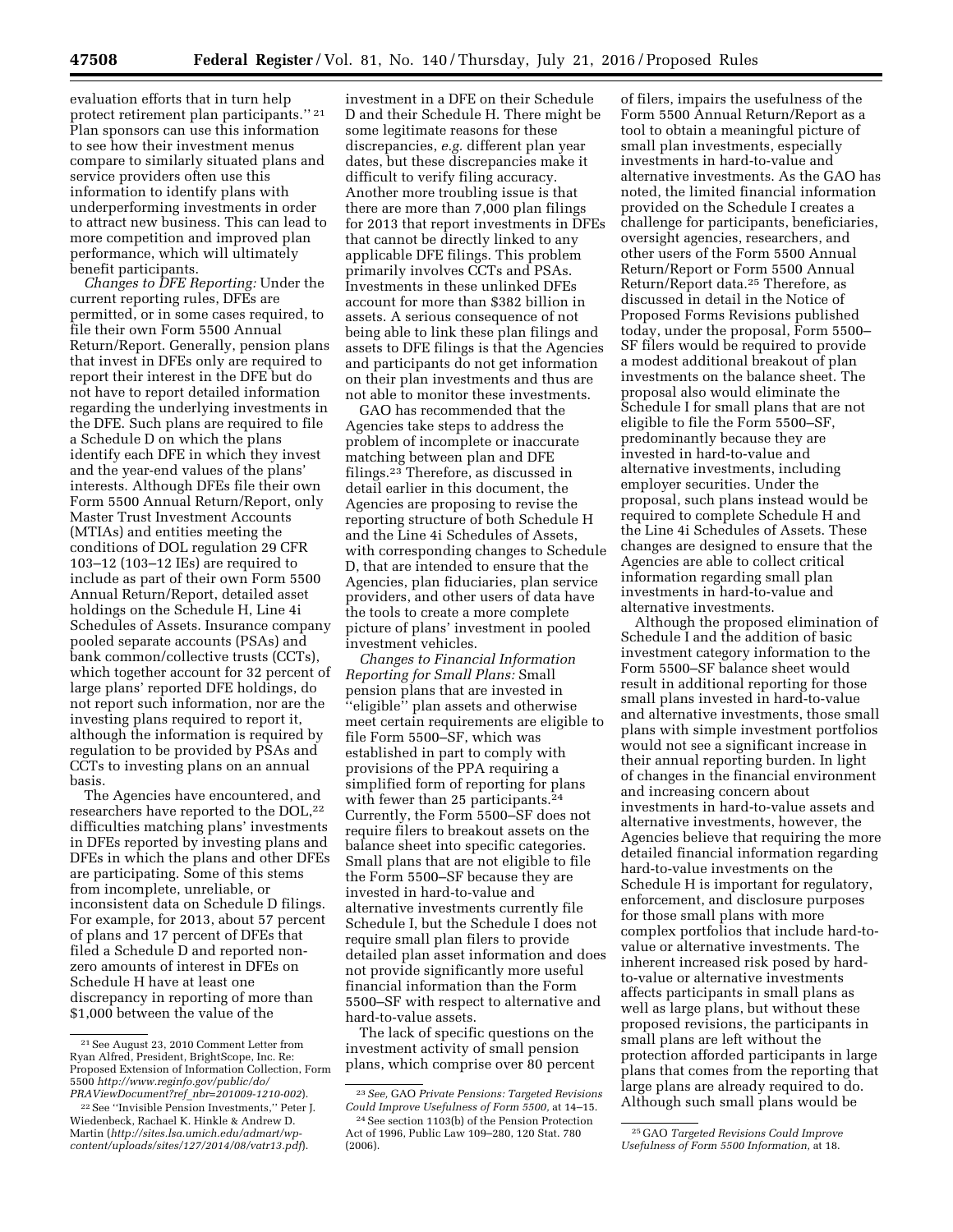required to complete the Schedule H instead of the Schedule I, including the Schedule H Line 4i(1) and 4i(2) Schedules of Assets, eligible small plans, as under the current rules, would still be eligible for a waiver of the annual examination and report of an IQPA under 29 CFR 2520.104–46, and the number count required to determine eligibility would be changed from the number of participants at the beginning of the plan year to the number of participants with account balances at the beginning of the plan year.

(2) *Updating fee and expense information on plan service providers with a focus on harmonizing annual reporting requirements on Schedule C with DOL's final disclosure requirements at 29 CFR 2550.408b–2.* 

The current rules for reporting indirect compensation on the Schedule C as part of the Form 5500 Annual Return/Report, including the limited reporting option for ''eligible indirect compensation,'' were implemented starting with the 2009 forms.26 Those changes were part of a three-pronged regulatory initiative that included the DOL's regulations under 29 CFR 2550.408b–2 and participant-level disclosure regulations under 29 CFR 2550.404a–5. At the time the 2009 Schedule C rules were finalized, neither the ERISA section 408b–2 regulation nor the ERISA section 404a–5 regulation had been promulgated. Some elements of the 2009 Schedule C, for example, the eligible indirect compensation provisions, were adopted in light of the fact that it was not certain at the time what the ERISA section 408b–2 final rule would require. Those provisions were also meant to respond to concerns from the regulated community, especially large plan service providers, about having to create two different record-keeping systems to meet the various requirements of the Form 5500 Annual Return/Report and disclosures required under 408b–2 should the later promulgated provisions differ from the Form 5500 reporting requirements on indirect compensation.

Now that EBSA has promulgated the ERISA sections 408b–2 and 404a–5 final regulations, there is a need to harmonize fee reporting under the Schedule C and ERISA section 408b–2 regulations to: (1) Make it easier to understand the disclosure and reporting rules regarding indirect compensation; (2) improve quality of data by minimizing any filer confusion that might result from differences in the two requirements and having all the compensation required to be disclosed to be reported on the

Schedule C; (3) reduce burden by synchronizing the record-keeping that would be required for ERISA section 408b–2 regulations before-the-fact disclosure with Schedule C's after-thefact reporting; and (4) make the information easier to understand for end users of the forms by bringing consistency between the service provider fees disclosed to the plan fiduciaries and the service provider fees reported to the Agencies and made public. In this regard, a recent GAO report stated that some filers advised that there was confusion over what Schedule C requires to be reported, including in comparison to what is required under the ERISA section 408b– 2 regulations disclosure scheme.27 Therefore, as discussed in detail earlier in this document, the Agencies are proposing various changes to the Schedule C to better harmonize it with the disclosure requirements under the final ERISA section 408b–2 regulation. Among other changes, the Agencies are proposing to eliminate the concept of ''eligible indirect compensation'' on Schedule C in part because ''eligible indirect compensation'' was created prior to the finalization of ERISA section 408b–2 rules to address concerns about possible future inconsistencies that are no longer applicable. Instead of being able to rely on the construct of ''eligible indirect compensation'' to report only the name of the person providing the disclosures to the plan administrator, the proposal would require filers to report all types of compensation for ERISA section 408b–2 ''covered'' service providers. This change will also help address concerns raised by other data sources on service provider compensation about the completeness of Schedule C compensation data. A recent survey by Deloitte Consulting LLP for the Investment Company Institute reported fees paid by 401(k) plans that greatly exceeded fees reported on the Schedule C at every asset level.28

The proposed forms revisions, and implementing DOL regulations, would also require small pension plans that are not eligible to file the Form 5500–SF and welfare plans that are funded with a trust with fewer than 100 participants to file the Schedule C. Currently, only large pension plans and large welfare plans that are not unfunded or insured (*e.g.,* funded using a trust) must file the

Schedule C, thus excluding almost 90 percent of current pension plan filers and over 80 percent of current welfare plan filers from having to disclose service provider fees. The DOL recognizes the burdens small plans face in complying with reporting obligations, but must weigh them against the market efficiencies that can be gained through improved transparency and fee disclosure. The DOL therefore proposes to require small pension plans to file Schedule C only if they do not meet the eligibility conditions for filing the Form 5500–SF, which predominantly are those pension plans that are invested in alternative or hard-to-value assets. The DOL proposes to require welfare plans that offer group health benefits with fewer than 100 participants to file Schedule C only if they are not unfunded or insured (*e.g.,* funded with a trust), because those plans are most likely to experience financial difficulties. Defined contribution pension plan Form 5500–SF filers, as well as defined contribution pension plan Form 5500 Annual Return/Report filers required to complete the Schedule H, would also have to attach the comparison chart that is required to be furnished to participants under the DOL's regulation at 29 CFR 2550.404a– 5. Although the comparison chart would not be attached in a ''structured'' format, it would provide, with a minimal burden increase, a picture of the investment earnings and fees for defined contribution pension plans, which constitute the majority of small plan filers.

Requiring those small pension plans that are not eligible to file the Form 5500–SF and welfare plans that include group health benefits with fewer than 100 participants that are not unfunded or insured (*e.g.,* funded with a trust) to complete the Schedule C as part of their Form 5500 Annual Return/Report filing, and requiring Form 5500–SF defined contribution pension plan filers to include the 404a–5 comparison chart should address some of the GAO's concerns that service provider fee information is incomplete because plans with fewer than 100 participants are not currently required to file information about indirect compensation received by the plans' service providers.29 Both the proposed Schedule C information for small plans not eligible to file the Form 5500–SF and the 404a–5 information would also enable sponsors of small plans to more easily compare fee information between their plans and increase competition for these services.

<sup>26</sup>*See* 72 FR 74731 (Nov. 16, 2007).

<sup>27</sup>*See* GAO *Targeted Revisions Could Improve Usefulness of Form 5500 Information,* at 22.

<sup>28</sup> Deloitte Consulting LLP (2014, August). *Inside the Structure of Defined Contribution/401(k) Plan Fees, 2013: A Study Assessing the Mechanics of the 'all-in' Fee.* (Available at *[https://www.ici.org/pdf/](https://www.ici.org/pdf/rpt_14_dc_401k_fee_study.pdf) rpt*\_*14*\_*dc*\_*401k*\_*fee*\_*[study.pdf](https://www.ici.org/pdf/rpt_14_dc_401k_fee_study.pdf)*).

<sup>29</sup>*See* GAO *Targeted Revisions Could Improve Usefulness of Form 5500 Information,* at 25.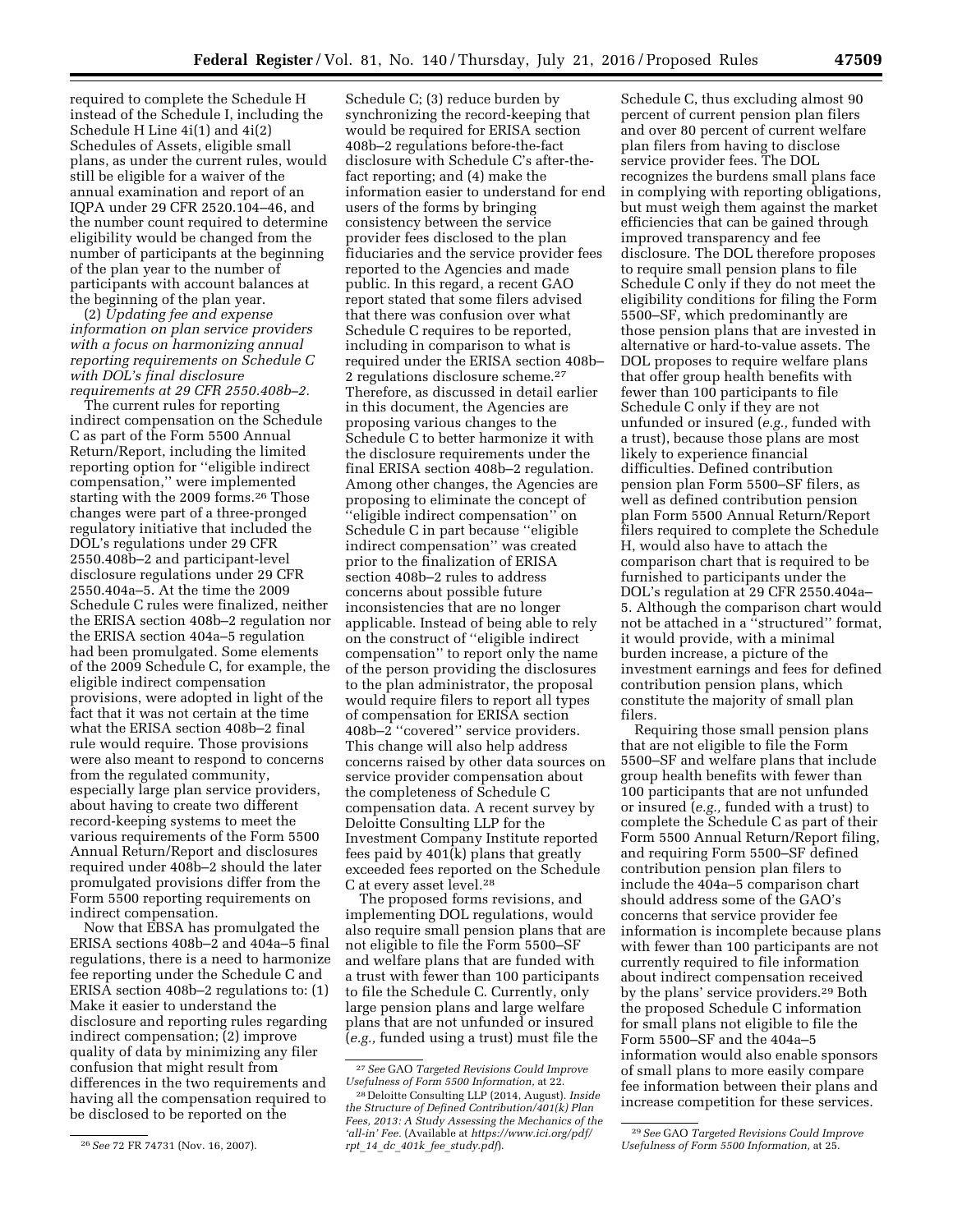In addition, financial information reporting could be better aligned with recently adopted disclosure rules to ensure that all fees are reported by the plans.30

(3) *Enhancing usability of data filed on the annual return/report.* 

E-filing, as well as advances in information technology, have changed both the regulated community's and government's ability to use the Form 5500 Annual Return/Report data. The government can now provide the data in a much more timely and comprehensive manner. As a result, the Form 5500 Annual Return/Report data sets are posted on the Internet, updated monthly, and the images of the individual filings and attachments are made available at no cost to the requester.31 This has allowed the public as well as the Agencies to monitor plan investments and trends more efficiently. Several private companies have started to build data sets and applications using the Form 5500 Annual Return/Report data to compare plans and service providers and make these services available to plan sponsors and service providers. These developments can lead to better review of plan investments and increased competition, ultimately benefiting plans and participants.

The usefulness of the Form 5500 Annual Return/Report data for comprehensive plan monitoring is dependent on comparable data being available for all or most plans and on the data being available in datacapturable formats. The current financial reporting structures and requirements, however, do not allow the data to be utilized to the fullest extent. As stated above, the Schedule H Line 4i, Schedules of Assets, and the Line 4j, Schedule of Reportable Transactions, as well as other attachments to various schedules (including Schedules MB and SB) are not filed in a standardized electronic format and therefore cannot be searched and analyzed electronically. As a result, the Agencies, other governmental users, including policymakers, and the public have difficulty accessing and making most effective use of key information about pension plan investments.

The proposed requirement for filers to complete a standardized Schedule H Line 4i(1), Schedule of Assets Held for Investment and Line 4i(2) Schedule of Assets Disposed of by End of Plan Year,

in a data-capturable format would address some of the critical gaps in available data on pension plan investing, which accounts for over \$7.87 trillion of United States savings. The Agencies' proposal to standardize the Schedule H, Line 4i Schedules of Investments also is responsive to the DOL–OIG's recommendation that the Agencies create a searchable reporting format for the Schedule H, Line 4i Schedules of Assets and otherwise increase the accessibility of Form 5500 Annual Return/Report data, particularly information on hard-to value assets and multiple-employer plans.32

In addition, this proposal would enhance the usability of data by replacing some of the attachments to the various schedules (including some attachments to Schedules MB and SB) 33 with text fields and having filers report required information in text fields on the face of the forms and on schedules instead of requiring this information to be filed as non-standard attachments. The Agencies took into account the size and complexity of the attachments in determining which should be text fields and which should continue to be attachments, despite the overarching goal of improving data usability for the complete form. In a few cases, especially for detailed actuarial charts, the Agencies determined that requiring standardized attachments or requiring the information to be provided on the face of the forms and schedules could potentially be overly difficult, costly, and complex, and therefore the costs would outweigh the benefits.

Further improvements would be realized from the proposal's requirement that other currently unstructured data or new elements would also be collected as structured data. These include the lists of employers participating in multipleemployer and controlled group plans required to be attached to the Form 5500 Annual Return/Report or Form 5500– SF; the Schedule H, Line 4a Schedule of Delinquent Contributions, and Schedule H, Line 4j Schedule of Reportable Transactions. Having information on delinquent participant contributions and reportable transactions in a ''structured'' data format would benefit

32*See EBSA Needs to Provide Additional Guidance and Oversight to ERISA Plans Holding Hard-to-Value Alternative Investments,* at 17; *see also GAO Private Pensions: Targeted Revisions Could Improve Usefulness of Form 5500 Information,* at 37; *GAO, Federal Agencies Should Collect Data and Coordinate Oversight of Multiple Employer Plans,* at 30.

the Agencies by allowing them to identify common types of violations across plans, more quickly respond to any identified issues, and better determine areas where more enforcement and encouragement of compliance and education is needed. Having this data reported in a structured format would also benefit the Agencies and the general public by identifying the universe of employers that participate in multiple-employer and controlled group plans and allowing them to quickly identify plan sponsors that might be affected by adverse market conditions or financial distress.

In summary, advances and developments in technology allow data users to run increasingly sophisticated analyses using the existing Form 5500 Annual Return/Report data, but this is dependent on the availability of these data in a data-capturable format. In addition to researchers interested in studying trends in the employee benefits industry, some companies have reached out to the DOL to request that Form 5500 Annual Return/Report data be collected in a more standardized and consistent format.34 If these data were available in such a format, researchers, businesses and plan professionals could use the data more efficiently to inform employers and participants on plan structures, operations, and finances. Particularly important in a constrained federal budgetary environment, such data will allow EBSA's enforcement staff to monitor many more employee benefit plans in a systematic and efficient way, producing more fruitful investigations and reducing the inefficiencies and disruptions resulting from unnecessary investigations.

(4) *Requiring reporting by all group health plans covered by Title I of ERISA, including adding a new Schedule J (Group Health Plan Information).* 

The enactment of the Affordable Care Act expanded DOL's already growing oversight and regulatory responsibilities with respect to the provision of group health benefits to workers in private sector employer-sponsored group health plans. Generally most welfare plans that include group health benefits that have fewer than 100 participants do not currently file the Form 5500 Annual Return/Report. The current regulation exempts small plans from the requirement to file if they are unfunded, fully insured or combination unfunded/ fully insured.35 The current lack of information collected on the Form 5500

<sup>30</sup> *Id.* at 50.

<sup>31</sup>Requests for individual filings and attachments are available at no cost to the requester. Bulk requests are available at a minimal cost to the requester. See Guide to Submitting Requests Under the Freedom of Information Act, Section VIII (*<http://www.dol.gov/dol/foia/guide6.htm>*).

<sup>33</sup>The proposed Schedule E, which is based in large part on the Schedule E from 2008 and earlier, would use text fields rather than attachments for some of the previously asked questions.

<sup>34</sup>See August 23, 2010 Comment Letter from BrightScope Re: Proposed Extension of Information Collection, Form 5500 (*<http://www.dol.gov/EBSA>*). 35 29 CFR 2520.104–20.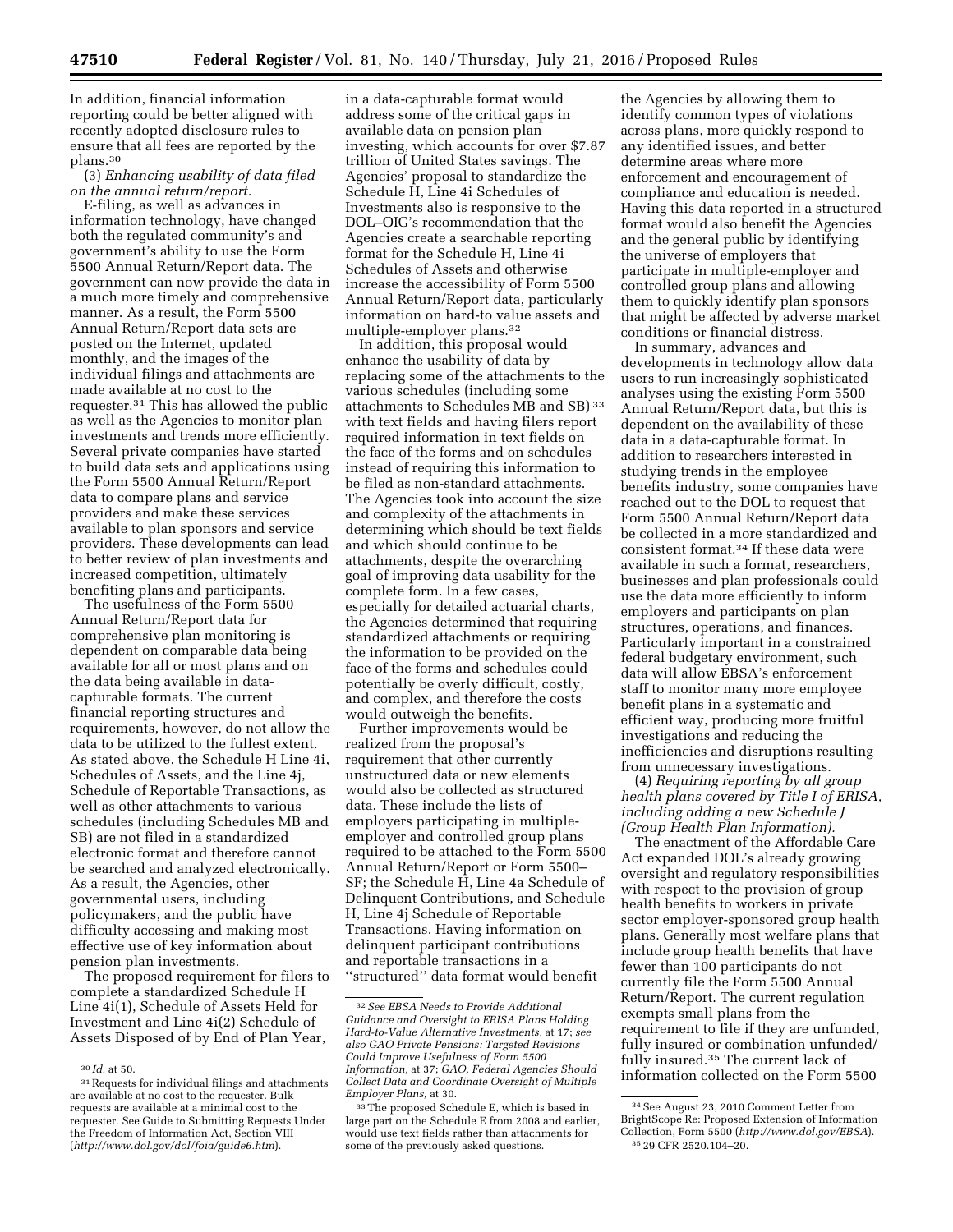provisions of section 1311(e)(3) of the

Annual Return/Report from group health plans diminishes the effectiveness of EBSA's ability to develop health care regulations and complicates the DOL's ability to enforce such regulations and educate plan administrators regarding compliance. Congress, DOL, other governmental users, private researchers, service providers, and other members of the regulated community currently are not able to confidently estimate even the most basic information regarding group health plans, such as the total number of plans that exist or trends that are occurring in the marketplace.

The Affordable Care Act requires the Secretary of Labor to provide Congress with an annual report containing general information on self-insured employee health benefit plans and financial information regarding employers that sponsor such plans. This ''Annual Report on Self-Insured Group Health Plans,'' by the terms of the statute, must use data from the Form 5500 Annual Return/Report. However, as noted above, those small plans that are self-insured and do not use a trust are not required to file the Form 5500 Annual Return/Report with the DOL and the Form 5500 Annual Return/ Report only collects limited information from self-insured plans that do file.36 Also, as the 2015 Report states, ''health benefits may be reported together with certain other benefits, such as disability or life insurance benefits, on a single Form 5500 Annual Return/Report. This makes it difficult to distinguish how the different benefits are financed.'' 37 To fulfill its responsibility to Congress, the DOL has developed an algorithm to try to infer the funding method for plans that file. This methodology, however, may not accurately identify self-insured plans and can only draw information from the Form 5500 Annual Returns/ Reports filed, which are a limited sample, and the methodology may compromise the validity of any conclusions drawn from the report and any resulting policy prescriptions.

In addition, sections 2715A and 2717 of the PHS Act, as added by the Affordable Care Act and incorporated into ERISA section 715, include important new reporting requirements for group health plans subject to ERISA. Specifically, section 2715A of the PHS Act incorporates the transparency

Affordable Care Act to require nongrandfathered group health plans and health insurance issuers offering nongrandfathered group or individual health insurance coverage to make available to the public, and the government a host of information on health plan enrollment and claims, including: (1) Claims payment policies and procedures; (2) periodic financial disclosures; (3) data on enrollment and disenrollment; (4) data on the number of denied claims; (5) data on rating practices; (6) information on costsharing and payments with respect to any out-of-network coverage; (7) information on enrollee and participant rights; and (8) other information as determined by the Secretary. Moreover, section 2717 of the PHS Act generally requires non-grandfathered group health plans and health insurance issuers offering non-grandfathered group or individual health insurance coverage to report annually whether the benefits under the plan: (A) Improve health outcomes through the implementation of activities such as quality reporting, effective case management, care coordination, chronic disease management, and medication and care compliance initiatives, including through the use of the medical homes model as defined for purposes of section 3602 of the Affordable Care Act, for treatment or services under the plan or coverage; (B) implement activities to prevent hospital readmissions through a comprehensive program for hospital discharge that includes patient-centered education and counseling, comprehensive discharge planning, and post discharge reinforcement by an appropriate health care professional; (C) implement activities to improve patient safety and reduce medical errors through the appropriate use of best clinical practices, evidence based medicine, and health information technology under the plan or coverage; and (D) implement wellness and health promotion activities.

These regulations propose conforming amendments in 29 CFR 2590.715– 2715A and 29 CFR 2590.715–2717 to clarify that compliance with the reporting requirements in 29 CFR 2520.103–1 (including filing any required schedules to the annual report) by plans subject to ERISA would satisfy the reporting requirements of PHS Act section 2715A and 2717,<sup>38</sup> incorporated

in ERISA through ERISA section 715(a)(1).39 As explained in FAQs issued August 11, 2015,40 HHS proposed an information collection for public comment in connection with the transparency provisions of section 1311(e)(3) of the Affordable Care Act. The proposed data collection would collect certain information from Qualified Health Plan (QHP) issuers in Federally-facilitated Exchanges and State-based Exchanges using the federal eligibility and enrollment platform. The HHS proposal explained that other reporting requirements would be proposed at a later time, through a separate rulemaking with respect to non-Exchange coverage, including those that extend to health insurance issuers offering non-grandfathered group and individual health insurance coverage outside of Exchanges and nongrandfathered group health plans (including large group and self-insured health plans).

This rulemaking proposes transparency and quality reporting for non-grandfathered group health plans under PHS Act sections 2715A and 2717, as incorporated in ERISA. It takes into account differences in markets and other relevant factors and reduces unnecessary duplication. The DOL is proposing to collect and provide highvalue data to participants, beneficiaries, and regulators, such as information about benefits and plan design characteristics, funding, grandfathered plan status, rebates received by the plan (such as medical loss ratio rebates), service provider information (including information regarding any third party administrators, pharmacy benefit managers, mental health benefit

 $^{\rm 39}$  Nonfederal governmental plans (as defined in PHS Act section 2791(d)(8)(C)) and health insurance issuers (as defined in PHS Act section 2791(b)(2) and ERISA section 733(b)(2)) are not required to file annual reports pursuant to ERISA section 103. Accordingly, any reporting required of such plans and issuers to satisfy PHS Act sections 2715A and 2717 will be addressed separately by HHS in future rulemakings and/or guidance.

40*See* FAQs about Affordable Care Act Implementation (Part XXVIII), available at *[www.dol.gov/ebsa/faqs/faq-aca28.html](http://www.dol.gov/ebsa/faqs/faq-aca28.html)* and *[www.cms.gov/CCIIO/Resources/Fact-Sheets-and-](http://www.cms.gov/CCIIO/Resources/Fact-Sheets-and-FAQs/Downloads/ACA-FAQ-Part-XXVIII-transparency-reporting-final-8-11-15.pdf)[FAQs/Downloads/ACA-FAQ-Part-XXVIII](http://www.cms.gov/CCIIO/Resources/Fact-Sheets-and-FAQs/Downloads/ACA-FAQ-Part-XXVIII-transparency-reporting-final-8-11-15.pdf)[transparency-reporting-final-8-11-15.pdf.](http://www.cms.gov/CCIIO/Resources/Fact-Sheets-and-FAQs/Downloads/ACA-FAQ-Part-XXVIII-transparency-reporting-final-8-11-15.pdf)* 

<sup>36</sup>Only a little over 20,000 self-insured and approximately 4,000 mixed self-insured health plans file annually with the DOL under the current reporting scheme. See ''Report to Congress: Annual Report on Self-Insured Group Health Plans,'' March 2015, page iii (available at *[http://www.dol.gov/ebsa/](http://www.dol.gov/ebsa/pdf/ACAReportToCongress2015.pdf)  [pdf/ACAReportToCongress2015.pdf](http://www.dol.gov/ebsa/pdf/ACAReportToCongress2015.pdf)*). 37 Id. at v.

<sup>38</sup>The Treasury Department and the IRS intend to publish proposed regulations in 26 CFR 54.9815– 2715A and 54.9815–2717 clarifying that group health plans required to file an annual report pursuant to section 104 of ERISA that comply with the reporting requirements in 29 CFR 2520.103–1

<sup>(</sup>including filing any required schedules to the annual report) would satisfy the reporting requirements of sections 2715A and 2717 of the PHS Act, as incorporated in the Code. Group health plans that are not required to file an annual report pursuant to section 104 of ERISA but that are subject to sections 2715A and 2717 of the PHS Act as incorporated in the Code, will not be required to do any reporting to comply with sections 2715A and 2717 of the PHS Act, as incorporated in the Code, unless and until the Treasury Department and the IRS issue subsequent further guidance or rulemaking regarding any such reporting by such plans.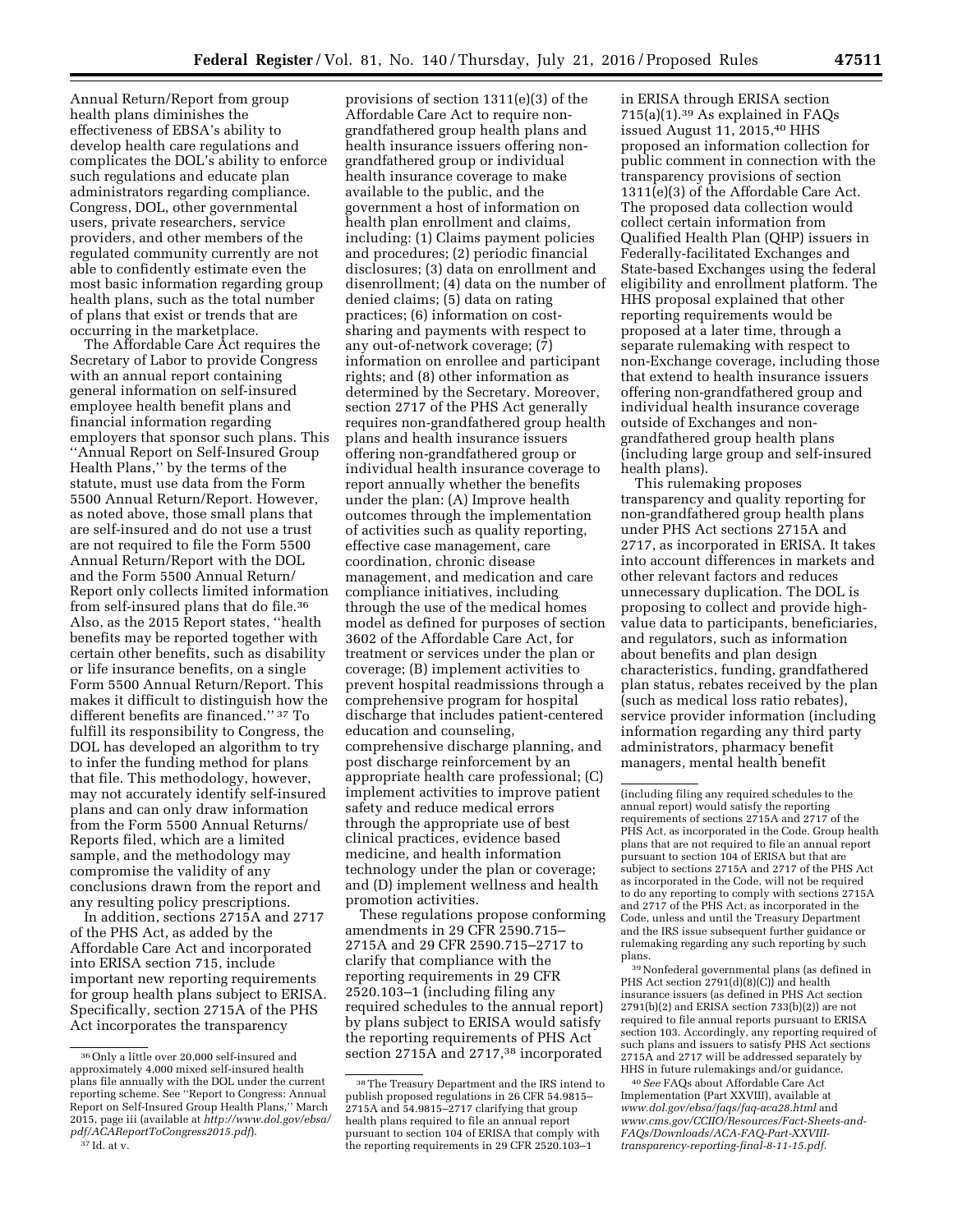managers, and independent review organizations), information on any stop loss insurance, claims processing and payment information (including number of claims filed, paid, appealed and denied), wellness program information, and other compliance information. The collection of high-value data will lead to greater transparency for consumers and assist in their decision-making process.

As discussed in detail in the Notice of Proposed Form Revision, the proposal would make significant changes to group health plan reporting. First, the proposal would add a new Schedule J (Group Health Plan Information). Plans that provide group health benefits that have 100 or more participants, all of which are currently required to file a Form 5500 Annual Return/Report, would have to include the new Schedule J in their annual report, with the remaining reporting requirements generally unchanged, except as proposed to be changed for all filers. Plans that provide group health benefits with fewer than 100 participants that are funded using a trust would generally be required to report the same information as plans that provide group health benefits with 100 or more participants that are funded using a trust; they would no longer be permitted to file the Form 5500–SF. Although this would require such plans to complete the Schedule C and the Schedule H, for plans with simple investments, there should only be a modest burden increase over completing the Form 5500–SF. Small welfare plans funded with a trust that are invested in assets that are not ''eligible plan assets'' for purposes of Form 5500–SF filing, are already required to file the Form 5500 Annual Return/Report, along with the Schedule I, and if applicable, Schedule A.

Group health plans that have fewer than 100 participants currently exempt from filing an annual report under 29 CFR 2520.104–20 because they are completely unfunded or combination unfunded/fully insured now would be required to file a Form 5500, a Schedule J, and, if applicable, a Schedule A. Plans that are unfunded pay some or all of their benefits out of the plan sponsors' general assets, which exempts them from state insurance regulation, making the DOL their sole regulatory agency. Because such small plans are not currently required to file the Form 5500 Annual Return/Report, there is no comprehensive and direct source of data about the number and characteristics of these plans. Further, because these plans are small, they are more susceptible to financial difficulties. Because of these concerns, the DOL

believes that it is important to have more detailed benefit, financial, and compliance information for ''unfunded'' plans that are self-insured or partially self-insured than for those small plans that are fully insured. These plans would be required under the proposal to file the complete Form 5500 and Schedule J and, if applicable, Schedule A.

Plans that provide group health benefits that have fewer than 100 participants that are fully insured would be required to answer only limited questions on both the Form 5500 and Schedule J, and would not be required to file any other schedules or attachments. Collecting this limited data on fully insured plans providing group health benefits that have fewer than 100 participants would give the DOL basic information to identify health insurance plans they regulate and allow them to better monitor plan trends and activities, but minimize the reporting burden from more detailed reporting that is more generally required on the Form 5500, Schedule A, Schedule J, and any other applicable schedules that comprise the Form 5500 Annual Return/ Report.

(5) *Improving compliance under ERISA and the Code through selected new questions regarding plan operations, service provider relationships, and financial management of the plan.* 

In an era of limited financial resources, the Agencies must pursue new and creative ways to maximize the efficacy of their enforcement budgets. Improving compliance under ERISA and the Code reduces the need for costly enforcement actions. Focusing filer compliance through selected new questions regarding plan operations, service provider relationships, and financial management of the plan under ERISA and the Code can also have the effect of allowing the Agencies' enforcement staff to work more efficiently, and therefore better protect plan participants and beneficiaries.

## *Analysis of Benefits and Costs*

The DOL believes that the benefits to be derived from this proposal, including the amendments to the reporting regulations and the forms revisions, would justify their costs. The DOL further believes that these revisions to the existing reporting requirements will enhance protection of ERISA rights by improving the effectiveness of enforcement actions and by improving the quality of data used for research and policymaking purposes. The DOL conducted a detailed assessment of the costs and benefits of these changes.

#### Benefits

As stated previously, the proposal pursues five main objectives. The various changes to the forms, schedules, instructions, and DOL regulatory exemptions and requirements are together intended to integrate these various objectives, and all of the other goals together are proposed with the intention of supporting the move towards fuller transparency and data mineability overall. Fuller transparency could increase participant trust levels, which could encourage pension plan participants to increase their retirement savings and welfare plan participants to use benefits when needed, resulting in strengthened retirement security and improved public health. The benefits of each of the five main objectives are discussed below.

(1) *Modernizing financial information.* 

As stated previously, the financial information, particularly the asset/ liability statement, contained in the current Schedule H (Large Plan Financial Information), Schedule I (Small Plan Financial Information), as well as the more recently established Form 5500–SF, is based on data elements that have remained largely unchanged since the Form 5500 Annual Return/Report was established in 1975. Many investments in alternative and hard-to-value assets and held in collective investment funds do not fit squarely into any of the existing reporting categories on Schedule H. As discussed previously, the GAO has expressed concerns that many investments with widely varying risk, return, and disclosure considerations are often reported in the catch-all ''other plan asset'' category.41 GAO also noted that the plan asset categories on the Schedule H are not representative of current plan investments, and provide little insight into the investments themselves, the level of associated risk, or structures of the investments.42 The DOL–OIG also recommended that the Agencies revise the Form 5500 Annual Return/Report to improve reporting of hard-to-value assets and alternative investments.43

As part of their overall evaluation of how best to restructure financial reporting to maximize usable data while limiting burden increases, the Agencies also concluded that research and

<sup>41</sup> GAO *Targeted Revisions Could Improve Usefulness of Form 5500 Information,* at 12. 42 *Id.* at 11–12.

<sup>43</sup>*EBSA Needs to Provide Additional Guidance* 

*and Oversight to ERISA Plans Holding Hard-To-Value Alternative Investments, Department of Labor Office of Inspector General Report Number: 09–13– 001–12–121* at 4, 18, and 19.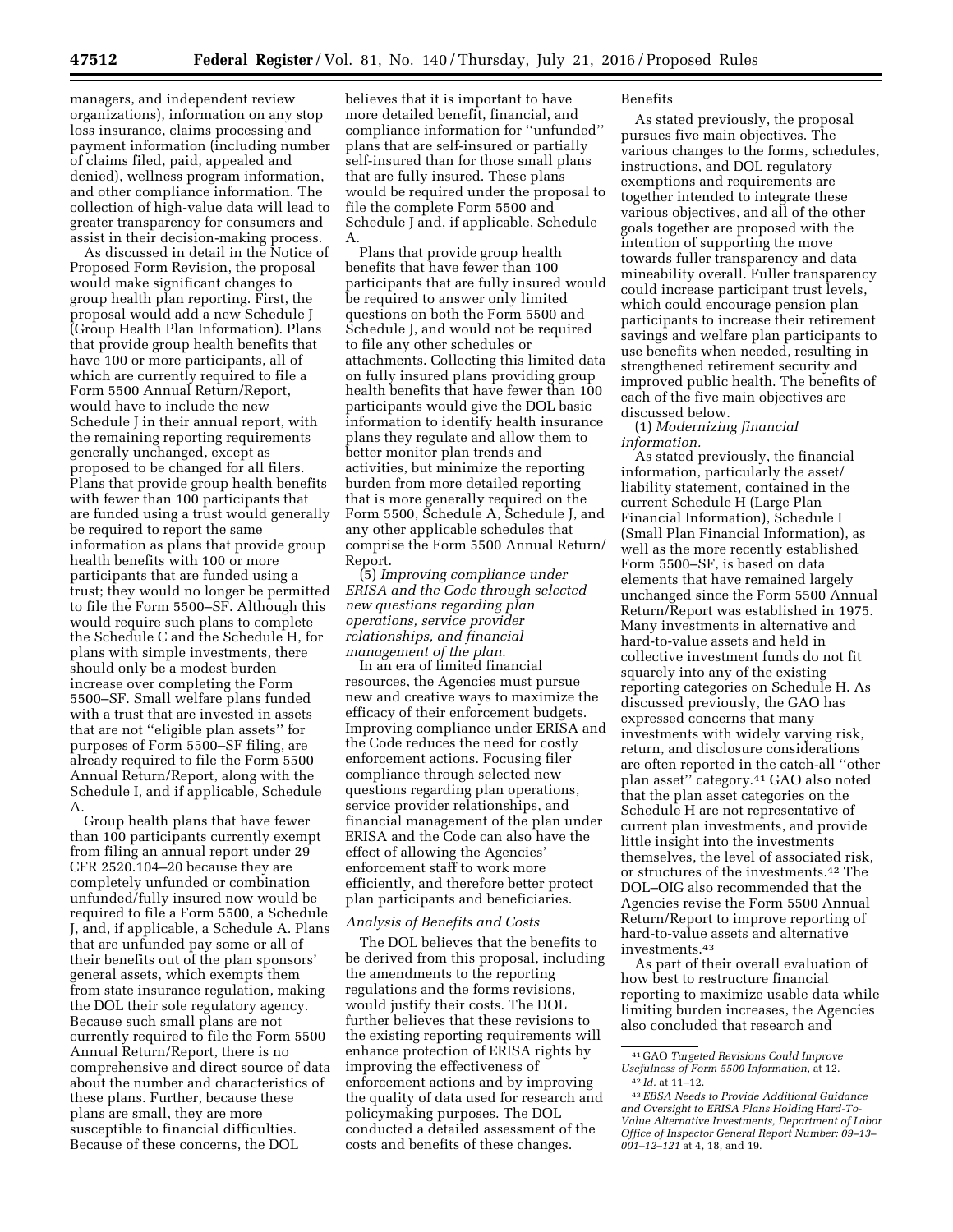enforcement efforts could be enhanced by updating the asset reporting categories and by standardizing Schedule H Line 4i attachments. Accordingly, the changes the Agencies are proposing to make to the asset breakouts on the balance sheet and income statement components of Schedule H would make the asset reporting more consistent with the current financial marketplace and enable the Agencies, plan sponsors, and participants and beneficiaries to develop a more accurate and detailed picture of the types of assets held by plans, including hard-to-value assets and alternative investments and investment held through collective investment vehicles. The proposed changes take into account many of the sophisticated and complex investments that do not fit neatly into any of the existing program categories, which would lead to consistent reporting by filers and more transparency by limiting the consolidation of many diverse investments into the catch-all ''Other'' category on the balance sheet on the Schedule H.

The Agencies also opted to revise the Schedule H Line 4i Schedules of Assets attachment into two, distinct structured data attachments. Doing so will produce more consistent data, reduce confusion over the proper format to provide required data, and enable data mineability. Moreover, as discussed in detail earlier in this document and the Notice of Proposed Forms Revisions published simultaneously, the structural, data element and instruction changes to the Schedule H, Line 4i Schedule of Assets Held for Investment the Agencies are proposing will allow the Form 5500 Annual Return/Report to be better used as a tool to evaluate the year-to-year performance of a plan's individual investments. The creation of more detailed and structured Schedule H, Line 4i Schedules of Assets is a specific recommendation of the DOL– OIG and the GAO.<sup>44</sup> The proposed changes to the Schedule H Line 4i Schedules of Assets, in addition to better meeting the needs of the Agencies, other government users, and other end users of the data, should also serve to address the shortcomings identified in these reports.

The proposed changes made to DFE reporting would ensure that the Agencies, plan fiduciaries, plan service providers, and other users of data have the tools to create a more complete

picture of plans' investments in pooled investment vehicles. Similarly, the proposed changes to the financial information reported by small plans would improve the utility of the Form 5500 Annual Return/Report as a tool to obtain a meaningful picture of small plan investments in hard-to-value and alternative investments as suggested by GAO and other government oversight and advisory bodies.45

Although these changes would result in additional reporting for certain small plans, the Agencies do not expect that small plans with simple investment portfolios would experience a significant increase in their annual reporting burden. Small plans with complex portfolios that include hard-tovalue or alternative investments should have more transparent financial statements which may require somewhat more complex financial reporting obligations. In light of changes in the financial environment and increasing concern about investments in hard-to-value assets and alternative investments, the Agencies believe that requiring separate financial information regarding hard-to-value investments is important for regulatory, enforcement, and disclosure purposes.46

A major overriding objective of these proposed forms revisions is to modernize the Form 5500 Annual Return/Report information collection so that the presentation of plan trust financial and balance sheet information is a more transparent and detailed reflection of the investment portfolios and asset management practices of employee benefit plans. The basic objective of general financial reporting is to provide information about the reporting entity for the Agencies' enforcement, research, and policy formulation programs, for other federal agencies, Congress, and the private sector in assessing employee benefit, tax, and economic trends and policies; and for plan participants and beneficiaries and the general public in monitoring employee benefit plans. Modernizing the financial reporting instruments will bring greater transparency to plan transactions, which will enhance the efficiency of the Agencies' enforcement efforts. Specifically, the Agencies will be better able to target their enforcement efforts, which will reduce the number of

investigations involving plans that are not engaging in problematic activities.

Additionally, ERISA Section 513(a) authorizes and directs the Secretary of Labor and EBSA to conduct a robust research program on employee benefits. The Form 5500 Annual Return/Report is one of the leading sources of data used in this research program. Modernizing the financial information reported on the Form 5500 Annual Return/Report will improve the quality of the research conducted by internal and external researchers. This improved research will, in turn, improve the quality of policy decisions made by DOL and other governmental policymakers that rely on the Form 5500 Annual Return/ Report data.

(2) *Updating fee and expense information on plan service providers with a focus on harmonizing annual reporting requirements on Schedule C with DOL's final disclosure requirements at 29 CFR 2550.408b–2.* 

As previously discussed, the proposal would harmonize the Schedule C rules with the DOL's regulations at 29 CFR 2550.408b–2. The Agencies believe that requiring reporting of all indirect compensation (rather than continuing the exemption from reporting for ''eligible indirect compensation''), but limiting indirect compensation reporting to the service providers and types of compensation that are required to be disclosed under the ERISA section 408b–2 regulation will provide a particular benefit to plan record keepers. The information required to be reported would be an after the fact reporting of fees that should have been disclosed in advance under the ERISA section 408b–2 regulation. Because the ERISA section 408b–2 regulation requires covered service providers to provide plan administrators the information they need to satisfy their Form 5500 Annual Return/Report obligations with respect to compensation information, the additional burden should be limited to entering the data on the Form 5500 Annual Return/Report.47

Currently, given that some significant component of indirect compensation is not reported because it is permitted to be treated as ''eligible indirect compensation,'' and the fact that some filers report formulas instead of dollar amounts, the Agencies and public only have limited information regarding the total compensation that service providers receive and that affects plans' finances and potentially involves conflicts of interests among service providers. Almost 90 percent of 2013

<sup>44</sup>*See EBSA Needs to Provide Additional Guidance and Oversight to ERISA Plans Holding Hard-to-Value Alternative Investments,* at 17; *Private Pensions: Targeted Revisions Could Improve Usefulness of Form 5500 Information,* at 37.

<sup>45</sup> Id.

<sup>46</sup>Although such small plans would be required to complete the Schedule H instead of the Schedule I, including the Schedule H Line 4i(1) and 4i(2) Schedules of Assets, eligible small plans, as they can under the current rules, would still be eligible for a waiver of the annual examination and report of an IQPA under 29 CFR 2520.104–46. 47See 29 CFR 2550.408b–2(c)(iv).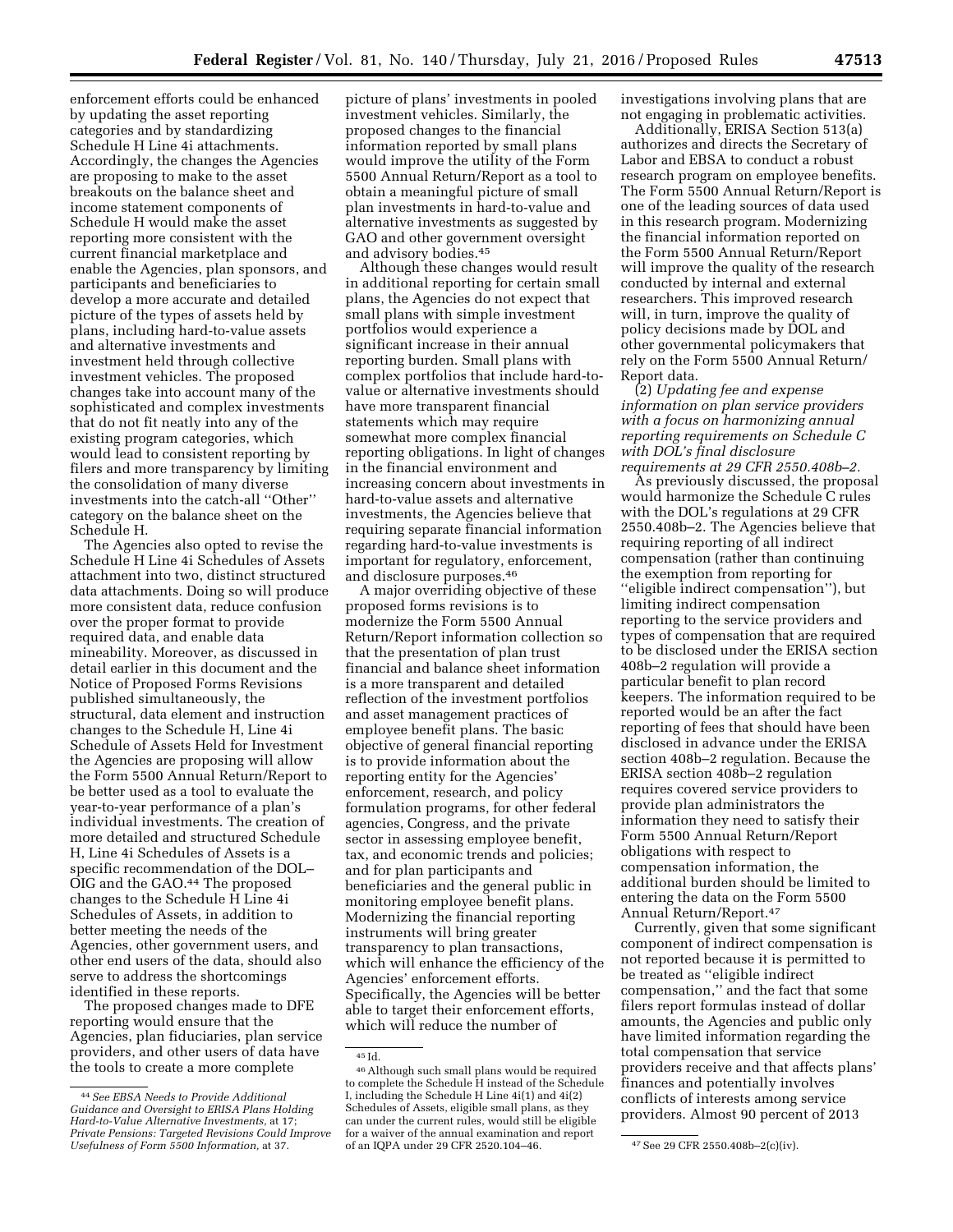Schedule C filers reported at least one service provider receiving some amount of eligible indirect compensation, and nearly 70 percent of 2013 Schedule C filers reported at least one provider receiving *only* eligible indirect compensation. Filers identifying at least one service provider as receiving some amount of eligible indirect compensation on their Schedules C, according to the overall Form 5500 data, report holding roughly two-thirds of all pension assets. Thus, the limited ''eligible indirect compensation'' reporting impacts the data relating to service provider fees in connection with the servicing and management of a significant amount of assets. In addition, analysis of these data also indicates that almost 50 percent of Schedule C filers report at least one service provider who provides a formula instead of an explicit or estimated amount of compensation. These filers report holding almost 40 percent of all pension assets. Providing only a formula without an actual or estimated dollar amount of the compensation makes it very hard for plan sponsors or participants to identify the exact amount of compensation.

The proposed rules and the subsequent reported information would make it possible to get a much better understanding on the fees that were transferred between service providers in the form of indirect compensation, therefore allowing plan sponsors and participants to assess the fees that they are incurring. The Agencies anticipate that the increased transparency under the proposal would likely lead to increased competition in the service provider market.

Aligning the Schedule C with ERISA section 408b–2 disclosure should benefit the regulated community by clarifying and streamlining the information reported on the Schedule C, which should reduce filer confusion, and in turn reduce any filer burden caused by the confusion. The updated service provider information will also improve targeting in the Agencies' enforcement efforts, be a resource for independent researchers to identify fee trends, and help policymakers identify opportunities to make regulatory adjustments.

The proposed rule would also require small pension plans that are not eligible to file the Form 5500–SF and welfare plans that provide group health benefits that are not unfunded or insured (*e.g.,*  funded using a trust) and have fewer than 100 participants to file Schedule C. Currently, only large plans (for welfare plans, only large plans that are not unfunded or insured) must file a Schedule C, thus a large portion of plans

do not disclose service provider compensation, except total administrative expenses, which includes direct compensation to service providers.48 The Agencies believe that the ideal solution for enforcement, research, policymaking, and participant monitoring purposes would be for all indirect compensation to be required to be reported, but recognize the burdens small plans face in complying with disclosure obligations. The Agencies therefore propose to require small pension plans to file Schedule C only if they do not meet the eligibility conditions for filing the Form 5500–SF, which generally would be those pension plans that are invested in alternative or hard-to-value assets. The Agencies propose to require welfare plans that offer group health benefits with fewer than 100 participants to file Schedule C only if they are funded using a trust. This makes the reporting requirements consistent with those for other welfare plans that are funded using a trust that are required to file the Form 5500. Selfinsured plans are more susceptible to experience financial difficulties than fully insured plans. Requiring these small plans to file a Schedule C would address some of the GAO's concerns that not all critical information on indirect compensation is being reported to the Agencies.49

(3) *Enhancing mineability of the data filed on the Form 5500 Annual Return/ Report.* 

As stated previously, a key component of the proposal is to make it easier and more efficient to use the data from the Form 5500 Annual Return/ Report for research, policy analysis, and enforcement purposes. The primary way the Agencies propose to enhance the mineability of Form 5500 Annual Return/Report data is by structuring and standardizing the questions on the forms and schedules and structuring certain information currently required to be reported in the form of a nonstandard attachment to the filing. This will improve the integrity of the collected data and allow the Agencies and others to compare, aggregate, and analyze these data.

The Agencies have identified a number of areas where the current method of reporting information impedes data usability and are proposing several changes to facilitate the efficient use of Form 5500 Annual Return/Report data. Data from Schedule H Line 4i (Schedule of Assets), for example, is currently not available in a standardized electronic format and would be very useful for monitoring the performance of plan investments. The proposed rules would require the Schedule H Line 4i, Schedules of Assets, to be filed in a standardized electronic format, which will allow them to be searched and matched to performance data through common software programs. As a result, the Agencies and the public would have much less difficulty accessing key information about the plan's investments. Additional improvements in data mineability and plan monitoring also would be realized from the proposal's requirement that other currently unstructured data or new elements also be collected as structured data under the proposal, including the lists of employers participating in multiple-employer and controlled group plans required to be attached to the Form 5500 Annual Return/Report or Form 5500–SF, the Schedule H, Line 4a Schedule of Delinquent Contributions, and Schedule H Line 4j Schedule of Reportable Transactions.

Data mineability also would be improved by the proposal's requirement that some data would be reported as text fields instead of as attachments. This would increase the accessibility of data. Similar to the proposed specific data elements for the Schedule H Line 4i Schedules, which replace a suggested format for an unstructured attachment, the Agencies believe, based on their own use of the data to support the research, policy, and oversight efforts of the Agencies, and input from other end users, that data mineability will be enhanced by requiring the use of text fields on the face of the schedules instead of having information filed as non-standard attachments.

Another limitation on data mineability and usability of the current Form 5500 Annual Return/Report is that actuarial information is reported in the form of PDF attachments to the Schedules MB and SB, rather than on the face of the actuarial schedules. Therefore, as discussed above, the proposal would expand data elements on actuarial schedules including information previously reported on unstructured attachments. If questions are directly answered on structured forms and schedules, like the Form 5500

<sup>48</sup> ''Direct'' compensation is included as an administrative expense item on both the Form 5500–SF and on Schedule H, but it is a total and is not linked to payments to specific service provider. Because it is not a ''balance sheet'' item, indirect compensation is not reported as part of the

financial statements. 49See GAO *Targeted Revisions Could Improve Usefulness of Form 5500 Information* at 25–26 (''Given these various exceptions to fee reporting requirements, Schedule C may not provide participants, the government, or the public with information about a significant portion of plan expenses and limits the ability to identify fees that may be questionable.'')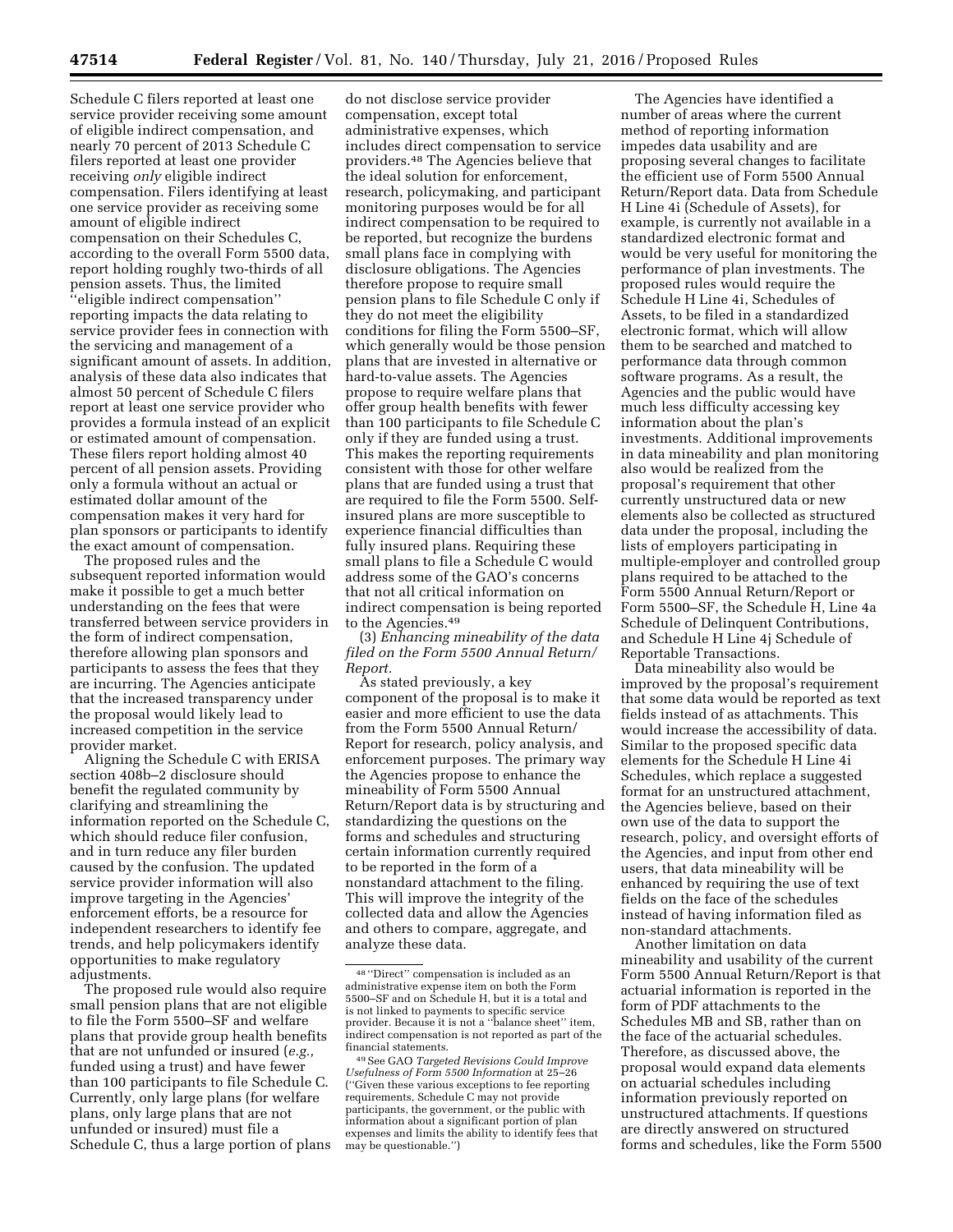Annual Return/Report and the listed schedules (as opposed to non-standard attachments) the data are ''machinereadable'' in the 5500 data base, and computer programs can be written to read the data sets created by DOL. This would make more readily searchable and usable actuarial information essential to the Agencies' enforcement efforts and in their ability to target plans with likely compliance issues. Furthermore, the availability of the data would enhance the ability of privatesector auditors using the information to validate a plan actuary's calculations. The data would also provide new opportunities for research. There is no source of system-wide data on defined benefit pension plan participants with age, service, and average benefit levels. The availability of such data would allow for more refined projections of future coverage and benefits adequacy for plan participants and beneficiaries. As more of these data are collected over the years, trends in plan coverages and benefits could more easily be analyzed and identified.

The proposed rules make an additional change to reporting requirements that is expected to make filing some of the plan characteristics easier and more reliable. Instead of having to report all applicable plan characteristic codes under one line item, the proposal would ask for this information grouped by topic. Currently, some filers report an incomplete picture of their plan characteristics. For example, some filers have characteristics that should warrant supplying five or more codes, but instead they only supply two or three. It is expected that the new questions will be easier for filers to respond to and that the data reported will be more accurate.

In summary, these improvements in data mineability will make it more efficient to conduct Form 5500 Annual Return/Report data analysis and to use the data to monitor plans, and identify trends.

(4) *Requiring reporting by all group health plans covered by Title I of ERISA, including adding a new Schedule J (Group Health Plan Information).* 

As discussed above, the proposal would eliminate the current exemption from reporting for certain group health plans covered by Title I of ERISA so that all group health plans covered by Title

I of ERISA will be required to file a Form 5500 Annual Return/Report. Currently, generally most plans that provide group health benefits with fewer than 100 participants that meet the conditions of existing regulations are exempt from filing the Form 5500 Annual Return/Report, because they are unfunded, fully insured, or a combination of unfunded/fully insured. Requiring such plans to file would fill an information gap, which would allow the DOL to effectively meet its statutory obligation to enforce the ERISA requirements that apply to group health plans. Currently, the DOL must rely on complaints from plan participants as its primary source to uncover ERISA violations in small plans that are exempt from annual reporting. Eliminating this exemption would provide the DOL with the information necessary to be more proactive and systematic in identifying violations and in providing compliance assistance. The DOL would be able to track total health plan counts and coordinate its enforcement efforts relating to plans providing benefits through common issuers. For example, fully-insured plans using the same insurance provider often contain provisions that are similar. By requiring plans providing group health benefits, that are unfunded, fully insured, or combination unfunded/fully insured and have fewer than 100 participants to identify themselves and the insurance carrier through which they are insured, the DOL should be able to better determine which plans might be affected by noncompliant plan provisions. The DOL also could better coordinate its enforcement efforts with affected service providers and other Federal and State agencies.

This information also would enhance the DOL's ability to develop health care regulations, conduct policy analysis and research with respect to participant trends, and comply with the Affordable Care Act requirement to report to Congress annually regarding selfinsured plans.

(5) *Improving compliance under ERISA and the Code through selected new questions regarding plan operations, service provider relationships, and financial management of the plan.* 

Improving compliance under ERISA and the Code through selected new questions will bring two main benefits. First, these compliance questions will serve as a form of education for plan administrators and a self-compliance check. The Agencies believe that the new compliance questions under the proposal, as is true of the existing compliance questions, would help plan administrators better understand and monitor required plan behavior and would remind plan administrators to comply with requirements under ERISA and the Code, and thus will improve protections for participants and beneficiaries.

Second, these compliance questions will allow the Agencies, with their limited enforcement budgets, to engage in more sophisticated targeting and compliance assistance. Improvements in data management technology now enable the Agencies to create plan risk profiles to improve the effectiveness of investigations. These compliance questions, including questions on audit and oversight requirements, nondiscrimination, administrative expenses, participant contributions, and automatic enrollment, will improve the risk profiles, which will further enable the Agencies to use their enforcement resources in the most efficient way possible.

# Costs

The costs for plans to satisfy their annual reporting obligations would increase under these proposed regulations relative to the current regime.50 As shown in Table 2 below, the aggregate annual cost of such reporting under the current regulations and forms is estimated to be \$488.1 million annually, shared across the 816,000 filers subject to the filing requirement. The DOL estimates that the regulations and forms revisions proposed today will impose an annual burden of \$817.0 million on 2.97 million filers, for a total increase of \$328.8 million annually.

<sup>50</sup>The DOL believes that the annual cost burden on filers would be higher still in the absence of the proposed regulations enabling use of the Form 5500 Annual Return/Report in lieu of the statutory requirements. Without the Form 5500 Annual Return/Report, filers would not have the benefits of any regulatory exceptions, simplified reporting, or alternative methods of compliance, and standardized and electronic filing methods.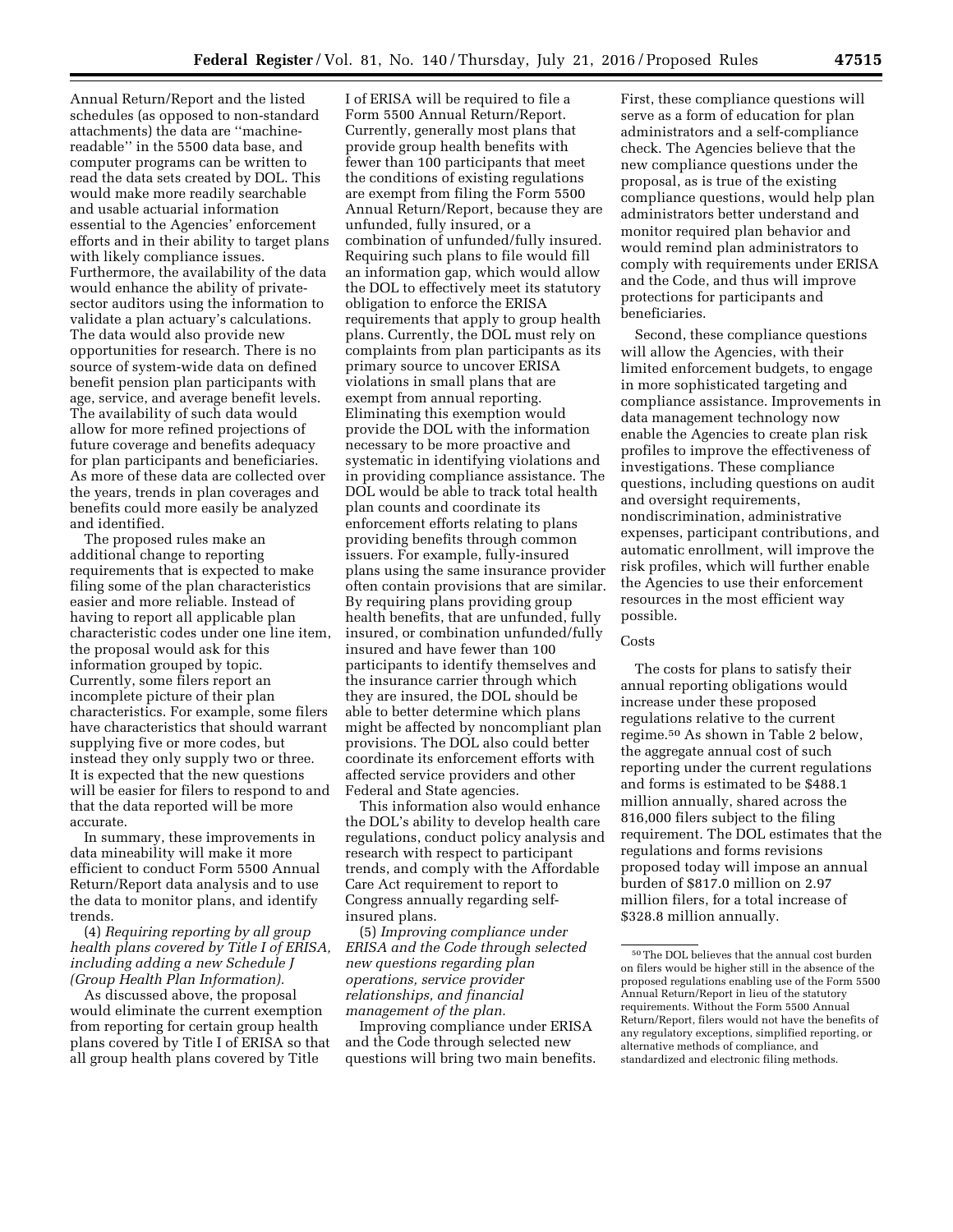| Total annual costs<br>(millions) | Total annual<br>burden hours<br>(thousands) |
|----------------------------------|---------------------------------------------|
| \$488.1                          | 4,378.5                                     |
| 328.8                            | 2.949.0                                     |
| 817.0                            | 7.327.5                                     |

# TABLE 2—SUMMARY OF ANNUAL COSTS: CURRENT REQUIREMENTS VS. PROPOSED REQUIREMENTS

Because this proposal makes substantial changes to the requirements currently in effect, filers also will experience some one-time transition costs. The DOL estimates that plans will require twice as long to supply the new data elements during the first year, relative to subsequent years, and will therefore encounter one-time transition costs of \$328.8 million.

The DOL has analyzed the cost impact of the individual revisions. In doing so, the DOL took account of the fact that various types of plans would be affected by more than one revision and that the sequence of multiple revisions would create an interaction in the cumulative burden on those plans. For example, nearly all pension plans that are required to file the Form 5500 and related schedules, including ESOPs, would be affected by the changes to the Schedule H. ESOPs, however, would be affected not only by the proposed Schedule H changes, but also by the proposed restoration of Schedule E. The DOL quantified the individual revisions as described below and shown in Table 3.

# (1) *Revised financial reporting on the Schedule H and elimination of the Schedule I.*

Revising the Schedule H, including the revisions to the Schedule H Line 4i Schedules of Assets, and eliminating the Schedule I will increase net costs. The DOL estimates that the net effect of these changes will be to increase the total burden by 535,400 hours. These changes, in conjunction with revisions to the reporting requirements for DFEs, discussed below, will decrease the number of filers reporting on Schedule H and/or Schedule I from 115,100 to 114,600. Applying an hourly labor rate of \$114.95 for service providers and \$98.25 for plan sponsors, the DOL estimates that this revision will increase the aggregate annual reporting cost by an estimated \$57.6 million.51

(2) *Required reporting by all group health plans covered by Title I of ERISA, including addition of a new Schedule J (Group Health Plan Information).* 

Currently, about 54,000 welfare plans that provide group health benefits file the Form 5500 Annual Return/Report and applicable schedules. Of these 54,000 filers, approximately 48,000 are welfare plans that provide group health benefits with 100 or more participants and the rest are welfare plans that provide group health benefits with fewer than 100 participants. We estimate that this proposed change will increase the number of welfare plan with group health benefit filers to approximately 2.2 million. Of these 2.2 million welfare plans with group health benefits, 1.9 million welfare plans with group health benefits are expected to be fully insured plans with fewer than 100 participants, while 289,000 welfare plans with group health benefits are expected to be unfunded, combination unfunded/fully insured, or funded with a trust with fewer than 100 participants, and approximately 48,000 welfare plans with group health benefits are expected to have 100 or more participants.

The 1.9 million plans that provide group health benefits, have fewer than 100 participants, and are fully insured would be required to complete lines 1– 5 on Form 5500 and lines 1–8 on Schedule J. The 289,000 plans that provide group health benefits, have fewer than 100 participants, and are unfunded, combination unfunded/fully insured, or funded with a trust would be required to file a Form 5500, Schedule J, and Schedule A, if applicable, and if they were already required to file a Form 5500 Annual Return/Report (*i.e.,*  funded with a trust), they would be required to attach any other applicable schedules. The 48,000 plans that provide group health benefits and have 100 or more participants that already are required to file a Form 5500 Annual Return/Report would be required to attach a Schedule J in addition to any other forms and schedules that they are currently required to submit.

The DOL estimates that requiring plans that provide group health benefits, have fewer than 100 participants, and are fully insured to complete only lines 1–5 of the Form 5500 and lines 1–8 of the Schedule J will increase total burden by 623,000 hours and increase the aggregate annual reporting cost by \$69.6

million. Requiring all other plans that provide group health benefits and have fewer than 100 participants (unfunded, combination unfunded/fully insured, or funded with a trust) and all plans that provide group health benefits and have 100 or more participants to file a Form 5500 Annual Return/Report, Schedule J, and any other required schedules and attachments will increase the total burden by 349,100 hours for the Form 5500 Annual Return/Report and 1.2 million hours for the Schedule J. The aggregate annual reporting cost associated with requiring all other group health plans with fewer than 100 participants (unfunded, combination unfunded/fully insured, or funded with a trust) and all group health plans with 100 or more participants to file a Form 5500 Annual Return/Report, Schedule J, and any other required schedules and attachments is \$39.0 million for the Form 5500 Annual Return/Report and \$133.0 million for the Schedule J.

Based on the foregoing, the DOL estimates that, in total, group health plan annual reporting burden will increase by approximately 2.2 million hours and the aggregate annual reporting cost will increase by \$241.6 million.

(3) *Restored Schedule E.*  Approximately 6,700 employee stock ownership plans (ESOPs) will be subject to increased reporting on the restored Schedule E. As discussed above, the Schedule E is intended to provide increased reporting related to areas of concern specific to ESOPs. The DOL estimates that the restored Schedule E will add approximately 22,000 hours of burden and an additional \$2.5 million

of aggregate annual reporting cost. (4) *Revised Schedule C.* 

As discussed above, Schedule C revisions are intended to harmonize the Schedule C reporting of indirect compensation with the disclosures required under the DOL's final rules on service provider compensation at 29 CFR 2550.408b–2, expand the Schedule C reporting requirement to all pension plans required to file the Form 5500 regardless of size, expand the Schedule C reporting requirement to welfare plans that offer group health benefits with fewer than 100 participants if they are

<sup>51</sup>The appropriateness of the labor rates used in the calculations and assumptions are discussed in the Technical Appendix, which can be accessed at the DOL's Web site at *[www.dol.gov/ebsa.](http://www.dol.gov/ebsa)*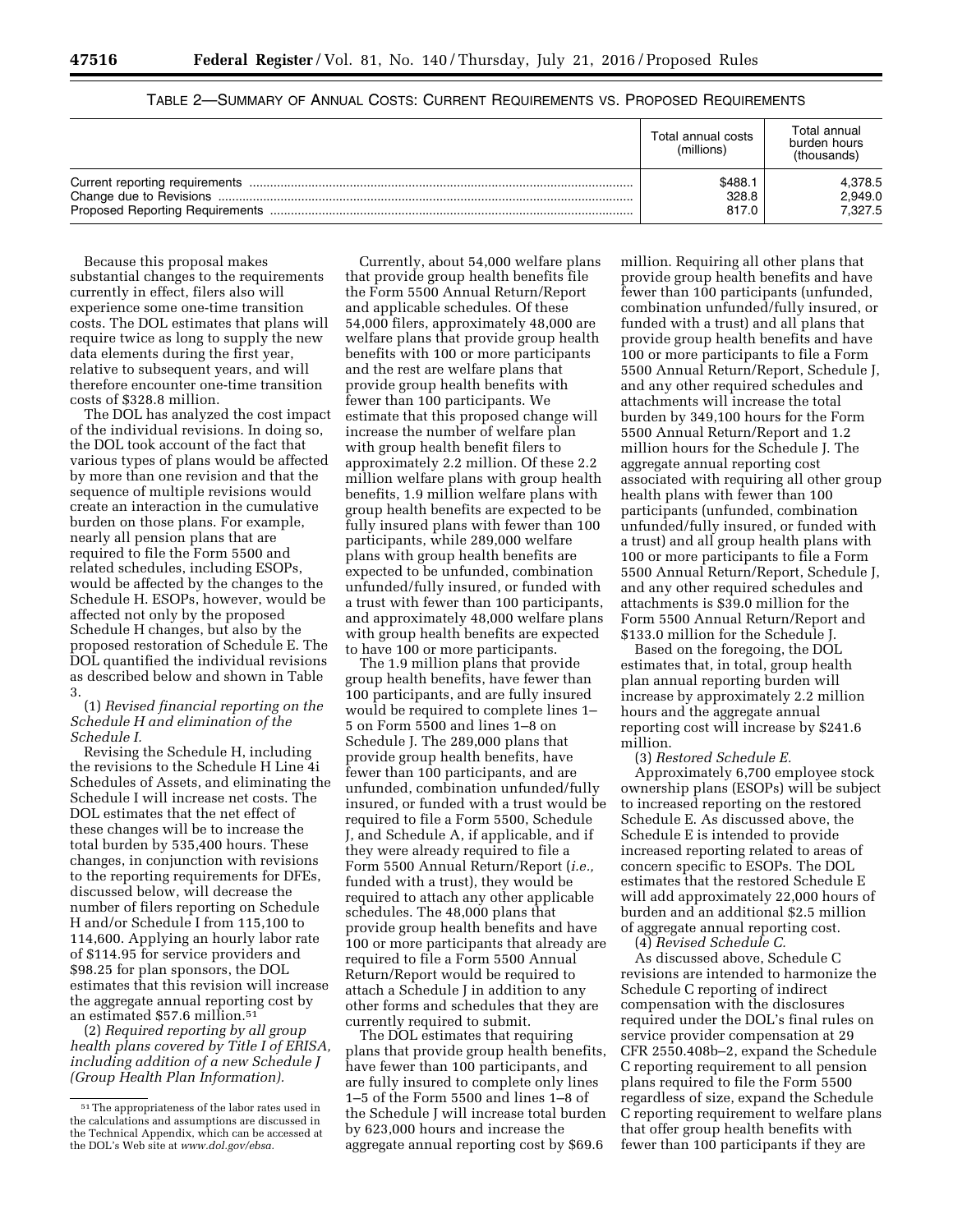funded with a trust, clarify the indirect compensation reporting requirements, and improve the information plan officials receive regarding amounts received by plan service providers. The expanded reporting requirements are expected to increase the number of Schedule C filers from approximately 82,400 to approximately 100,200. Reporting burden for Schedule C filers is expected to increase by 116,600 hours, *i.e.* roughly an hour per filer, which will produce an additional \$12.9 million of annual aggregate reporting cost. Of this \$12.9 million increase, \$5.3 million is borne by existing filers and is attributable to eliminating the ''eligible indirect compensation'' reporting relief; 52 \$7.2 million is borne by filers newly required to attach a Schedule C; 53 and \$0.4 million is borne by existing filers and is attributable to all other changes to the Schedule C.54

As indicated in the regulatory impact analysis in the final publication of the regulation at 29 CFR 2550.408b–2, the DOL believes that more transparency of service provider compensation serves to discourage harmful conflicts, reduce information gaps, improve fiduciary decision-making about plan services, enhance value for plan participants, and increase the DOL's ability to redress abuses committed by service providers. 77 FR 5632, 5650 (Feb. 3, 2012). As is true with the improved disclosure required under the DOL's regulation at 29 CFR 2550.404a–5, increased transparency and ability to compare fees

(and, on the improved balance sheet and schedules of assets) are expected to reduce participants' time otherwise used for searching for fee and other investment information and to produce substantial additional benefits, in the form of improved investment decisions, although the DOL has not been able to quantify this effect. 75 FR 64910, 64928 (Oct. 20, 2010).

(5) *Changes to reporting requirements and methods for direct filing entities (DFEs), added compliance questions, and all other changes.* 

As discussed earlier in the preamble, the rule proposes to make several changes to the DFE filing requirements. For example, the Agencies propose eliminating the concept of Master Trust Investment Accounts (MTIA) reporting and require reporting by a master trust instead. The proposal also would change the filing requirements for a CCT or PSA in which the plan invests by requiring the plan to report the interests in the CCT or PSA on the Schedule H balance sheet (Part I, Line 1b) regardless of whether the PSA or CCT in which the plan invests files a Form 5500 Annual Return/Report as a DFE, changing how assets held through DFEs are reported on the proposed Schedule H Line 4i(1) Schedule of Assets Held for Investment, and eliminate the requirement for plans to file the Schedule D, since the DFE information that had been on Schedule D would now be on plans' Schedule H Line 4i(1) Schedule of Assets Held for Investment. The net effect of these

changes to DFE reporting is to reduce the number of Schedule D filers from 61,100 to 8,900, with smaller reductions in the filing of other schedules discussed elsewhere. Reporting burden associated with DFEs is expected to fall by 94,200 hours, which will produce a \$10.1 million reduction in aggregate reporting cost.

Additionally, the DOL proposes a series of compliance questions primarily on the Form 5500, Form 5500–SF, and Schedule R. Other miscellaneous changes throughout the forms and schedules include requiring new information on employer matching contributions, employee participation rates and plan design for defined contribution plans, and changes to the reporting on Schedule G.

Some of these compliance questions and other miscellaneous changes add burden, while others reduce burden. Together, the DOL estimates that the net effect of these various changes would add approximately 219,300 hours of aggregate reporting burden, which will produce an additional \$21.5 million in aggregate reporting cost. In combination with the changes to DFE reporting discussed above, these changes will reduce the aggregate number of forms and schedules filed by 52,500.

Table 3 contains a summary of the changes in costs, expressed both in dollars and in hours, allocated to the changes outlined above and the number of affected filings.

#### TABLE 3—SUMMARY OF CHANGES TO THE REPORTING REQUIREMENTS

| Revisions                                                                                                                                                                | Change in<br>costs<br>(millions) | Change in<br>burden hours<br>(thousands) | Number of<br>filers under<br>current<br>requirements<br>(thousands) | Number of<br>filers under<br>proposed<br>requirements<br>(thousands) <sup>55</sup> | $\Delta$ Cost per<br>affected filer<br>by proposed<br>requirements |
|--------------------------------------------------------------------------------------------------------------------------------------------------------------------------|----------------------------------|------------------------------------------|---------------------------------------------------------------------|------------------------------------------------------------------------------------|--------------------------------------------------------------------|
| Elimination of Schedule I & Change in Schedule H<br>DFE Reporting Changes (Including changes to Schedule                                                                 | \$57.6<br>12.9                   | 535.4<br>116.6                           | 115.1<br>82.4                                                       | 114.6<br>100.2                                                                     | \$502<br>128                                                       |
|                                                                                                                                                                          | $-10.1$                          | $-94.2$                                  | 61.1                                                                | 8.9                                                                                | $-1,137$                                                           |
|                                                                                                                                                                          | 2.5                              | 22.0                                     | 0.0                                                                 | 6.7                                                                                | 374                                                                |
| Completion of lines 1–5 on Form 5500 and lines 1–8 on<br>Schedule J by fully insured GHPs with fewer than 100                                                            | 69.6                             | 623.0                                    | 0.0                                                                 | 1,869                                                                              | 37                                                                 |
| Completion of Form 5500 by GHPs with fewer than 100<br>participants that are unfunded, combination unfunded/<br>fully insured, or funded with a trust and GHPs with 100  |                                  |                                          |                                                                     |                                                                                    |                                                                    |
| Completion of Schedule J by GHPs with fewer than 100<br>participants that are unfunded, combination unfunded/<br>fully insured, or funded with a trust and GHPs with 100 | 39.0                             | 349.1                                    | 54.1                                                                | 336.9                                                                              | 116                                                                |
|                                                                                                                                                                          | 133.0                            | 1.179.2                                  | 0.0                                                                 | 336.9                                                                              | 395                                                                |

52As discussed previously, the DOL is eliminating the limited reporting option for ''eligible indirect compensation.'' The DOL believes that many of the costs associated with gathering and organizing data necessary for expanded service provider reporting, to the extent that the information was not already required to be provided to and kept by the plan administrator for

''eligible indirect compensation'' that did not have to be reported, have already been accounted for as part of the RIA for the ERISA section 408b–2 rule. Therefore, these costs reflect only the incremental increase of reporting service provider compensation to the Agencies. Under the proposal, indirect compensation reporting would be limited to the types of service providers and compensation under

ERISA section 408b–2, in contrast to all service providers currently having to report on the Schedule C receipt of indirect compensation.

53For new filers, this includes the costs of all other changes to the Schedule C.

54Costs may not add up to the total due to rounding.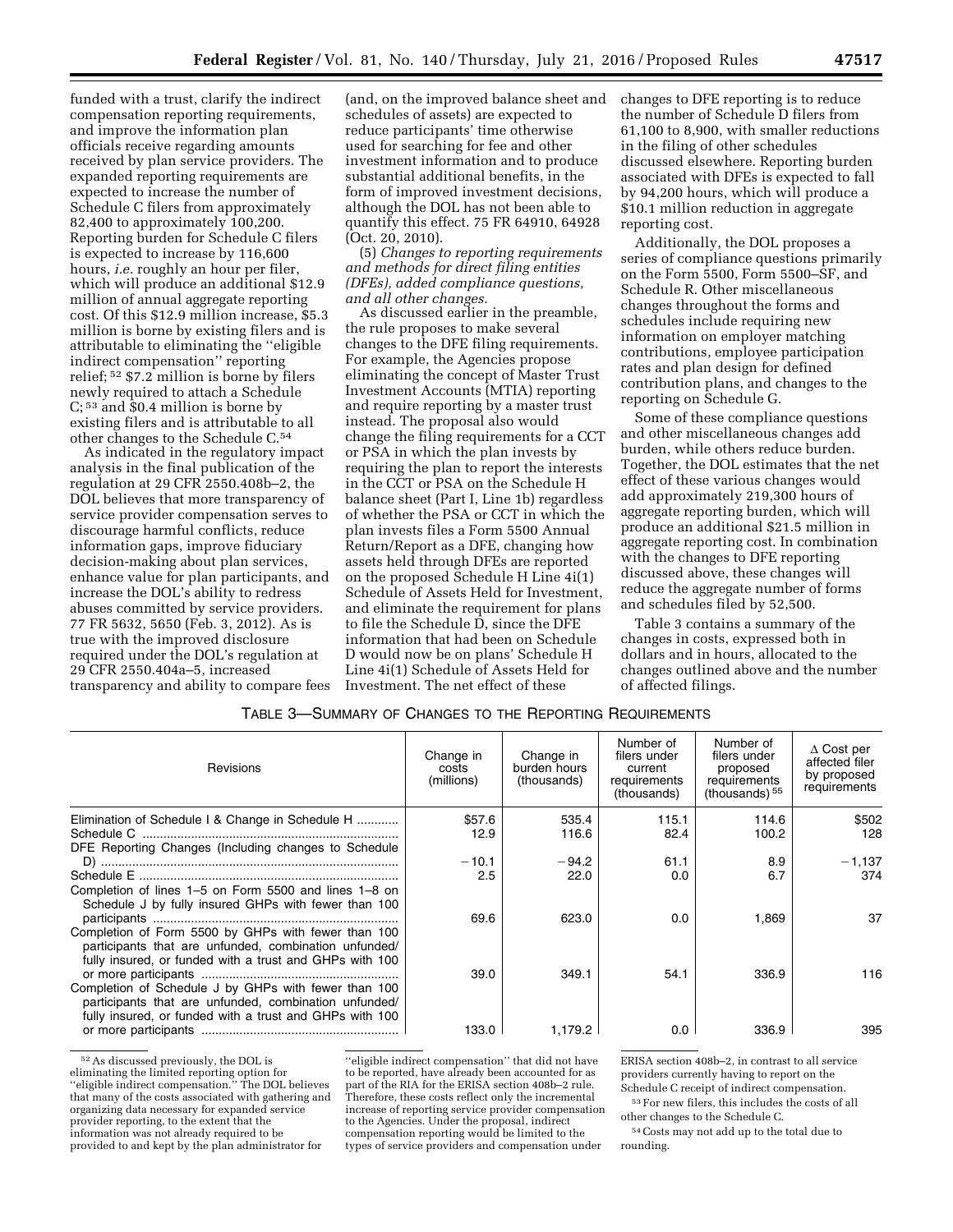| <b>Revisions</b>                  | Change in<br>costs<br>(millions) | Change in<br>burden hours<br>(thousands) | Number of<br>filers under<br>current<br>requirements<br>(thousands) | Number of<br>filers under<br>proposed<br>requirements<br>(thousands) <sup>55</sup> | $\Delta$ Cost per<br>affected filer<br>by proposed<br>requirements |
|-----------------------------------|----------------------------------|------------------------------------------|---------------------------------------------------------------------|------------------------------------------------------------------------------------|--------------------------------------------------------------------|
| All Other Revisions <sup>56</sup> | 24.4                             | 217.9                                    | 1.076.7                                                             | 1.024.2                                                                            | 24                                                                 |
|                                   | 328.8                            | 2.949.0                                  | 816.3                                                               | 2.967.5                                                                            | 111                                                                |

# TABLE 3—SUMMARY OF CHANGES TO THE REPORTING REQUIREMENTS—Continued

The proposal does not otherwise alter reporting costs. With the exception of most welfare plans that provide group health benefits, plans currently exempt from annual reporting requirements (such as certain simplified employee pensions (SEPs) and small unfunded, fully insured, or combination unfunded/ fully insured welfare plans that do not provide group health benefits) would remain exempt. Also, plans eligible for limited reporting options (such as certain IRA-based pension plans) would continue to be eligible. The revised Form 5500 Annual Return/Report would retain the structure that is familiar to individual and corporate taxpayers—the form would continue to contain basic identifying information, participant counts, and plan characteristics, along with a checklist of the schedules being filed.

# *Assumptions, Methodology, and Uncertainty*

The cost and burden associated with the annual reporting requirement for any given plan will depend upon the specific information that must be provided, given the plan's characteristics, practices, operations, and other factors. For example, a small, single-employer defined contribution pension plan eligible to file the Form 5500–SF should incur far lower costs than a large, multiemployer defined benefit pension plan that holds multiple insurance contracts, engages in reportable transactions, and has many service providers that each received over \$5,000 in compensation. The DOL separately considered the cost to different types of plans in arriving at its aggregate cost estimates. The DOL's

basis for these estimates is described below.

*Assumptions Underlying this Analysis:* The DOL's analysis assumes that all benefits and costs will be realized in the first year of the reporting cycle to which the changes apply and within each year thereafter. This assumption is premised on the requirement that each plan will be required to file the Form 5500 Annual Return/Report. The DOL has used a ''status quo'' baseline for this analysis, assuming that the world absent the proposed regulations will resemble the present.57

*Methodology:* Mathematica Policy Research, Inc. (MPR) developed the underlying cost data, which has been used by the Agencies in estimating burden related to the Form 5500 Annual Return/Report since 1999. *See* 65 FR 21068, 21077–78 (Apr. 19, 2000); Borden, William S., *Estimates of the Burden for Filing Form 5500: The Change in Burden from the 1997 to the 1999 Forms,* Mathematica Policy Research, submitted to DOL May 25, 1999.58 The cost information was derived from surveys of filers and their service providers, as modified due to comments, which were used to measure the unit cost burden of providing various types of information. The DOL has adjusted these unit costs since 1999 to account for changes to the forms and schedules and increases in the cost of labor and service providers since MPR developed the initial data.

For this forms revision, the DOL used the adjusted MPR unit cost data for pension and non-health welfare plans. The DOL developed the unit cost data for group health plans using the best available data. To develop unit costs for DFEs, the DOL created weighted averages of the unit costs for plans.

To obtain filer counts for pension plans, non-health welfare plans, and DFEs, the DOL used historical counts of Form 5500 Annual Return/Report filers

tabulated by type and reported characteristics. For counts of group health plan filers, the DOL used data from the Medical Expenditure Panel Survey, Insurance Component (MEPS– IC) and Census of Business data.

The MEPS–IC is an annual survey of establishments collected by the Agency for Healthcare Research and Quality (AHRQ) about employer sponsored health insurance. AHRQ uses two sources to draw their data: (1) A random sample, from the Census Bureau, of private-sector business establishments with annual payroll greater than zero; and (2) a list of employers or other insurance providers identified by the Medical Expenditure Panel Survey, Household Component respondents who report having private health insurance. In 2013, approximately 39,000 private-sector establishments were surveyed.

In 2003, DOL began using the MEPS– IC as a basis for estimating the number of health plans. The number of plans was based on the share of the total number of establishments that offer health insurance by size. DOL then attempted to correct for establishments that offer multiple health plans by making a reasonable assumption that the share of establishments that reported that they ''offer 2 or more plans'' offered two distinct plans. Finally, DOL attempted to control for multiple establishments covered by the same plan sponsor by using the Census of Business ratio of establishment-to-firms and dividing the total number of establishment plans by this ratio to produce an estimate of the number of health ''plans'' which has been consistently around 2.5 million over the years.

The DOL modeled its approach to calculating burden on the approach used during the 2009 forms revision. Aggregate burden estimates were produced in both revisions by multiplying the unit cost measures by the filer count estimates. The methodology is described in broad terms below.<sup>59</sup>

<sup>55</sup>The proposed change eliminating the concept of MTIA reporting and requiring reporting by a master trust instead, whose burden change is taken into account in the DFE Reporting Changes row, produces a reduction in the number of schedules included in filings. The change in the number of schedules filed is taken into accounted in the row specific to the schedule affected.

<sup>56</sup>The number of filers in this row exceeds the total number of filers because an individual filer counts more than once when it is affected by more than one revision included in the ''All Other Revisions'' category.

<sup>57</sup>Further detail can be found in the Technical Appendix, which can be accessed at *[www.dol.gov/](http://www.dol.gov/ebsa) [ebsa.](http://www.dol.gov/ebsa)* 

<sup>58</sup>The MPR report can be accessed at the DOL's Web site at *[www.dol.gov/ebsa.](http://www.dol.gov/ebsa)* 

<sup>59</sup>Further details about the approach are explained in the Technical Appendix, which can be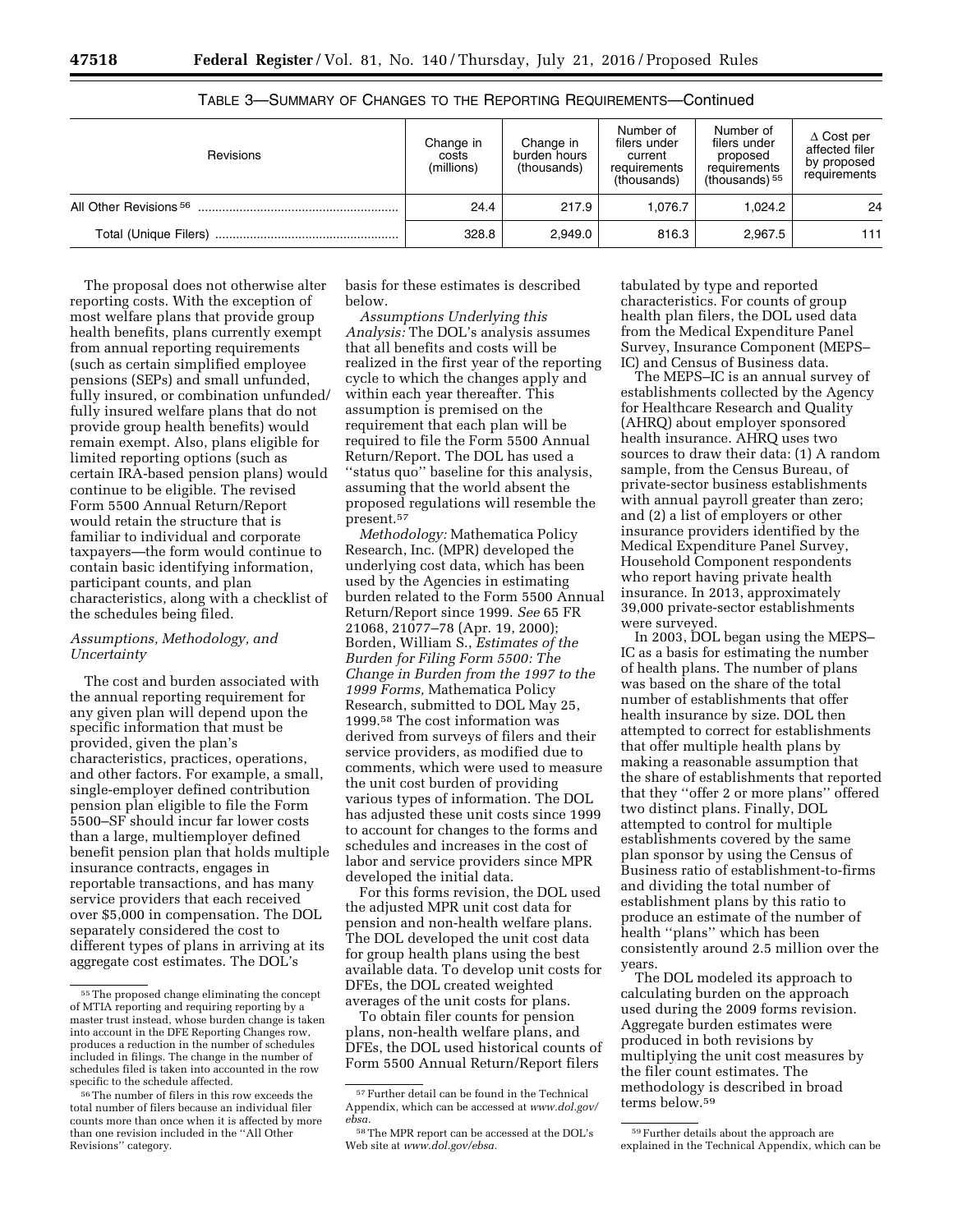To estimate aggregate burdens, types of plans with similar reporting requirements were grouped together in various groups and subgroups. As shown in Table 4 below, calculations of aggregate cost were prepared for each of the various subgroups both under requirements in effect prior to this action and under the forms as revised. Table 4 also shows the number of plans within each subgroup affected by the revisions. The universe of filers was divided into four basic types: Defined benefit pension plans, defined contribution pension plans, welfare plans, and DFEs. For the plans, each of these major plan types was further subdivided into multiemployer and single-employer plans.<sup>60</sup> Since the filing requirements differ substantially for small and large plans, the plan types were also divided by plan size. For large plans (100 or more participants), the defined benefit plans were further divided between very large (1,000 or more participants) and other large plans (at least 100 participants, but fewer than 1,000 participants). Small plans (less than 100 participants) were divided similarly, except that they were divided into Form 5500–SF eligible and Form 5500–SF ineligible plans, as applicable. Welfare plans were divided into group health plans and plans that do not provide any group health benefits, while plans that provide group health benefits and have fewer than 100 participants were divided into fully insured group health plans and unfunded, combination unfunded/fully insured plans, or funded with a trust group health plans. DFEs were divided into Master Trusts/MTIAs, CCTs, PSAs, 103– 12 IEs, and GIAs. For each of these sets of respondents, burden hours per

respondent were estimated for the Form 5500 Annual Return/Report itself and up to seven schedules or the Form 5500–SF (and the Schedule SB, for Form 5500–SF eligible defined benefit pension plans).

We also separately estimated the costs for each of the forms and for each schedule that is part of the Form 5500 Annual Return/Report. When items on a schedule are required by more than one Agency, the estimated burden associated with that schedule is allocated among the Agencies. This allocation is based on how many items are required by each agency. The burden associated with reading the instructions for each item also is tallied and allocated accordingly.

The reporting burden for each type of plan is estimated in light of the circumstances that are known to apply or that are generally expected to apply to such plans, including plan size, funding method, usual investment structures, and the specific items and schedules such plans ordinarily complete. For example, under the proposal, a small, fully insured group health plan would be required to file only basic questions on the Form 5500 and the proposed Schedule J. By contrast, a large single-employer defined benefit pension plan that is intended to be tax-qualified that has insurance products among its investments and whose service providers received compensation above the Schedule C reporting thresholds would be required to submit an annual report completing almost all the line items of the Form 5500, plus Schedule A (Insurance Information), Schedule SB (Single-Employer Defined Benefit Plan Actuarial Information), Schedule C

(Service Provider Information), possibly the Schedule G (Financial Transaction Schedules), Schedule H (Financial Information), and Schedule R (Retirement Plan Information), and would be required to submit an IQPA report. In this way, the Agencies intend meaningfully to estimate the relative burdens placed on different categories of filers.

Burden estimates were adjusted for the proposed revisions to each schedule, including items added or deleted in each schedule and items moved from one schedule to another.

The DOL has not attributed a recordkeeping burden to the 5500 Forms in this analysis or in the Paperwork Reduction Act analysis because it believes that plan administrators' practice of keeping financial records necessary to complete the 5500 Forms arises from usual and customary management practices that would be used by any financial entity and does not result from ERISA or Code annual reporting and filing requirements.

The aggregate baseline burden is the sum of the burden per form and schedule as filed prior to this action multiplied by the estimated aggregate number of forms and schedules filed.61 The DOL estimated the burden impact of changes in the numbers of filings and of changes made to the form and the various schedules. The burden estimates use data from the Form 5500 Annual Return/Report for plan year 2013, which is the most recent year for which complete data is available. The Overall Total line in Table 4 shows that the aggregate cost under the current and proposed requirements, respectively, add up to \$488.1 million and \$817.0 million.

# TABLE 4—NUMBER OF AFFECTED FILERS AND COSTS UNDER PRIOR AND NEW REQUIREMENTS

| Type of filer | Number of<br>filers under<br>current<br>requirements<br>(thousands) | Number of<br>filers under<br>proposed<br>requirements<br>(thousands) | Aggregate<br>annual cost<br>under current<br>requirements<br>(millions) | Aggregate<br>annual cost<br>under<br>proposed<br>requirements<br>(millions) |
|---------------|---------------------------------------------------------------------|----------------------------------------------------------------------|-------------------------------------------------------------------------|-----------------------------------------------------------------------------|
|               | 816.3                                                               | 2.967.5                                                              | \$488.1                                                                 | \$817.0                                                                     |
|               | 148.5                                                               | 148.5                                                                | 252.4                                                                   | 309.3                                                                       |
|               | 0.5                                                                 | 0.5                                                                  | 1.6                                                                     | 1.9                                                                         |
|               | 0.8                                                                 | 0.8                                                                  | 2.8                                                                     | 3.1                                                                         |
|               | 4.8                                                                 | 4.8                                                                  | 13.0                                                                    | 15.2                                                                        |
|               | 2.8                                                                 | 2.8                                                                  | 8.5                                                                     | 9.6                                                                         |
|               |                                                                     | 1.1                                                                  | 2.1                                                                     | 2.5                                                                         |
|               | 2.9                                                                 | 2.9                                                                  | 4.0                                                                     | 6.4                                                                         |
|               | 62.2                                                                | 62.2                                                                 | 109.2                                                                   | 135.9                                                                       |
|               | 47.9                                                                | 47.9                                                                 | 91.7                                                                    | 114.2                                                                       |

accessed at the DOL's Web site at *[www.dol.gov/](http://www.dol.gov/ebsa) [ebsa.](http://www.dol.gov/ebsa)* 

60For purposes of this analysis, multiple employer plans were treated as single employer plans.

61Some filers are eligible to file the Form 5500– SF, but choose to file a Form 5500 and attach Schedule I and/or other schedules because they find it less burdensome to do so in their particular situation. In an effort to be conservative in

estimating burden, counts of these filings are adjusted to reflect what they would have filed if they had chosen to file the Form 5500–SF.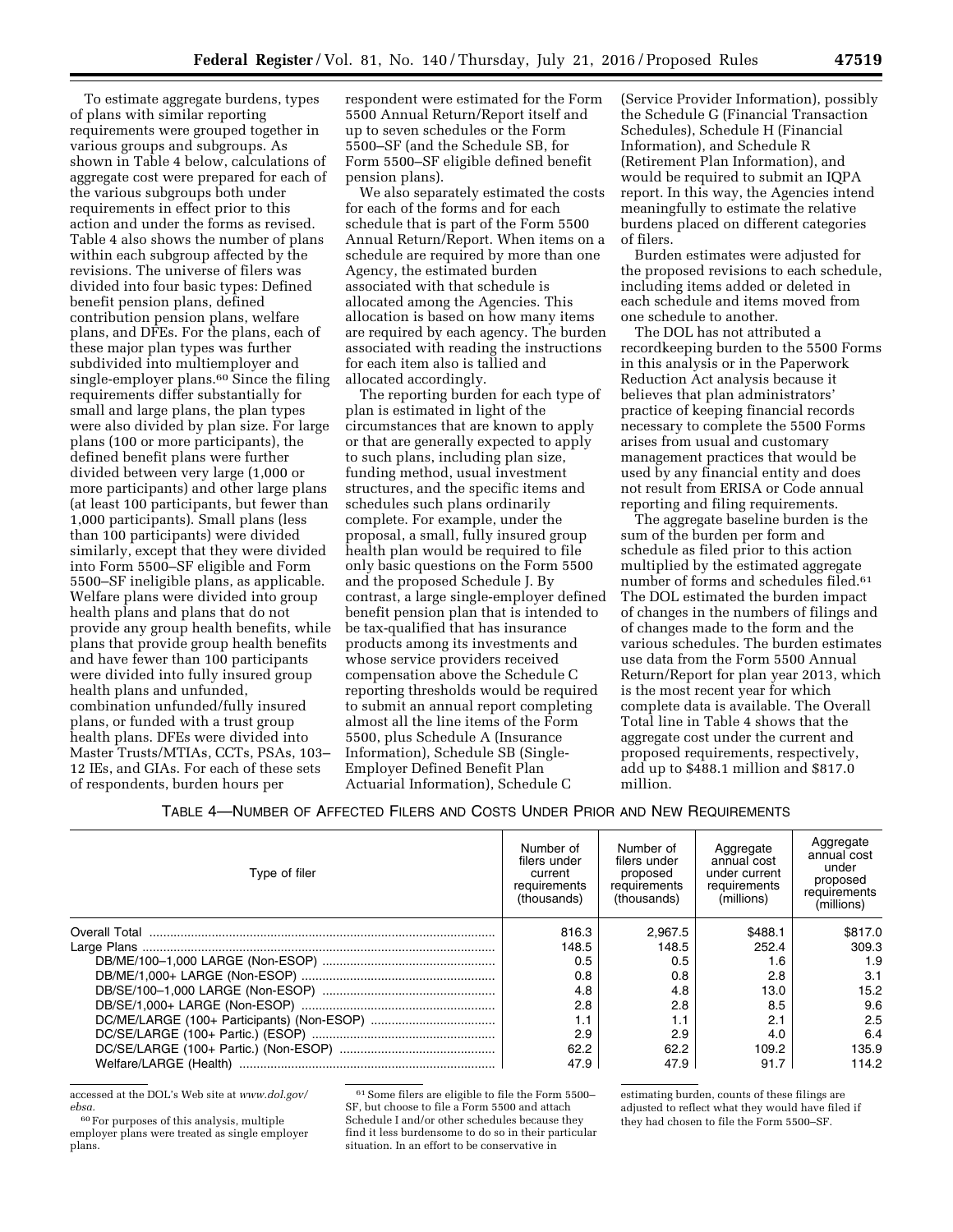| Type of filer                                                     | Number of<br>filers under<br>current<br>requirements<br>(thousands) | Number of<br>filers under<br>proposed<br>requirements<br>(thousands) | Aggregate<br>annual cost<br>under current<br>requirements<br>(millions) | Aggregate<br>annual cost<br>under<br>proposed<br>requirements<br>(millions) |
|-------------------------------------------------------------------|---------------------------------------------------------------------|----------------------------------------------------------------------|-------------------------------------------------------------------------|-----------------------------------------------------------------------------|
|                                                                   | 0.8                                                                 | 0.8                                                                  | 1.1                                                                     | 1.4                                                                         |
|                                                                   | 24.8                                                                | 24.8                                                                 | 18.5                                                                    | 19.1                                                                        |
|                                                                   | 622.4                                                               | 622.4                                                                | 205.8                                                                   | 227.3                                                                       |
|                                                                   | 41.1                                                                | 41.1                                                                 | 37.6                                                                    | 39.0                                                                        |
|                                                                   | 580.7                                                               | 580.7                                                                | 168.0                                                                   | 188.0                                                                       |
| Welfare/Eligible for 5500-SF/SMALL (Non-Health)                   | 0.7                                                                 | 0.7                                                                  | 0.2                                                                     | 0.2                                                                         |
|                                                                   | 35.9                                                                | 2,187.7                                                              | 18.4                                                                    | 266.1                                                                       |
| DB/ME/Not Eligible for 5500-SF/SMALL (Non-ESOP)                   | 0.05                                                                | 0.05                                                                 | 0.06                                                                    | 0.1                                                                         |
| DB/SE/Not Eligible for 5500-SF/SMALL (Non-ESOP)                   | 0.9                                                                 | 0.9                                                                  | 1.0                                                                     | 1.8                                                                         |
|                                                                   | 0.001                                                               | 0.001                                                                | 0.0004                                                                  | 0.002                                                                       |
| DC/ME/Not Eligible for 5500-SF/SMALL (Non-ESOP)                   | 0.1                                                                 | 0.1                                                                  | 0.1                                                                     | 0.2                                                                         |
|                                                                   | 3.8                                                                 | 3.8                                                                  | 1.8                                                                     | 5.8                                                                         |
| DC/SE/Not Eligible for 5500-SF/SMALL (Non-ESOP)                   | 21.5                                                                | 21.5                                                                 | 10.0                                                                    | 27.9                                                                        |
| Welfare/Not Eligible for 5500-SF/SMALL (Fully Insured Health)     | 0.0                                                                 | 1,869.0                                                              | 0.0                                                                     | 69.6                                                                        |
| Welfare/Not Eligible for 5500-SF/SMALL (Unfunded, Combination Un- |                                                                     |                                                                      |                                                                         |                                                                             |
| funded/Fully Insured, or Funded with a Trust Health)              | 6.2                                                                 | 289.0                                                                | 4.1                                                                     | 158.2                                                                       |
| Welfare/ME/Not Eligible for 5500–SF/SMALL (Non-Health)            | 0.1                                                                 | 0.1                                                                  | 0.1                                                                     | 0.2                                                                         |
| Welfare/SE/Not Eligible for 5500–SF/SMALL (Non-Health)            | 3.2                                                                 | 3.2                                                                  | 1.5                                                                     | 2.4                                                                         |
|                                                                   | 9.4                                                                 | 8.9                                                                  | 11.4                                                                    | 14.2                                                                        |
| Master Trust Investment Accounts and Master Trusts                | 1.6                                                                 | 1.0                                                                  | 2.7                                                                     | 2.2                                                                         |
|                                                                   | 4.0                                                                 | 4.0                                                                  | 4.3                                                                     | 6.0                                                                         |
|                                                                   | 3.2                                                                 | 3.2                                                                  | 3.3                                                                     | 4.7                                                                         |
|                                                                   | 0.5                                                                 | 0.5                                                                  | 0.7                                                                     | 0.9                                                                         |
|                                                                   | 0.1                                                                 | 0.1                                                                  | 0.4                                                                     | 0.4                                                                         |

# TABLE 4—NUMBER OF AFFECTED FILERS AND COSTS UNDER PRIOR AND NEW REQUIREMENTS—Continued

**Note:** Some displayed numbers do not sum up to the totals due to rounding.

DB—defined benefit plans.

DC—defined contribution plans.

SE—single-employer plans.

ME-multiemployer plans.

Large plans—100 participants or more. Small plans—generally fewer than 100 participants.

*Uncertainty Within Estimates:*  Because the DOL has access to the historical Form 5500 Annual Return/ Report filing information, the DOL has good data for the number of pension plans, large welfare plans, including group health plan filers that file the various schedules, and DFEs, and the types of plans those filers represent. However, there is some uncertainty regarding the number of welfare plans that provide group health benefits and have fewer than 100 participants filing. There is also some uncertainty in the unit cost estimates.

There are two main issues with the methodology for counting welfare plans that provide group health benefits. First, MEPS does not differentiate between establishments offering single or multiemployer plans, which implies EBSA over-counts health plans (*i.e.,* a firm offering health insurance is counted as providing benefits to their employees when in fact one multiemployer plan may cover several firms). Second, MEPS–IC respondents that ''offer 2 or more plans'' are generally referencing plan types (*i.e.*  HMO vs PPO) or types of employees (part-time plan vs executive plan) which would likely be included on a single Form 5500 Annual Return/Report with a single plan number on the form, which again would over-count the EBSA estimate.

With regard to the unit cost estimates, the DOL has no direct measure for the unit costs and uses a proxy adapted from the MPR model, which was developed in the late 1990s. In addition, some uncertainty is inherent in any proposed revision to the existing form, and the level of uncertainty increases where the proposal adds a new requirement, such as the proposed new group health plan filing requirements, rather than revising, deleting, or moving existing items from one schedule to another.

#### *Regulatory Alternatives*

Executive Order 12866 directs federal agencies promulgating regulations to evaluate regulatory alternatives. The DOL and the other Agencies have done so in the process of developing this proposal. The following summarizes major alternatives considered, but not proposed.

(1) *Alternative approaches for modernizing financial information* 

# *besides revising the Schedule H and eliminating the Schedule I.*

Most of the changes that are being proposed to modernize the financial information that is reported on the form respond to recommendations from GAO, DOL–OIG, TIGTA, ERISA Advisory Council and other advisory groups. Early in the regulatory process, the Agencies considered revising the Schedule I instead of eliminating it, but the Agencies determined that reporting on alternative and hard-to-value assets, which is not required on the current Schedule I, is just as vital for enforcement purposes for small plans as for large plans. Adding reporting on alternative and hard-to-value assets to the financial statement on Schedule I in a meaningful way would have made Schedule H and Schedule I substantially similar. Therefore, to best effectuate the goal of providing more transparency on plan investments in alternative and hard-to-value assets, which is important for understanding the risks to participants in small plans as well as large, the Agencies concluded that eliminating the Schedule I and requiring small plans with alternative and hard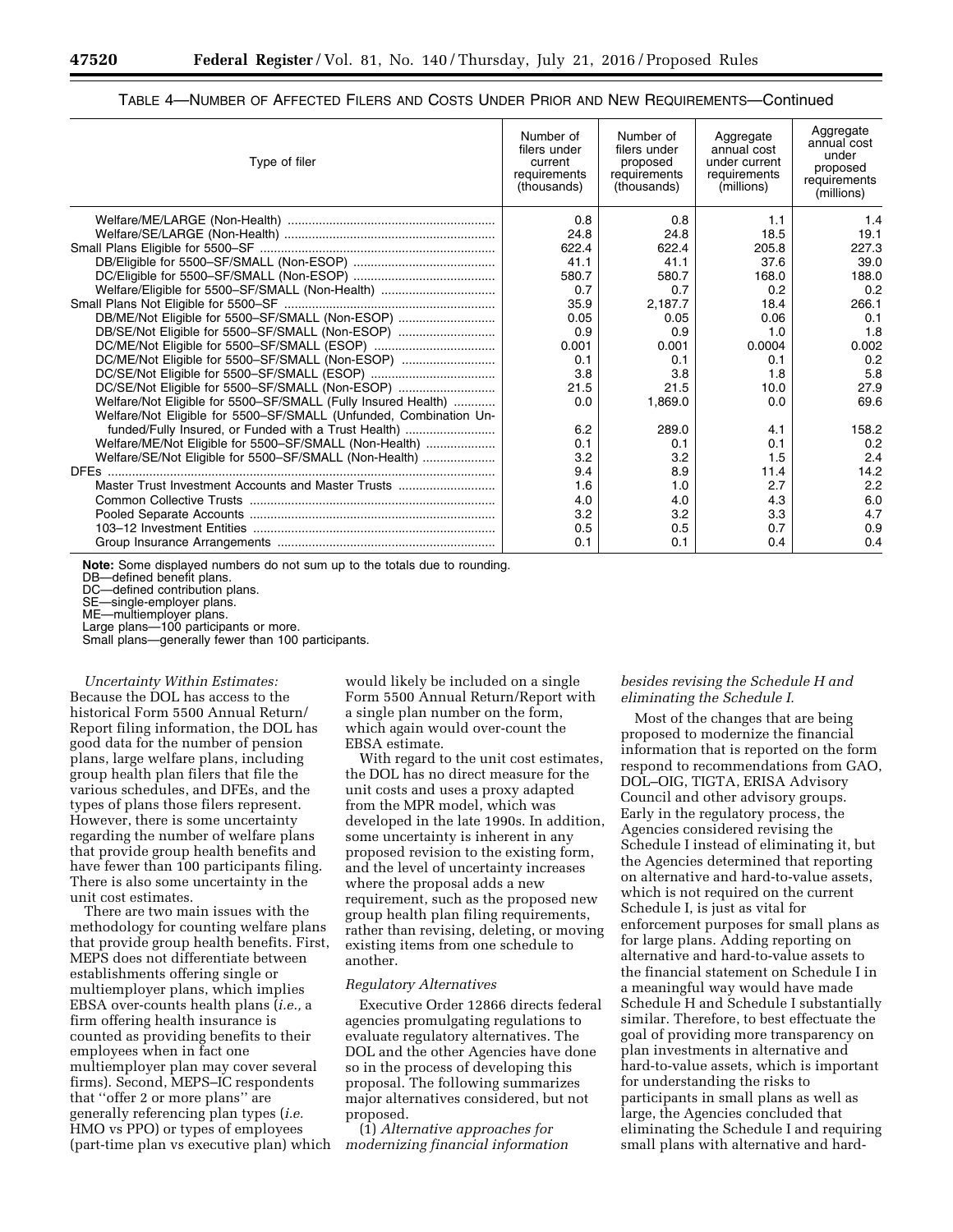to-value assets to file the Schedule H was the most appropriate alternative. (2) *Alternative approaches for group* 

*health plan reporting.*  In addition to the proposed annual reporting regime described in detail earlier in this preamble, the DOL considered a variety of other reporting options for group health plans. Among the options considered were (a) using existing IRS data or entering into a data sharing agreement with HHS; (b) requiring all group health plans, including small, fully insured plans to file a complete Form 5500 and Schedule J, along with the other schedules required to be filed currently by group health plans that are not exempt from filing under the existing regulations; and (c) requiring small, fully insured plans to file a Form 5500 and Schedule J every second or third year and requiring those plans to file a registration form in all other years, similar to the Form 5500–C/R structure used prior to 1999.

In an effort to minimize burden and reporting duplication, the DOL reviewed existing IRS health plan data to determine if any of these data would be usable. The DOL concluded that all data collected by the IRS about health plans, such as premium information, minimum essential coverage information, and information on the number of employees covered, is collected specifically to assess Affordable Care Act-related excise taxes and penalties and is subject to a higher threshold for information sharing than most other data collected by federal agencies. Therefore, the DOL concluded that its enforcement, policymaking, and research needs would not rise to the threshold to enable the IRS to share data. The DOL also consulted with HHS to determine whether any of their data might be appropriate; however, HHS does not collect any data on the ''plan'' level, which is the level of detail needed by the DOL to inform oversight, Congressional reporting, and policy obligations under Title I of ERISA.

The DOL considered requiring welfare plans that offer group health benefits with fewer than 100 participants that are fully insured to file the complete Form 5500 and Schedule J, as would now be required of welfare plans that offer group health benefits with fewer than 100 participants that are unfunded, combination unfunded/fully insured, or funded with a trust. The DOL also considered requiring welfare plans that offer group health benefits with fewer than 100 participants that are fully insured to attach a Schedule A (in addition to the Form 5500 and Schedule J). The DOL decided against both of

these options after weighing the benefits of getting additional data and the likely burdens. DOL also took into account that that the data of most benefit is the proposed new reporting to provide identity, number, and basic funding and benefit structures and types for these plans, which is currently unavailable due to the Form 5500 filing exemption from filing for these plans. More information than that would provide the DOL with somewhat more robust data, but it would not merit the burden of requiring the estimated nearly 2 million small, fully insured plans to report such information, particularly since much of the information is directed towards pension plans and welfare plans that are funded with a trust. For comparison, the DOL estimates that a plan that provides group health benefits with fewer than 100 participants filing a complete Form 5500 Annual Return/Report and a complete Schedule J will incur 5 hours and 14 minutes of burden, while one with fewer than 100 participants answering only limited questions on the Form 5500 and Schedule J will incur only 30 minutes of burden. If the DOL were to require these plans to file a complete Form 5500 and a complete Schedule J, then each of the estimated 2 million welfare plans that offer group health benefits with fewer than 100 participants that are fully insured would incur an additional 4 hours and 44 minutes of burden, at an additional aggregate annual reporting cost of \$927.6 million. Attaching a Schedule A requires 2 hours and 45 minutes of burden for welfare plans that offer group health benefits with fewer than 100 participants. If the DOL were to require welfare plans that offer group health benefits with fewer than 100 participants that are fully insured to attach Schedule A, the additional aggregate annual reporting cost would be \$583.4 million. The DOL concluded that requiring these fully insured plans to file a complete Form 5500 and Schedule J, as well as potentially Schedule A would grant the DOL slightly more robust data in a significantly more burdensome fashion compared with the chosen option.

The DOL decided, however, that plans that provide group health benefits and have fewer than 100 participants that are not fully insured, *i.e.,* some or all of the funding comes from the general assets of the employer or funded through a trust, would have to complete the full Form 5500 Annual Return/ Report and the full Schedule J, as well as the Schedule A, if applicable. The filings for plans that provide group health benefits and have fewer than 100

participants that are unfunded, combination unfunded/fully insured, or funded with a trust would generally be similar to those for plans that provide group health benefits and have 100 or more participants that are funded in the same way. Group health plans that are unfunded, combination unfunded/fully insured, or funded with a trust, by definition, are fully or partially selfinsured, and the DOL believes that the additional Schedule J information, in particular, is important for the DOL's role with regard to oversight and to development of the self-insured report.

Relatedly, the DOL also considered not requiring plans that provide group health benefits and have fewer than 100 participants that are funded with a trust to file the more detailed financial and service provider information required of large plans that are funded with a trust, in particular the Schedule C and Schedule H. Small welfare plans that provide group health benefits that are funded with a trust are already filing either the Form 5500–SF or the Form 5500 Annual Return/Report and the Schedule I. If a small welfare plan funded with a trust is required to file a Form M–1 or is invested in alternative or hard-to-value assets, it currently would have to file the Form 5500 with a Schedule I, and, if applicable, Schedule A. As with small pension plans required to file the Form 5500 Annual Return/Report, in general, the proposal would have plans that provide group health benefits and have fewer than 100 participants that are funded using a trust file in the same manner as plans that provide group health benefits that have 100 or more participants that are funded using a trust.

With respect to requiring filing of the Schedule C by plans that provide group health benefits and have fewer than 100 participants that are currently not subject to any filing requirement (*i.e.,*  unfunded, fully insured, or combination unfunded/fully insured), the Agencies took into account that the existing 408b–2 regulation only applies to pension plans. Large welfare plans that are funded with a trust are already required to file a Schedule C with service provider compensation information, and the difference in information reporting should not be significant. Moreover, small plans that are funded with a trust would already be required to keep as part of their records information on direct compensation, because direct expenses are reported as administrative expenses of the plan. With respect to indirect compensation, given that the class of service providers for whom indirect compensation must be reported is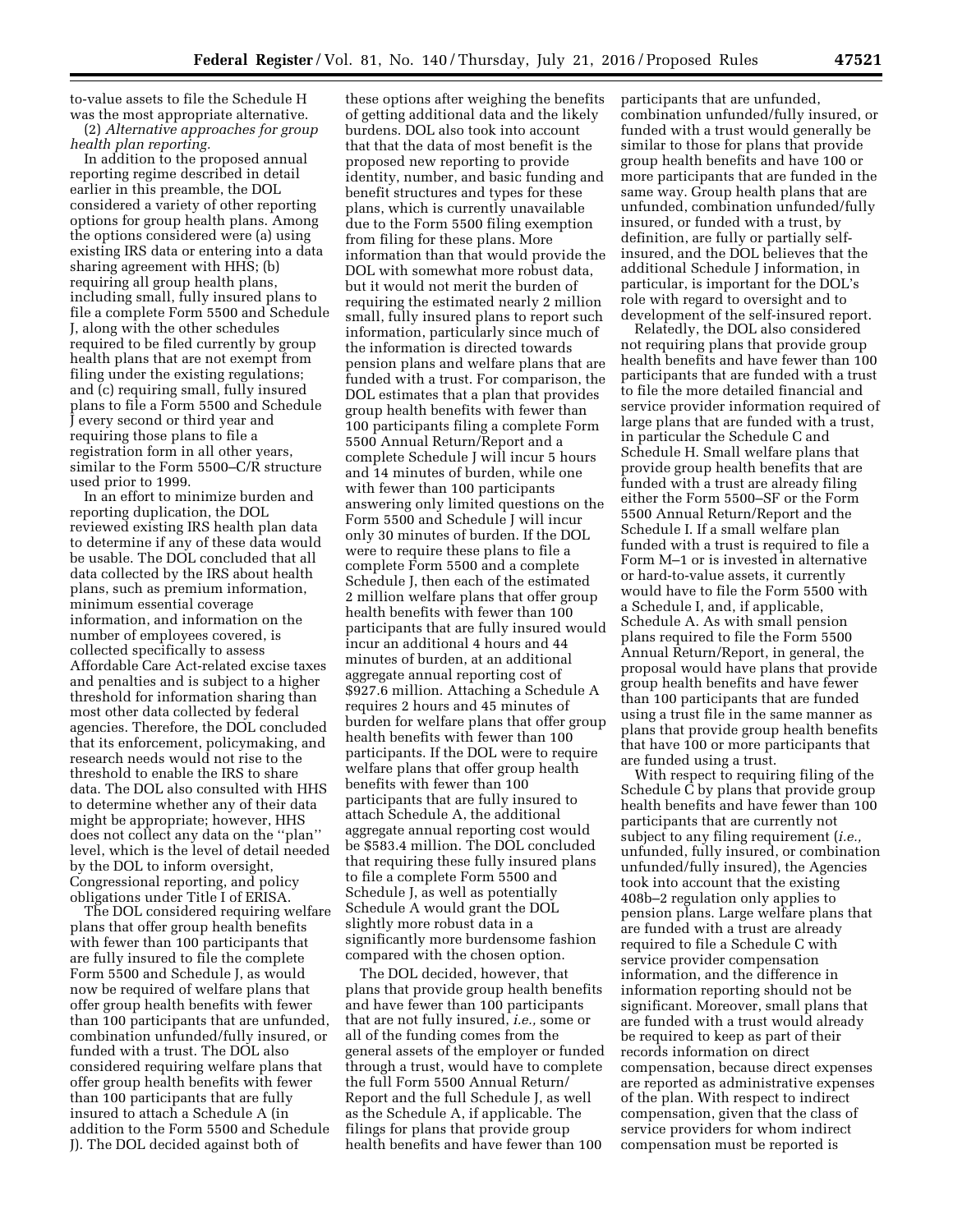limited to those identified in 408b–2, a small plan should not have many service providers that would be required to be reported, and so the burden should be minimal. Just as the Agencies believe that it is important to have improved information on small pension plans that invest in alternative and hard-to-value assets, so too, they believe that is important to have the information for small welfare plans that are funded with a trust that invest in such assets. To the extent that small plans funded with a trust are the plans most likely to experience financial difficulties, having this information should help the Agencies and participants and beneficiaries better monitor the financial stability. Additionally, the Form 5500 Annual Return/Report together with the proposed Schedule J would give basic contribution, claims, benefit structure, and group health compliance information. For these reasons, the DOL concluded that the burden of requiring plans that provide group health benefits and have fewer than 100 participants, other than those funded with a trust, to also file the Schedule C and Schedule H would outweigh the benefits of requiring that these schedules be filed; therefore, those plans are not required to do so.

Finally, the DOL considered requiring small, fully insured plans to file a Form 5500 Annual Return/Report and Schedule J every second or third year and requiring those same plans to file a registration form in alternate years. This option was ruled out due to public comments made during the 1999 Form 5500 Annual Return/Report revisions. Prior to the 1999 revisions, some filers were eligible to file the Form 5500–C/ R, which included robust reporting during one year and more limited reporting during the second and third years of a three year cycle. Commenters responding to the proposed 1999 revisions were supportive of the DOL's plan to eliminate Form 5500–C/R, and accordingly eliminate the multi-year cycle of reporting, because they felt that it was difficult to keep track of the schedule.62 In an effort to take those comments into account, the DOL decided not to propose a reporting scheme for small, fully insured group health plans that required filing a registration statement in certain years and more expansive information in other years because DOL thought it would likely be confusing, lead to filer error, and inconsistent reporting. The proposal to have the currently exempt plans that provide group health benefits with fewer than 100 participants

complete some or all of the Form 5500 Annual Return/Report and Schedule J was designed to get the minimal amount of information needed for research, policy, and oversight purposes, with the simplest and least amount of reporting.

(3) *Alternative approaches for ESOPspecific reporting.* 

In addition to the proposed restoration of the Schedule E, the Agencies also considered whether to add only certain additional ESOP questions to existing schedules, such as the Schedule R, which currently has ESOP questions that were moved to the Schedule R from the Schedule E when the Schedule E was eliminated for 2009 and later filings. As discussed above, before 2009, the Schedule E (ESOP Annual Information) was an IRS-only component of the Form 5500 Annual Return/Report used to collect data on ESOPs. As with other ''IRS-only'' schedules that were part of the Form 5500 Annual Return/Report, when the DOL mandated electronic filing of the Form 5500 Annual Return/Report as part of EFAST2, the Schedule E was removed from the Form 5500 Annual Return/Report in 2009 due to the statutory limits on the IRS's authority to mandate electronic filing of such information.

The DOL believes that many of the ESOP questions that were eliminated in 2009 because they were ''IRS-only'' are useful for DOL's enforcement and research programs of DOL, as well as for participants and beneficiaries in ESOPs. In addition, several new questions have been included to provide a more comprehensive view of ESOPs. With the increase in ESOP-specific questions, the use of a single schedule for all ESOP questions would be a more effective and efficient information collection tool for the Agencies than having some questions on the Schedule R and some questions on the Schedule E.

(4) *Alternative approaches for service provider reporting.* 

Most of the changes that are being proposed to revise the service provider information that is reported on the form respond to recommendations from GAO, DOL–OIG, TIGTA, and other advisory groups. As discussed previously, the Agencies evaluated whether to require welfare plans that offer group health benefits with fewer than 100 participants to complete the Schedule C. The Agencies also evaluated whether or not to require small pension plans that are required to file the Form 5500 Annual Return/Report to complete the Schedule C, but decided that due to the importance of the information for participants and beneficiaries, plan officials responsible for understanding

compensation arrangements, and the Agencies, the benefit outweighed the burden. Because the majority of pension plan filers are small plans that are eligible to file the Form 5500–SF, the Agencies considered whether to add questions to the Form 5500–SF requiring filers to provide indirect compensation information. The Agencies determined that to minimize burden, rather than adding new questions that were a subset or total of those on the Schedule C, they would simply require defined contribution pension plan Form 5500–SF filers to file the comparison chart under the DOL's regulation at 29 CFR 404a–5. This would provide some information (though not in the form of structured data) regarding service provider compensation with only minimal burden.

## (5) *Alternative approaches for DFE reporting.*

Most of the changes that are being proposed to revise DFE reporting respond to recommendations from GAO, DOL–OIG, TIGTA, and others. The Agencies considered a variety of alternative ways to improve DFE reporting. Included in those alternatives was expanding Schedule D reporting to require plans to provide the date of the most recent Form 5500 Annual Return/ Report filing of the DFEs in which a plan or investing DFE was invested. The Agencies also considered having both plans and CCTs, PSAs, and 103–12 IEs identify on the Schedule H, Line 4i Schedules of Assets the underlying assets of those DFEs. To minimize burden and duplicative reporting, the Agencies instead chose to eliminate the requirement for plans to complete the Schedule D, and have plans and filing DFE's identify on the plan or filing DFEs Line 4i Schedule of Assets underlying assets by category where the DFE has filed a Form 5500 Annual Return/ Report. The assets would be broken out by the plan only if a CCT or PSA did not file a Form 5500 Annual Return/ Report. The Agencies also considered whether to require plans that file the Form 5500–SF that participate in DFEs to provide more detailed information on those DFEs to help provide a more complete crosswalk between DFE and plan filings. The Agencies determined that the burden would outweigh the benefit in that regard. In addition, the Agencies considered, but decided against, requiring CCTs and PSAs that file the Form 5500 Annual Return/ Report and 103–12 IEs to complete both Schedule H, Line 4i Schedules of Assets. The Agencies determined that having such entities complete just the Line 4i(1) Schedule of Assets Held for

<sup>62</sup>See 65 FR 5026.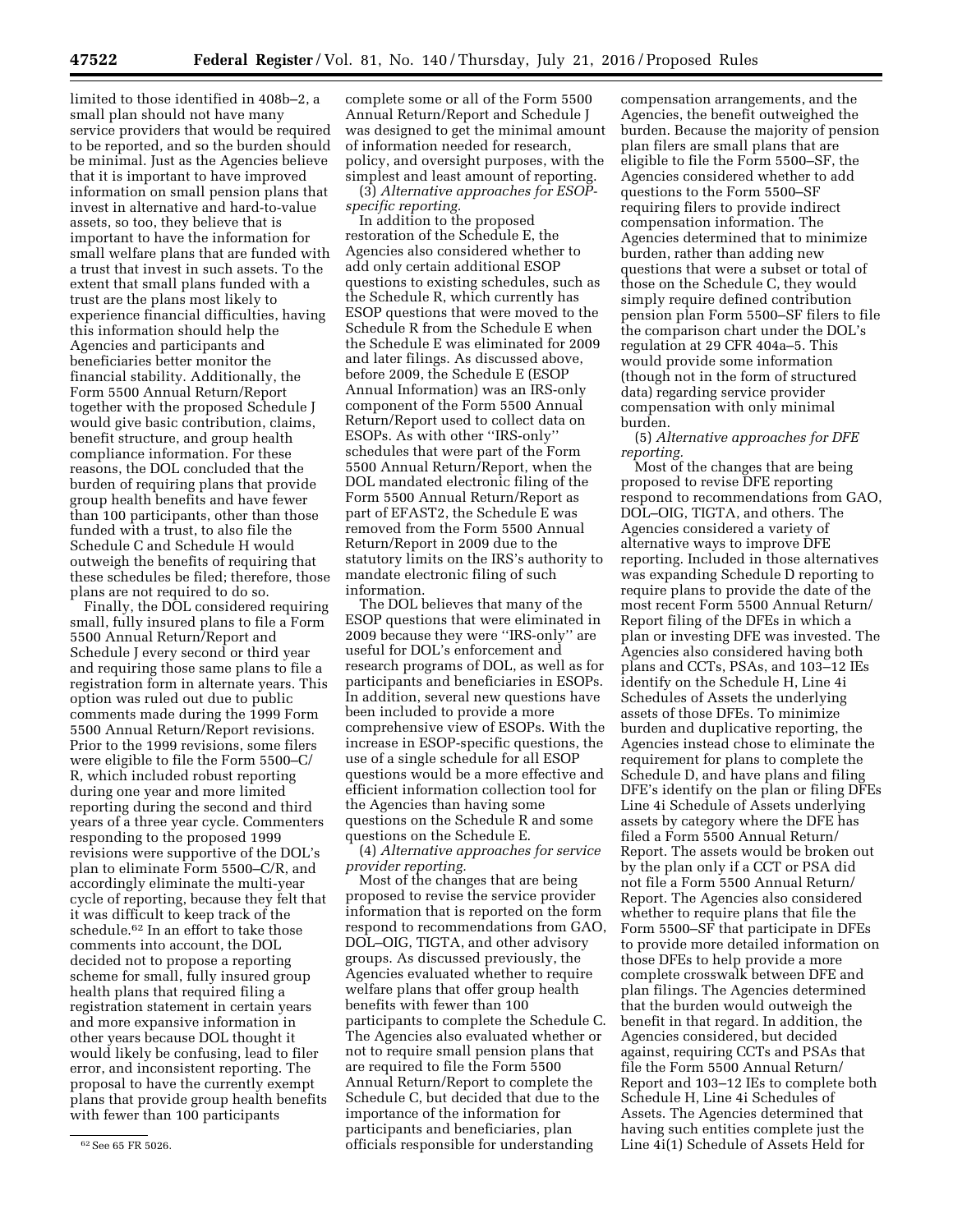Investment, and not the Line 4i(2) Schedule of Assets Disposed During Plan Year, would adequately address concerns with quality and usefulness of data, while minimizing burden.

# *Regulatory Flexibility Act—Initial Regulatory Flexibility Analysis*

The Regulatory Flexibility Act (5 U.S.C. 601 *et seq.*) (RFA) imposes certain requirements with respect to Federal rules that are subject to the notice and comment requirements of section 553(b) of the Administrative Procedure Act (5 U.S.C. 551 *et seq.*) and that are likely to have a significant economic impact on a substantial number of small entities. In accordance with section 603 of the RFA, the following reflects EBSA's Initial Regulatory Flexibility Analysis (IRFA) describing the impact of the rule on small entities and seeking public comment on such impact.

For purposes of this IRFA, the DOL continues to consider a small entity to be an employee benefit plan with fewer than 100 participants, as it has in many previous IRFAs measuring the impact of proposed regulatory actions on small employee benefit plans. The definition of small entity considered appropriate for this purpose differs, however, from a definition of small business that is based on size standards promulgated by the Small Business Administration (SBA) (13 CFR 121.201) pursuant to the Small Business Act (15 U.S.C. 631 *et seq.*). The basis of EBSA's definition of a small entity for this IRFA is found in section 104(a)(2) of ERISA, which permits the Secretary to prescribe simplified annual reports for pension plans that cover fewer than 100 participants. While some large employers may have small plans, in general small employers maintain most small plans. The Form 5500 Annual Return/Report impacts any employer in any private sector industry who chooses to sponsor a plan. The DOL is unable to locate any data linking employer revenue to plans to determine the relationship between small plans and small employers in industries whose SBA size standard is revenue-based. For a separate project, the DOL purchased data on ESOPs that file the Form 5500 and on defined contribution pension plans that file the Form 5500–SF from Experian Information Solutions, Inc. The Experian dataset provides the number of employees for the plan sponsor. By merging these data with internal DOL data sources, the DOL determined the relationship between small plans and small employers in industries whose SBA size standard is based on a threshold number of

employees that varies from 100 to 1,500 employees. Based on these data, the DOL estimates that over 97 percent of small retirement plans and over 80 percent of small health plans are sponsored by employers with less than 100 employees. The DOL estimates that over 99 percent of small retirement plans and over 97 percent of small health plans are sponsored by employers with less than 1,500 employees. Thus, the DOL believes that assessing the impact of these proposed rules on small plans is an appropriate substitute for evaluating the effect on small entities. In previous regulations, the DOL has consulted with the SBA Office of Advocacy concerning use of this participant count standard for RFA purposes, see 13 CFR 121.902(b)(4), and the DOL received no comments suggesting use of a different size standard. The Department solicits public comments on the appropriateness of continuing to use this size standard.

The following subsections address specific components of an IRFA, as required by the RFA.

*Need for the rule and its objectives:*  The DOL is publishing this proposal to amend the regulations relating to the annual reporting and disclosure requirements of section 103 of ERISA simultaneously with the publication of the Notice of Proposed Forms Revisions. The DOL continually strives to tailor reporting requirements to minimize reporting costs, while ensuring that the information necessary to secure ERISA rights is adequately available. The optimal design of reporting requirements in order to satisfy these objectives changes over time. As discussed in the Need for Regulatory Action section above, the Form 5500 and the financial statements contained in the current Schedule H (Large Plan Financial Information) and Schedule I (Small Plan Financial Information) are based on data elements that have remained largely unchanged since the Form 5500 Annual Return/Report was established in 1975. Meanwhile, benefit plan designs and practices have evolved over time in response to market trends in labor, financial, health care, and insurance markets, and markets for various services used by plans. In addition, the technologies available to manage and transmit information continually advance. Therefore, it is incumbent on the Agencies to revise their reporting requirements from time to time to keep pace with such changes. The proposed forms revisions, and associated DOL regulatory amendments in the proposal, are intended to calibrate reporting requirements to take into

account certain recent changes in markets, the law (including the Affordable Care Act), and technology, many of which are referred to above in this document.

*Description and estimate of number of small entities to which rule will apply:*  This proposal increases the number of small plans required to comply with annual reporting requirements by requiring approximately 1.9 million welfare plans that provide group health benefits with fewer than 100 participants that previously were exempt from annual reporting to file a Form 5500 Annual Return/Report, completing lines 1–5 on Form 5500 and lines 1–8 on Schedule J. This proposal also requires approximately 289,000 plans that provide group health benefits and have fewer than 100 participants that are unfunded, combination unfunded/fully insured, or funded with a trust to file a Form 5500 Annual Return/Report, where previously roughly 6,000 were required to do so. In total, approximately 2.81 million small pension plans and plans that provide group health benefits covering fewer than 100 participants would be required to comply with annual reporting requirements, where previously approximately 658,000 were required to do so. As described previously, estimates of the number of small pension plans and small welfare plans that do not offer group health benefits are based on 2013 Form 5500 filing data. Estimates of the number of plans that provide group health benefits and have fewer than 100 participants are based on MEPS–IC and Census of Business data.

*Description of projected reporting, recordkeeping, and other compliance requirements of the rule:* The reporting requirements applicable to small plans are detailed above and in the associated Notice of Proposed Forms Revision. Almost 89 percent of the 2.81 million small plans subject to the proposed annual reporting requirements can satisfy the requirements through streamlined options.

The 1.9 million welfare plans that provide group health benefits with fewer than 100 participants can fulfill the proposed reporting requirements answering lines 1–5 of the Form 5500 and line 1–8 of the Schedule J. For these plans, annual reporting will require the use of a mix of clerical and professional administrative skills.

Over 581,000 small defined contribution pension plans and small welfare plans that do not provide group health benefits can fulfill the proposed reporting requirements with the Form 5500–SF with no schedules required to be attached. All of these plans are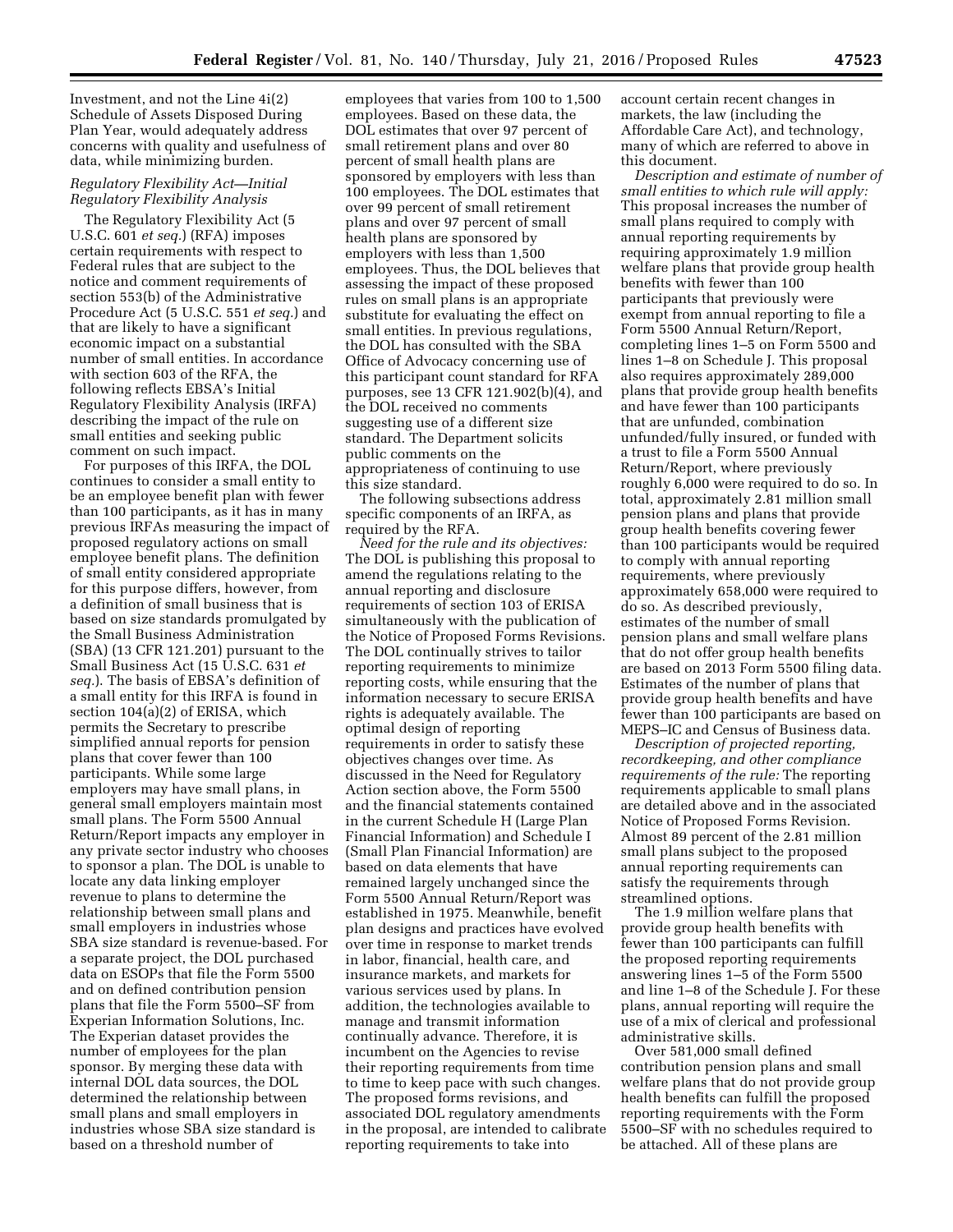eligible for the waiver of audit requirements. For such plans, therefore, satisfaction of the applicable proposed annual reporting requirements is not expected to require the services of an IQPA or auditor, but, like the small, fully insured group health plans, will require the use of a mix of clerical and professional administrative skills. Another 41,000 small defined benefit pension plans and money purchase plans will continue to be eligible to use the streamlined 5500–SF; satisfaction of the proposed reporting requirements will require additional services of an actuary and submission of the Schedule SB or Schedule MB, as applicable, and no other schedules.

The remaining 319,000 small pension and welfare plans will not be eligible to use the Form 5500–SF or any other streamlined reporting option. These plans will be required to file the Form 5500 Annual Return/Report, along with any other schedules required for pension plans or welfare plans that are not fully insured group health plans.<sup>63</sup> Of these plans, approximately 289,000 are welfare plans that provide group health benefits and are unfunded,

combination unfunded/fully insured, or funded with a trust, 25,000 are defined contribution pension plans, and over 3,000 are welfare plans that do not provide group health benefits. All will require a mix of clerical and professional administrative skills to satisfy the proposed reporting requirements. Fewer than 1,000 small pension plans that are not eligible to use the Form 5500–SF are defined benefit pension plans that will be required to use an actuary and file Schedule MB or Schedule SB in addition to needing a mix of clerical and professional administrative skills to satisfy the proposed reporting requirements.

Satisfaction of the proposed annual reporting requirements under these regulations is not expected to require any additional recordkeeping that would not otherwise be part of normal business practices.

Table 5 below compares the DOL's estimates of small plans' reporting costs under the requirements in effect prior to this action with those under the new requirements for various classes of affected plans. As shown, costs under the new requirements will be slightly

higher for small pension plans and small welfare plans that are eligible to file the Form 5500–SF and significantly higher for small pension and welfare plans that are not eligible to file the Form 5500–SF (including group health plans). As discussed above, the significant increase for group health plans reflects the elimination of prior reporting exemptions for most plans that provide group health benefits and have fewer than 100 participants. The significant increase for small pension plans and small welfare plans that do not offer group health benefits that are not eligible to file the Form 5500–SF results primarily from the changes to financial and service provider reporting. The DOL notes that for the over 90 percent of plans that are eligible for annual reporting under streamlined options, the per-filer cost under the proposed requirements increases by \$35–37 annually relative to the current requirements.64 These estimates take account of the quantity and mix of clerical and professional skills required to satisfy the reporting requirements for various classes of plans.

|  |  |  | TABLE 5-SMALL PLAN REPORTING COSTS UNDER PRIOR AND NEW REQUIREMENTS |
|--|--|--|---------------------------------------------------------------------|
|--|--|--|---------------------------------------------------------------------|

| Class of small plan                                               | Number of<br>filers under<br>current<br>requirements<br>(thousands) | Number of<br>filers under<br>proposed<br>requirements<br>(thousands) | Aggregate<br>annual cost<br>under current<br>requirements<br>(millions) | Aggregate<br>annual cost<br>under<br>proposed<br>requirements<br>(millions) | Annual per<br>filer cost under<br>current<br>requirements | Annual per<br>filer cost under<br>proposed<br>requirements |
|-------------------------------------------------------------------|---------------------------------------------------------------------|----------------------------------------------------------------------|-------------------------------------------------------------------------|-----------------------------------------------------------------------------|-----------------------------------------------------------|------------------------------------------------------------|
| Defined Benefit Pension-Eligible for                              | 41.1                                                                | 41.1                                                                 | \$37.6                                                                  | \$39.0                                                                      | \$916                                                     | \$951                                                      |
| Defined Benefit Pension-Not Eligible for                          | 1.0                                                                 | 1.0                                                                  | 1.1                                                                     | 1.9                                                                         | 1,150                                                     | 1,970                                                      |
| Defined Contribution Pension-Eligible                             | 580.7                                                               | 580.7                                                                | 168.0                                                                   | 188.0                                                                       | 289                                                       | 324                                                        |
| Defined Contribution Pension-Not Eligi-                           | 25.4                                                                | 25.4                                                                 | 11.8                                                                    | 33.9                                                                        | 484                                                       | 1,335                                                      |
| Welfare-Non-Health-Eligible for 5500-                             | 0.7                                                                 | 0.7                                                                  | 0.2                                                                     | 0.2                                                                         | 289                                                       | 324                                                        |
| Welfare-Non-Health-Not Eligible for                               | 3.3                                                                 | 3.3                                                                  | 1.5                                                                     | 2.5                                                                         | 455                                                       | 758                                                        |
| Welfare-Fully Insured Health<br>Welfare-Unfunded, Combination Un- | 0.0                                                                 | 1,869.0                                                              | 0.0                                                                     | 69.6                                                                        | <sup>0</sup>                                              | 37                                                         |
| funded/Insured, or Funded with a Trust                            | 6.2                                                                 | 289.0                                                                | 4.1                                                                     | 158.2                                                                       | 654                                                       | 547                                                        |
| Total for All Small Plans                                         | 658.3                                                               | 2,810.1                                                              | 224.3                                                                   | 493.4                                                                       | 341                                                       | 176                                                        |

In comparison to the costs per filer described in Table 5, the 75,000 large pension plans will incur an average cost of \$2,326 under the proposed requirements and the almost 74,000 large welfare plans subject to annual

reporting requirements will incur an average cost of \$1,833 each year.65

Table 6 below compares the DOL's estimates of small plans' reporting costs under the requirements in effect prior to this action with those under the new requirements as a percentage of plan

assets for pension plans and welfare plans that do not offer group health benefits and as a percentage of annual health insurance premiums for welfare plans that offer group health benefits to show the impact of the reporting requirement on small plans of differing

<sup>63</sup>The exact schedules that these plans are required to attach vary based on the plans' specific facts and circumstances.

<sup>64</sup> In the case of the 2.0 million small, fully insured group health plans, the increase in per filer cost is from no cost to \$37 per year.

<sup>65</sup>Average costs for large plans do not include the costs of obtaining the report of an IQPA or an actuarial report, if such a report is required for the plan's specific situation.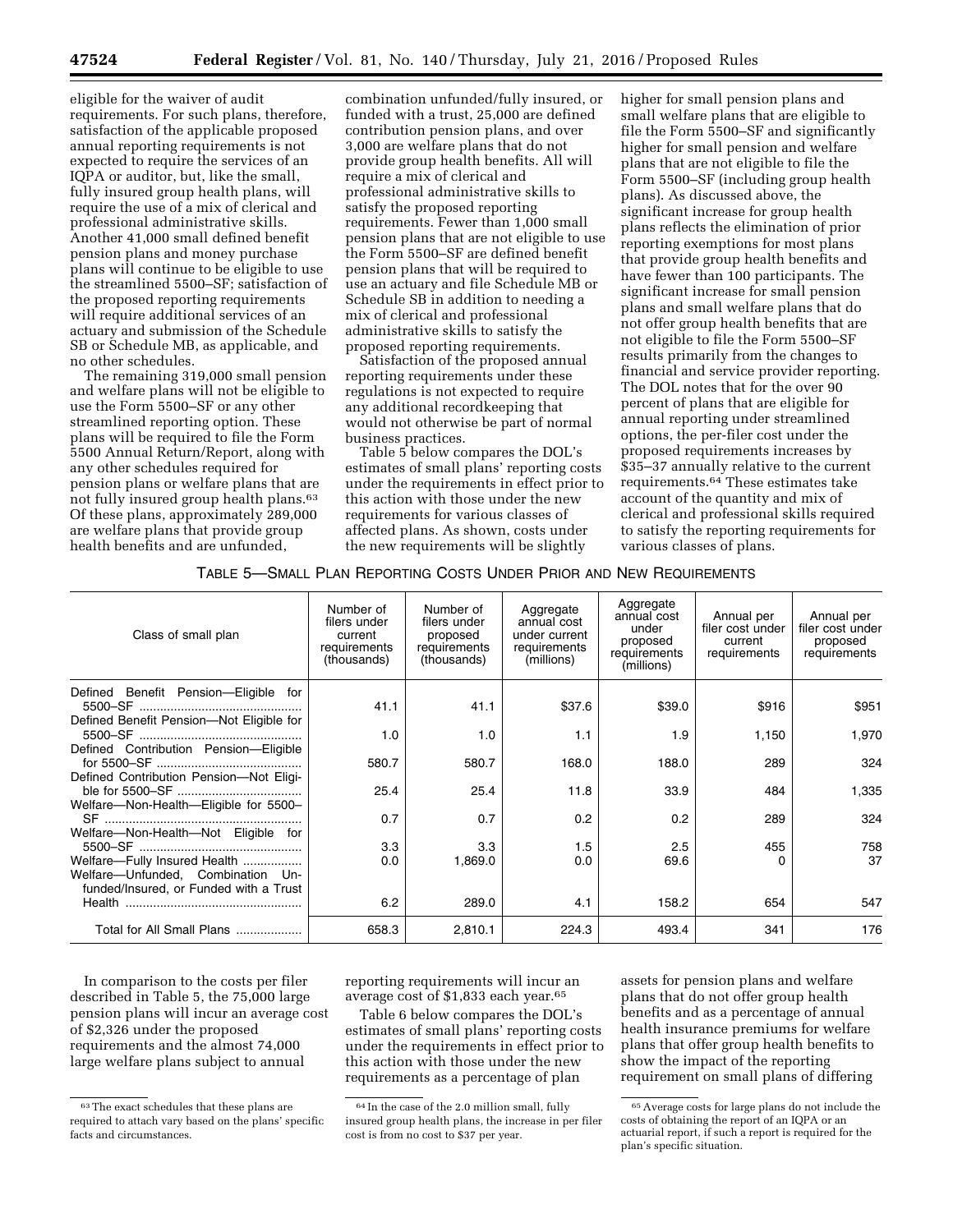sizes.66 As shown, group health plans with five or fewer participants that are unfunded, combination unfunded/fully insured, or funded with a trust incur the highest costs as a result of the proposed

reporting requirements, incurring an annual reporting cost of 0.998 percent of their annual health insurance premiums. Non-health welfare plans that are eligible to file Form 5500–SF

and have between 6 and 10 participants incur the second highest costs under the proposed reporting requirements. These plans' annual reporting cost is 0.561 percent of their plan assets.

# TABLE 6—SMALL PLAN REPORTING COSTS UNDER PRIOR AND NEW REQUIREMENTS AS A PERCENTAGE OF PLAN ASSETS OR AGGREGATE ANNUAL HEALTH INSURANCE PREMIUMS

| Class of small plan<br>(participants)                  | Annual per filer<br>cost under current<br>requirements as a<br>percentage of plan<br>assets or aggregate<br>annual health<br>insurance<br>premiums | Annual per filer<br>cost under<br>proposed<br>requirements as a<br>percentage of plan<br>assets or<br>aggregate annual<br>health insurance<br>premiums | Number of plans<br>subject to proposed<br>filing requirements |
|--------------------------------------------------------|----------------------------------------------------------------------------------------------------------------------------------------------------|--------------------------------------------------------------------------------------------------------------------------------------------------------|---------------------------------------------------------------|
| Defined Benefit Pension-Eligible for 5500-SF:          |                                                                                                                                                    |                                                                                                                                                        |                                                               |
|                                                        | 0.088                                                                                                                                              | 0.091                                                                                                                                                  | 178,694                                                       |
|                                                        | 0.084                                                                                                                                              | 0.087                                                                                                                                                  | 105.458                                                       |
|                                                        | 0.067                                                                                                                                              | 0.070                                                                                                                                                  | 139,971                                                       |
|                                                        | 0.040                                                                                                                                              | 0.041                                                                                                                                                  | 86,936                                                        |
|                                                        | 0.022                                                                                                                                              | 0.023                                                                                                                                                  | 38,822                                                        |
|                                                        | 0.018                                                                                                                                              | 0.018                                                                                                                                                  | 14,491                                                        |
|                                                        | 0.016                                                                                                                                              | 0.016                                                                                                                                                  | 6,341                                                         |
| Defined Benefit Pension-Not Eligible for 5500-SF:      |                                                                                                                                                    |                                                                                                                                                        |                                                               |
|                                                        | 0.002                                                                                                                                              | 0.003                                                                                                                                                  | 566                                                           |
|                                                        | 0.050                                                                                                                                              | 0.086                                                                                                                                                  | 82                                                            |
|                                                        | 0.041                                                                                                                                              | 0.069                                                                                                                                                  | 60                                                            |
|                                                        | 0.016                                                                                                                                              | 0.027                                                                                                                                                  | 40                                                            |
|                                                        | 0.017                                                                                                                                              | 0.028                                                                                                                                                  | 46                                                            |
|                                                        | 0.016                                                                                                                                              | 0.027                                                                                                                                                  | 66                                                            |
|                                                        | 0.020                                                                                                                                              | 0.034                                                                                                                                                  | 90                                                            |
| Defined Contribution Pension-Eligible for 5500-SF:     |                                                                                                                                                    |                                                                                                                                                        |                                                               |
|                                                        | 0.045                                                                                                                                              | 0.050                                                                                                                                                  | 178,694                                                       |
|                                                        | 0.036                                                                                                                                              | 0.040                                                                                                                                                  | 105,458                                                       |
|                                                        | 0.024                                                                                                                                              | 0.027                                                                                                                                                  | 139,971                                                       |
|                                                        | 0.014                                                                                                                                              | 0.016                                                                                                                                                  | 86,936                                                        |
|                                                        | 0.010                                                                                                                                              | 0.011                                                                                                                                                  | 38,822                                                        |
|                                                        | 0.008                                                                                                                                              | 0.009                                                                                                                                                  | 14,491                                                        |
|                                                        | 0.007                                                                                                                                              | 0.008                                                                                                                                                  | 6,341                                                         |
| Defined Contribution Pension-Not Eligible for 5500-SF: |                                                                                                                                                    |                                                                                                                                                        |                                                               |
|                                                        | 0.011                                                                                                                                              | 0.033                                                                                                                                                  | 15,650                                                        |
|                                                        | 0.040                                                                                                                                              | 0.115                                                                                                                                                  | 1,856                                                         |
|                                                        | 0.021                                                                                                                                              | 0.062                                                                                                                                                  | 1,989                                                         |
|                                                        | 0.012                                                                                                                                              | 0.033                                                                                                                                                  | 1,888                                                         |
|                                                        | 0.009                                                                                                                                              | 0.026                                                                                                                                                  | 1,362                                                         |
|                                                        | 0.009                                                                                                                                              | 0.026                                                                                                                                                  | 990                                                           |
|                                                        | 0.008                                                                                                                                              | 0.024                                                                                                                                                  | 1,086                                                         |
| Welfare-Non-Health-Eligible for 5500-SF:               |                                                                                                                                                    |                                                                                                                                                        |                                                               |
|                                                        | 0.135                                                                                                                                              | 0.151                                                                                                                                                  | 263                                                           |
|                                                        | 0.501                                                                                                                                              | 0.561                                                                                                                                                  | 61                                                            |
|                                                        | 0.269                                                                                                                                              | 0.301                                                                                                                                                  | 124                                                           |
|                                                        | 0.124                                                                                                                                              | 0.139                                                                                                                                                  | 91                                                            |
|                                                        | 0.036                                                                                                                                              | 0.041                                                                                                                                                  | 58                                                            |
|                                                        | 0.057                                                                                                                                              | 0.064                                                                                                                                                  | 32                                                            |
|                                                        | 0.134                                                                                                                                              | 0.150                                                                                                                                                  | 23                                                            |
| Welfare-Non-Health-Not Eligible for 5500-SF:           |                                                                                                                                                    |                                                                                                                                                        |                                                               |
| 5 or Fewer ………………………………………………………………………………………           | 0.019                                                                                                                                              | 0.032                                                                                                                                                  | 1,917                                                         |
|                                                        | 0.197                                                                                                                                              | 0.328                                                                                                                                                  | 51                                                            |
|                                                        | 0.172                                                                                                                                              | 0.287                                                                                                                                                  | 117                                                           |
|                                                        | 0.038                                                                                                                                              | 0.064                                                                                                                                                  | 218                                                           |
|                                                        | 0.073                                                                                                                                              | 0.123                                                                                                                                                  | 310                                                           |
|                                                        | 0.028                                                                                                                                              | 0.047                                                                                                                                                  | 323                                                           |
|                                                        | 0.150                                                                                                                                              | 0.250                                                                                                                                                  | 404                                                           |
|                                                        |                                                                                                                                                    | .                                                                                                                                                      | 1,869,000                                                     |
|                                                        | 0.000                                                                                                                                              | 0.068                                                                                                                                                  |                                                               |
|                                                        | 0.000                                                                                                                                              | 0.034                                                                                                                                                  |                                                               |
|                                                        | 0.000                                                                                                                                              | 0.014                                                                                                                                                  |                                                               |
|                                                        | 0.000                                                                                                                                              | 0.007                                                                                                                                                  | .                                                             |

66Plan asset data reflects data reported on 2013 Form 5500 filings. Because so few plans that provide group health benefits and have fewer than 100 participants are currently subject to annual

reporting requirements and many group health plans do not hold assets in trusts, the DOL concluded that annual health insurance premium data reported by the Kaiser Family Foundation was

a more appropriate metric for comparison of group health plans.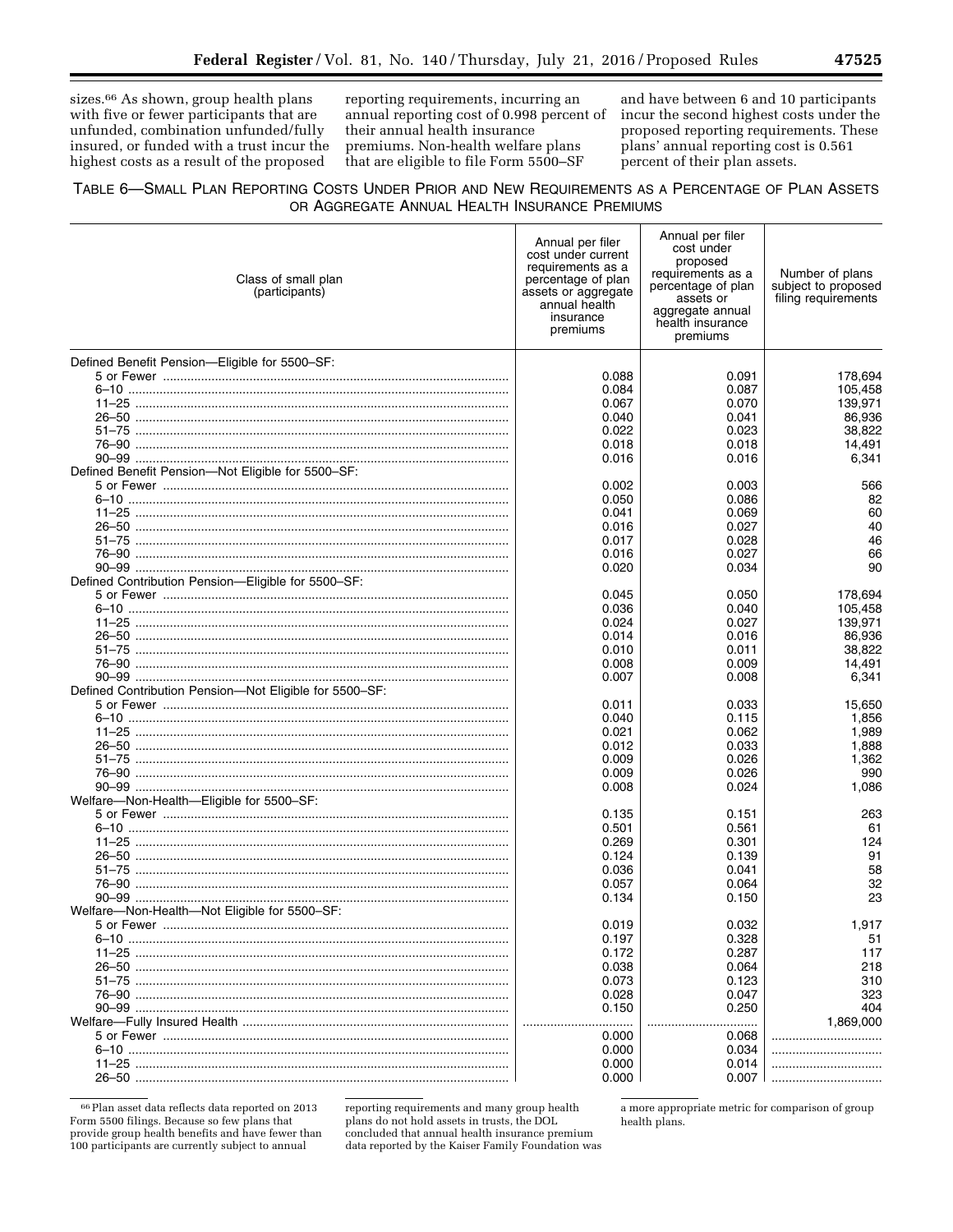| Table 6—Small Plan Reporting Costs Under Prior and New Requirements as a Percentage of Plan Assets |                                                         |  |
|----------------------------------------------------------------------------------------------------|---------------------------------------------------------|--|
|                                                                                                    | OR AGGREGATE ANNUAL HEALTH INSURANCE PREMIUMS-Continued |  |

| Class of small plan<br>(participants)                                  | Annual per filer<br>cost under current<br>requirements as a<br>percentage of plan<br>assets or aggregate<br>annual health<br>insurance pre-<br>miums | Annual per filer<br>cost under<br>proposed<br>requirements as a<br>percentage of plan<br>assets or<br>aggregate annual<br>health insurance<br>premiums | Number of plans<br>subject to proposed<br>filing requirements |
|------------------------------------------------------------------------|------------------------------------------------------------------------------------------------------------------------------------------------------|--------------------------------------------------------------------------------------------------------------------------------------------------------|---------------------------------------------------------------|
|                                                                        | 0.000                                                                                                                                                | 0.005                                                                                                                                                  |                                                               |
|                                                                        | 0.000                                                                                                                                                | 0.004                                                                                                                                                  |                                                               |
|                                                                        | 0.000                                                                                                                                                | 0.003                                                                                                                                                  |                                                               |
| Welfare—Unfunded, Combination Unfunded/Fully Insured, or Funded with a |                                                                                                                                                      |                                                                                                                                                        |                                                               |
|                                                                        |                                                                                                                                                      |                                                                                                                                                        | 289,000                                                       |
|                                                                        | 1.192                                                                                                                                                | 0.988                                                                                                                                                  |                                                               |
| 6–10                                                                   | 0.596                                                                                                                                                | 0.496                                                                                                                                                  |                                                               |
|                                                                        | 0.238                                                                                                                                                | 0.199                                                                                                                                                  |                                                               |
|                                                                        | 0.119                                                                                                                                                | 0.100                                                                                                                                                  |                                                               |
|                                                                        | 0.079                                                                                                                                                | 0.066                                                                                                                                                  |                                                               |
|                                                                        | 0.066                                                                                                                                                | 0.055                                                                                                                                                  |                                                               |
| $90 - 99$                                                              | 0.060                                                                                                                                                | 0.050                                                                                                                                                  |                                                               |
|                                                                        |                                                                                                                                                      |                                                                                                                                                        |                                                               |

Note: Due to data constraints, the DOL is unable to break out smaller subgroup plan counts for welfare plans that provide group health benefits with fewer than 100 participants. Instead, the DOL has provided the total number of welfare plans that provide group health benefits with fewer than 100 participants.

The DOL is unaware of any relevant federal rules for small plans that duplicate, overlap, or conflict with these regulations.

*Description of steps the DOL has taken to minimize impact on small entities:* In developing these regulations and the associated forms revisions, the Agencies considered a number of alternative provisions directed at small plans, many of which are discussed elsewhere in this preamble and in the Notice of Proposed Forms Revision. The DOL believes that the proposed changes to the reporting requirements impose the least amount of burden on small plans, while allowing the DOL to collect sufficient information for it to fulfill its statutory responsibilities. Any efforts to further reduce reporting burden would have had a detrimental impact on the DOL's ability to protect plan participants and beneficiaries.

The new reporting requirements for welfare plans that offer group health benefits with fewer than 100 participants comprise over 83 percent of the increased burden on small plans. The subset of these welfare plans that are fully insured comprises almost 87 percent of welfare plans that offer group health benefits with fewer than 100 participants. As discussed previously, the DOL considered requiring welfare plans that offer fully insured group health benefits with fewer than 100 participants to file a Form 5500 Annual Return/Report and Schedule J annually, or alternatively, on a two or three year cycle. The DOL opted instead to have those plans file only limited information

on the Form 5500 Annual Return/Report and Schedule J. Requiring those plans to file a complete Form 5500 Annual Return/Report and Schedule J annually would have added \$927.6 million in annual reporting costs relative to the chosen alternative. The DOL also considered requiring welfare plans that offer group health benefits with fewer than 100 participants that are fully insured to attach a Schedule A (in addition to the Form 5500 and Schedule J). If the DOL were to require welfare plans that offer group health benefits with fewer than 100 participants that are fully insured to attach Schedule A, the additional aggregate annual reporting cost would be \$583.4 million relative to the option chosen. The DOL rejected both of these options because they added significant cost (\$1.5 billion total) with limited additional benefit.

As discussed above, the Schedule I is being eliminated for small plans that are not eligible to file Form 5500–SF because the Schedule I does not require small plans to provide detailed plan asset information. This shortcoming impairs the utility of the Form 5500 Annual Return/Report as a tool to obtain a meaningful picture of small plan investments in hard-to-value and other assets. As the GAO has noted, the limited financial information provided on the Schedule I creates a challenge for participants, beneficiaries, oversight agencies, researchers, and other users of the Form 5500 Annual Return/Report or its data.67 Accordingly, under the

67 GAO *Targeted Revisions Could Improve Usefulness of Form 5500 Information*, at 18. 68 29 CFR 2520.104–46.

proposed change, approximately 27,000 small plans that are not eligible to file the Form 5500–SF and currently are required to file the Schedule I would be required to complete the Schedule H and the applicable schedules of assets. Although this would result in additional reporting details for certain small plans, the Agencies do not expect that small plans with simple investment portfolios would see a significant increase in their annual reporting burden. Small plans with complex portfolios that include hard-to-value or alternative investments should have more transparent financial statements which may require somewhat more complex financial reporting obligations. In light of changes in the financial environment and increasing concerns about investments in hard-to-value assets and alternative investments, the Agencies continue to believe that requiring separate financial information regarding hard-to-value investments is important for regulatory, enforcement, and disclosure purposes. The DOL notes that although the proposal would require such small plans to complete the Schedule H instead of the Schedule I, including the Schedule H Line 4i(1) and 4i(2) Schedules of Assets, small plans that are eligible for a waiver of the annual examination and report of an IQPA under current rules would still be eligible for this waiver under the proposal.68

The proposed rule would also require approximately 18,200 small plans that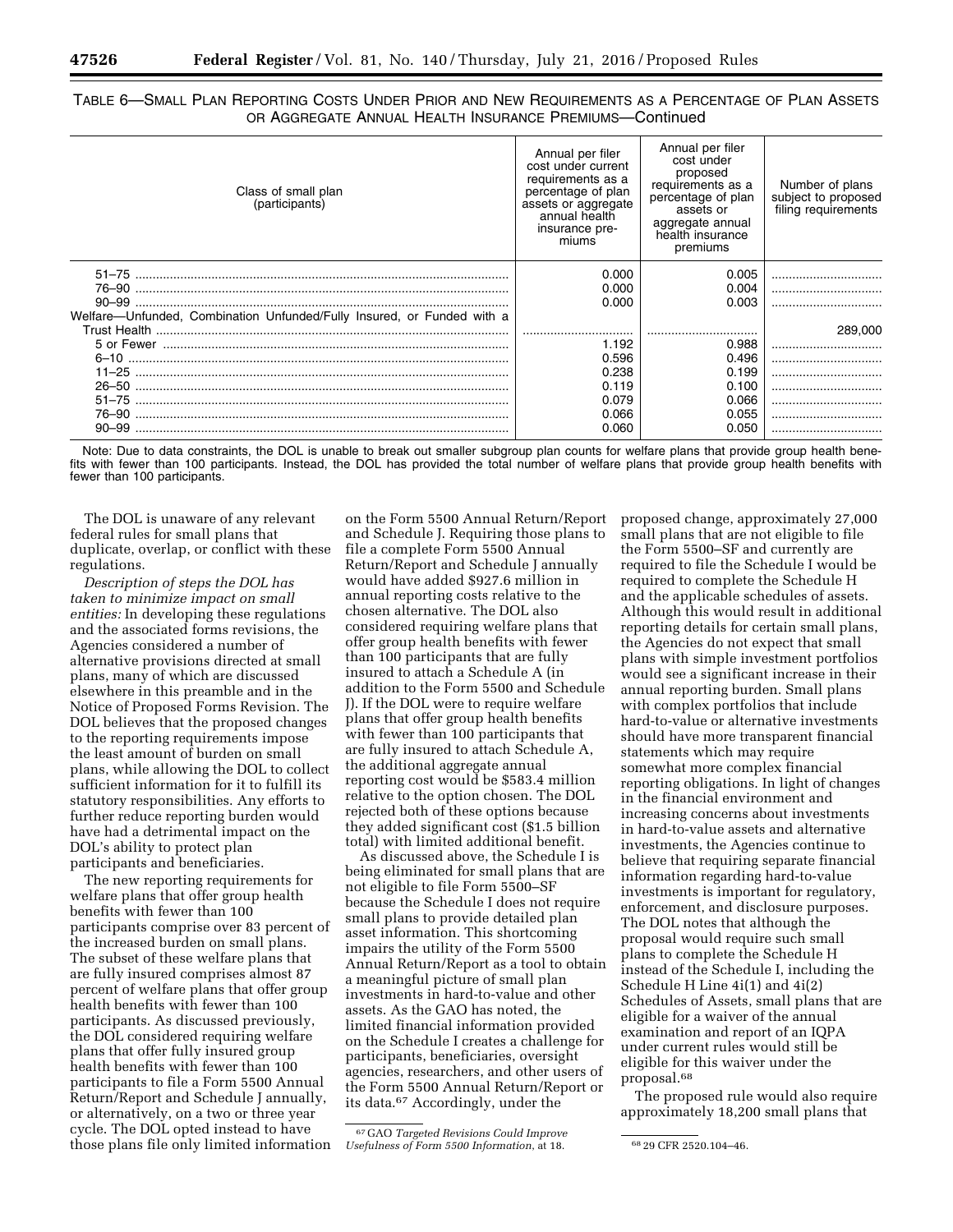are not eligible to file the Form 5500– SF to file Schedule C. Currently, only large plans must file a Schedule C, thus excluding a large portion of plans from having to disclose service provider fees. The Agencies recognize the burdens small plans face in complying with disclosure obligations. The Agencies therefore propose to require small pension plans to file Schedule C only if they do not meet the eligibility conditions for filing the Form 5500–SF, which generally would be those pension plans that are invested in alternative or hard-to-value assets. Small welfare plans that provide group health benefits (which are not eligible to file the Form 5500–SF) would also be required to file the Schedule C if they are not unfunded or insured (*e.g.*, funded using a trust). This would continue to emphasize sensitivity to reporting burden for small plans with simple investment portfolios, while addressing some of the GAO's concerns that not all critical information on indirect compensations is being reported to the Agencies. See GAO *Targeted Revisions Could Improve Usefulness of Form 5500 Information* at 25–26 (''Given these various exceptions to fee reporting requirements, Schedule C may not provide participants, the government, or the public with information about a significant portion of plan expenses and limits the ability to identify fees that may be questionable.'') In addition, the rule would align financial information reporting with recently adopted disclosure rules to ensure that all fees are reported by the plans.69

# *Paperwork Reduction Act Statement*

In accordance with the requirements of the Paperwork Reduction Act of 1995 (PRA) (44 U.S.C. 3506(c)(2)), the DOL requests comments on the information collections included in the proposed amendments to the DOL's regulations relating to annual reporting and disclosure requirements under Part 1 of Subtitle B of Title I of ERISA and in the proposed revision of the Form 5500 Annual Return/Report pursuant to Part 1 of Subtitle B of Title I and Title IV of ERISA and the Code. The DOL has submitted an information collection request (ICR) to OMB in accordance with 44 U.S.C. 3507(d), for OMB's review of the DOL's information collections previously approved under OMB Control No. 1210–0110.

A copy of the ICR can be obtained by contacting the U.S. Department of Labor, Employee Benefits Security Administration, Office of Policy and Research, 200 Constitution Avenue

NW., Room N–5718, Washington, DC 20210, Telephone: (202) 693–8410; Fax: (202) 219–4745 or at *[www.RegInfo.gov.](http://www.RegInfo.gov)*  These are not toll-free numbers.

OMB asks that comments about information collections in this NPRM be submitted by mail or courier to the Office of Information and Regulatory Affairs, Attn: OMB Desk Officer for DOL–EBSA, Office of Management and Budget, Room 10235, 725 17th Street NW., Washington, DC 20503; by Fax: 202–395–6881 (this is not a toll-free number); or by email: *[OIRAsubmission@](mailto:OIRAsubmission@omb.eop.gov) [omb.eop.gov.](mailto:OIRAsubmission@omb.eop.gov)* Commenters are encouraged, but not required, to send a courtesy copy of any comments to the party identified in the **ADDRESSES** section of this NPRM. OMB requests that comments be received within 75 days of publication of the proposed rule to ensure their consideration. Comments submitted in response to this request become a matter of public record. The Department and OMB are particularly interested in comments that:

• Evaluate whether the collection of information is necessary for the proper performance of the functions of the agency, including whether the information will have practical utility;

• Evaluate the accuracy of the DOL's estimate of the burden of the collection of information, including the validity of the methodology and assumptions used;

• Enhance the quality, utility, and clarity of the information to be collected; and

• Minimize the burden of the collection of information on those who are to respond, including through the use of appropriate automated, electronic, mechanical, or other technological collection techniques or other forms of information technology, *e.g.*, permitting electronic submission of responses.

#### *Congressional Review Act*

The proposed rules being issued here are subject to the Congressional Review Act provisions of the Small Business Regulatory Enforcement Fairness Act of 1996 (5 U.S.C. 801 *et seq.*) and, if finalized, will be transmitted to the Congress and the Comptroller General for review. The proposed rule is a ''major rule'' as that term is defined in 5 U.S.C. 804, because it is likely to result in an annual effect on the economy of \$100 million or more.

# *Unfunded Mandates Reform Act Statement and Summary*

Title II of the Unfunded Mandates Reform Act of 1995, 2 U.S.C. 1531–1538 requires each Federal agency to prepare a written statement assessing the effects of any Federal mandate in a proposed or

final agency rule that may result in an expenditure of \$100 million or more (adjusted annually for inflation with the base year 1995) in any one year by State, local, and tribal governments, in the aggregate, or by the private sector. Such a mandate is deemed to be a ''significant regulatory action.'' The current proposal is expected to have such an impact on the private sector, and the DOL therefore hereby provides such an assessment. The DOL's written statement as required by this act follows:

The DOL is issuing the current proposed regulations and forms revisions under Sections 103, 104, 110 and 505 of ERISA (29 U.S.C. 1023, 1024, 1030, and 1135). Under Titles I and IV of ERISA and the Code, pension and other employee benefit plans are generally required to file annual returns/reports concerning, among other things, the financial condition and operations of the plan. Filing a Form 5500 Annual Return/Report of Employee Benefit Plan or Form 5500–SF Short Form Annual Return/Report of Small Employee Benefit Plan, together with any required schedules and attachments, generally satisfies these annual reporting requirements. The current proposal would amend current reporting regulations and update the existing forms and schedules as explained in the summary information provided above in this document.

The DOL assessed the anticipated benefits and costs of the current proposal pursuant to Executive Order 12866 in the Regulatory Impact Analysis for the current proposal, above, and concluded that its benefits would justify its costs. The current proposal's material benefits and costs generally would be largely confined to the private sector, where plans would incur increased costs from expanded reporting requirements, while participants and beneficiaries and other end-users of the Form 5500 Annual Return/Report data would benefit from improved reporting. The DOL itself, as well as IRS, PBGC, and other governmental users would benefit from increased efficiency in enforcement activity and improved quality in research and policy decisions resulting from reporting data that more accurately reflect the current plan marketplace.

Some employee benefit plans sponsored by tribal governments that are subject to ERISA because they cover employees who are involved in performing commercial activities (whether or not such activities are essential government functions) may be affected by the Federal mandate contained in this rule, if it is adopted as

<sup>69</sup> Id. at 50.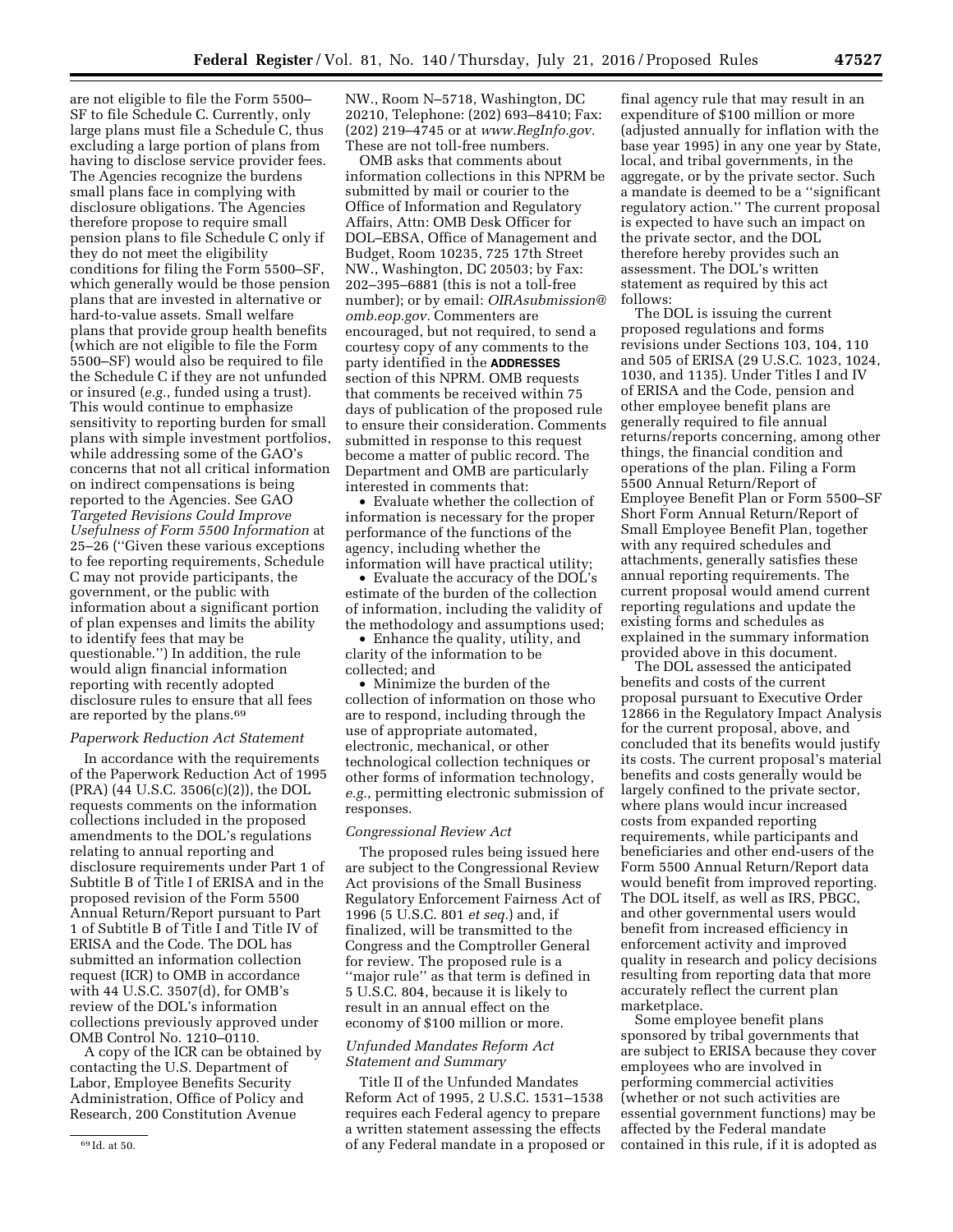proposed. The DOL does not have sufficient data to estimate the amount of the increase in future compliance costs that would be imposed on tribal governments that sponsor these plans, but it believes such costs would be similar to those imposed on private sector employers that are discussed in the regulatory impact analysis. Such increased costs would not be paid with Federal financial assistance (or otherwise paid for by the government). The DOL is not aware of any available Federal resources to carry out this mandate on tribal governments. The budgetary impact of the mandate will fall on tribal governments that maintain certain employee benefit plans. Apart from this, the DOL does not believe that the mandate will cause any disproportionate budgetary effects on any particular regions of the nation or particular tribal governments, urban, rural or other types of communities, or particular segments of the private sector.

The DOL has not consulted with elected representatives of tribal governments, but will do so after the proposed regulations and forms revisions are published.

In summary, the DOL believes the benefits of this proposed rule are significant, and will result in a modernized annual return/report that has substantially more utility for the agencies, the regulated community, and the public. The proposed rule would also impose increased costs on employee benefit plan sponsors. Tribal governments that sponsor ERISAcovered plans will incur increased costs as will all other sponsors of ERISAcovered plans. The DOL lacks sufficient information to quantify the number of tribal governments impacted by this proposed rule, but believes that the costs imposed on tribal governments will be consistent with the costs imposed on all other sponsors of ERISAcovered plans. Finally, the DOL does not believe that the costs imposed by this proposed rule will have any disproportionate budgetary effects based on any particular regions of the nation or particular tribal governments, urban, rural or other types of communities, or particular segments of the private sector.

#### *Federalism Statement*

Executive Order 13132 (August 4, 1999) outlines fundamental principles of federalism and requires adherence to specific criteria by federal agencies in the process of their formulation and implementation of policies that have substantial direct effects on the States, the relationship between the national government and the States, or on the distribution of power and

responsibilities among the various levels of government. These proposed rules do not have federalism implications because they would have no substantial direct effect on the States, on the relationship between the national government and the States, or on the distribution of power and responsibilities among the various levels of government. Section 514 of ERISA provides, with certain exceptions specifically enumerated, that the provisions of Titles I and IV of ERISA supersede any and all laws of the States as they relate to any employee benefit plan covered under ERISA. The requirements implemented in these rules do not alter the fundamental provisions of the statute with respect to employee benefit plans, and as such would have no implications for the States or the relationship or distribution of power between the national government and the States.

#### **List of Subjects**

#### *29 CFR Part 2520*

Accounting, Employee benefit plans, Pensions, Reporting and recordkeeping requirements.

# *29 CFR Part 2590*

Continuation coverage, Disclosure, Employee benefit plans, Group health plans, Health care, Health insurance, Medical child support, Reporting and recordkeeping requirements.

For the reasons set forth in the preamble, the Department proposes to amend Subchapter C, parts 2520 and 2590 of Title 29 of the Code of Federal Regulations as follows:

# **PART 2520—RULES AND REGULATIONS FOR REPORTING AND DISCLOSURE**

■ 1. The authority section for part 2520 continues to read as follows:

**Authority:** 29 U.S.C. 1021–1025, 1027, 1029–31, 1059, 1134, and 1135; and Secretary of Labor's Order 1–2011, 77 FR 1088 (Jan. 9, 2012). Sec. 2520.101–2 also issued under 29 U.S.C. 1132, 1181–1183, 1181 note, 1185, 1185a–b, 1191, and 1191a– c. Secs. 2520.102–3, 2520.104b–1, and 2520.104b–3 also issued under 29 U.S.C. 1003, 1181–1183, 1181 note, 1185, 1185a–b, 1191, and 1191a–c. Secs. 2520.104b–1 and 2520.107 also issued under 26 U.S.C. 401 note, 111 Stat. 788.

 $\blacksquare$  2. In § 2520.103-1, revise paragraphs  $(b)(1), (c)(1), (c)(2)(i), (c)(2)(ii)(D), (E),$ and (e), and add paragraphs (c)(2)(ii)(F) and (c)(2)(iii) to read as follows:

#### **§ 2520.103–1 Contents of the annual report.**

\* \* \* \* \*

(b)  $* * * *$ 

(1) A Form 5500 ''Annual Return/ Report of Employee Benefit Plan'' and any statements or schedules required to be attached to the form, completed in accordance with the instructions for the form, including Schedule A (Insurance Information), Schedule C (Service Provider Information), Schedule E (ESOP Annual Information), Schedule G (Financial Transaction Schedules), Schedule H (Financial Information), Schedule J (Group Health Plan Information), Schedule MB (Multiemployer Defined Benefit Plan and Certain Money Purchase Plan Actuarial Information), Schedule R (Retirement Plan Information), Schedule SB (Single-Employer Defined Benefit Plan Actuarial Information), and other financial schedules described in Sec. 2520.103–10. See the instructions for this form.

\* \* \* \* \*

(c) \* \* \*

(1) Except as provided in paragraphs (c)(2), (d), (e), and (f) of this section, and in §§ 2520.104–43, 2520.104a-6 and 2520.104–44, the annual report of an employee benefit plan that covers fewer than 100 participants at the beginning of the plan year shall include a Form 5500 ''Annual Return/Report of Employee Benefit Plan'' and any statements or schedules required to be attached to the form, completed in accordance with the instructions for the form, including Schedule A (Insurance Information), Schedule C (Service Provider Information), Schedule E (ESOP Annual Information), Schedule G (Financial Transactions), Schedule H (Financial Information), Schedule J (Group Health Plan Information), Schedule MB (Multiemployer Defined Benefit Plan and Certain Money Purchase Plan Actuarial Information), Schedule R (Retirement Plan Information), and Schedule SB (Single Employer Defined Benefit Plan Actuarial Information), completed in accordance with the instructions for the form. See the instructions for this form.

(2)(i) The annual report of an employee pension benefit plan or employee welfare benefit plan that does not provide group health benefits and that covers fewer than 100 participants at the beginning of the plan year and that meets the conditions in paragraph (c)(2)(ii) of this section with respect to a plan year may, as an alternative to the requirements of paragraph (c)(1) of this section, meet its annual reporting requirements by filing the Form 5500– SF ''Short Form Annual Return/Report of Small Employee Benefit Plan'' and any statements or schedules required to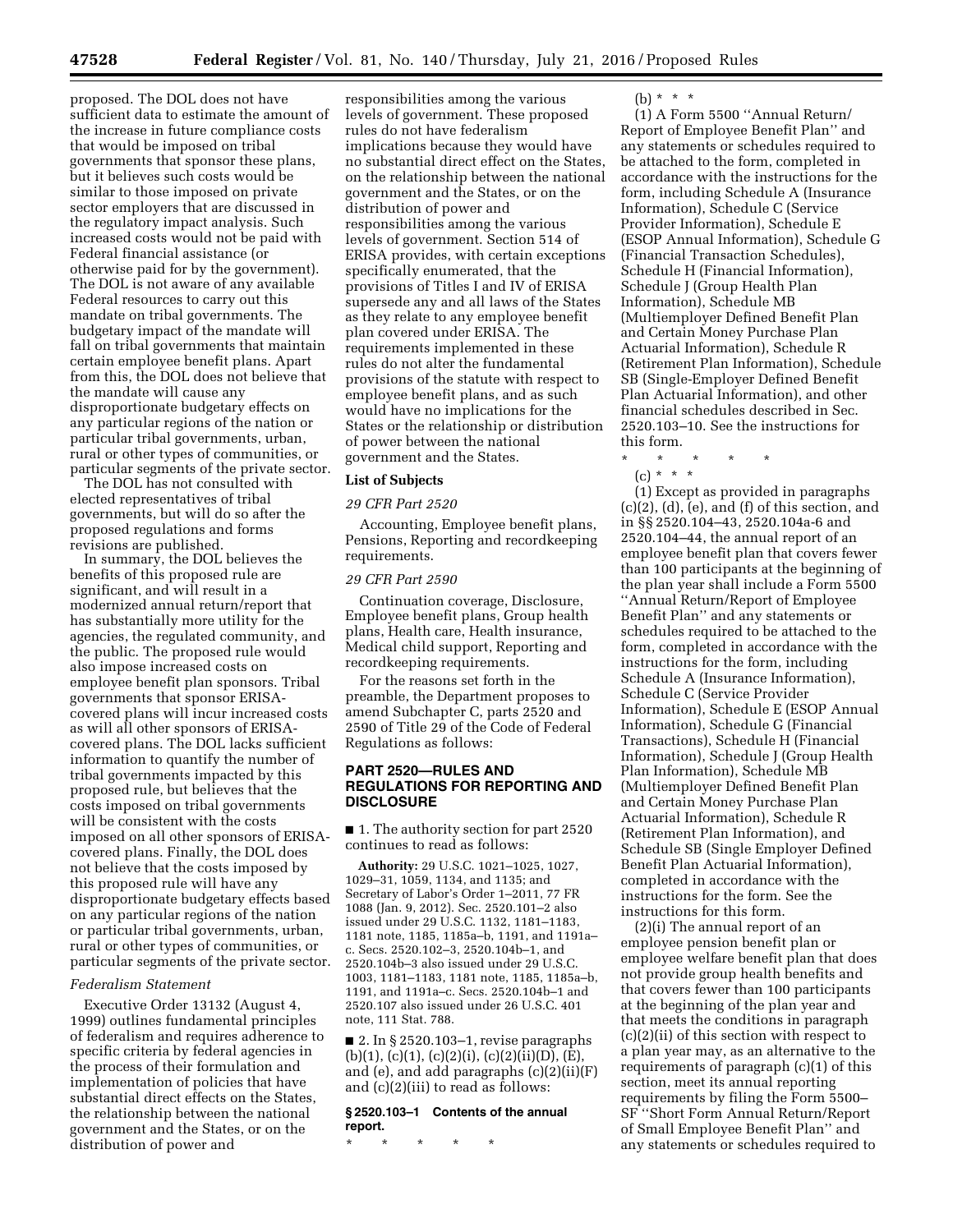be attached to the form, including Schedule SB (Single Employer Defined Benefit Plan Actuarial Information) and Schedule MB (Multiemployer Defined Benefit Plan and Certain Money Purchase Plan Actuarial Information), completed in accordance with the instructions for the form. See the instructions for this form.

 $(ii) * * * *$ 

(D) Is not a multiemployer plan;

(E) Is not a plan subject to the Form M–1 requirements under § 2520.101–2 (Filing by Multiple-employer Welfare Arrangements and Certain Other Related Entities); and

(F) Is not a group health plan as defined in section 733(a) of the Act.

(iii) The annual report of an employee benefit plan that meets the definition of a group health plan as defined in section 733(a) of the Act that covers fewer than 100 participants at the beginning of the plan year shall include a Form 5500 ''Annual Return/Report of Employee Benefit Plan'' and any statements or schedules required to be attached to the form, completed in accordance with the instructions for the form, including Schedule A (Insurance Information), Schedule C (Service Provider Information), Schedule H (Financial Information), and Schedule J (Group Health Plan Information). See the instructions for this form.

\* \* \* \* \* (e) *Plans that participate in a master trust.* The plan administrator of a plan which participates in a master trust shall file a Form 5500 Annual Return/ Report in accordance with the instructions for the form relating to master trusts. For purposes of annual reporting, a master trust is a trust for which a regulated financial institution serves as trustee or custodian (regardless of whether such institution exercises discretionary authority or control respecting the management of assets held in the trust) and in which assets of more than one plan sponsored by a single employer or by a group of employers under common control are held. A master trust must operate either on a calendar year basis or on the same fiscal year as all of the plans that are participating in the master trust. For purpose of this paragraph, a regulated financial institution is a bank, trust company, or similar financial institution regulated, supervised, and subject to periodic examination by a State or Federal agency. Common control is determined on the basis of all relevant facts and circumstances (whether or not such employers are incorporated). ■ 3. In § 2520.103–2, revise paragraph (b)(1) to read as follows:

# **§ 2520.103–2 Contents of the annual report for group insurance arrangement.**

\* \* \* \* \* (b) *Contents.* (1) A Form 5500 ''Annual Return/Report of Employee Benefit Plan'' and any statements or schedules required to be attached to the form, completed in accordance with the instructions for the form, including Schedule A (Insurance Information), Schedule C (Service Provider Information), Schedule D (DFE/ Participating Plan Information), Schedule G (Financial Transaction Schedules), Schedule H (Financial Information), a separate Schedule J (Group Health Plan Information) for each participating plan, and the other financial schedules described in § 2520.103–10. See the instructions for this form.

\* \* \* \* \*  $\blacksquare$  4. In § 2520.103–3, revise paragraph (c) to read as follows:

## **§ 2520.103–3 Exemption from certain annual reporting requirements for assets held in a common or collective trust.**

\* \* \* \* \* (c) *Contents.* (1) A plan that meets the requirements of paragraph (b) of this section, and that invests in a common or collective trust that files a Form 5500 report in accordance with § 2520.103–9, shall include in its annual report: information required by the instructions to Schedule H (Financial Information) about the current value of and net investment gain or loss relating to the units of participation in the common or collective trust held by the plan; identifying information in the common or collective trust including its name, employer identification number, and any other information required by the instructions to the Schedule of Assets Held for Investment Purposes and Schedule of Assets Disposed of During Plan Year; and such other information as is required in the separate statements and schedules of the annual report about the value of the plan's units of participation in the common or collective trust and transactions involving the acquisition and disposition by the plan of units of participation in the common or collective trust.

(2) A plan that meets the requirements of paragraph (b) of this section and that invests in a common or collective trust that does not file a Form 5500 report in accordance with § 2520.103–9, shall include in its annual report: Information required by the instructions to Schedule H (Financial Information) about the current value of and the net investment gain or loss relating to the units of participation in the common or

collective trust held by the plan; information required by the accompanying instructions to the ''Schedule of Assets Held for Investment'' about the current value of the plan's allocable portion of the underlying assets and liabilities of the common or collective trust; identifying information about the common or collective trust including its name, employer identification number, and any other information required by the instructions to the Schedule of Assets Held for Investment Purposes and Schedule of Assets Disposed of During Plan Year; and such other information as is required in the separate statements and schedules of the annual report about the value of the plan's units of participation in the common or collective trust and transactions involving the acquisition and disposition by the plan of units of participation in the common or collective trust.

 $\blacksquare$  5. In § 2520.103-4, revise paragraph (c) as follows:

#### **§ 2520.103–4 Exemption from certain annual reporting requirements for assets held in an insurance company pooled separate account.**

\* \* \* \* \* (c) *Contents.* (1) A plan that meets the requirements of paragraph (b) of this section, and which invests in a pooled separate account that files a Form 5500 report in accordance with § 2520.103–9, shall include in its annual report: Information required by the instructions to Schedule H (Financial Information) about the current value of and net investment gain or loss relating to the units of participation in the pooled separate account held by the plan; identifying information about the pooled separate account including its name, employer identification number, and any other information required by the instructions to the Schedule of Assets Held for Investment Purposes and Schedule of Assets Disposed of During Plan Year; and such other information as is required in the separate statements and schedules of the annual report about the value of the plan's units of participation in the pooled separate account and transactions involving the acquisition and disposition by the plan of units of participation in the pooled separate account.

(2) A plan that meets the requirements of paragraph (b) of this section and which invests in a pooled separate account that does not file a Form 5500 report in accordance with § 2520.103–9, shall include in its annual report: Information required by the instructions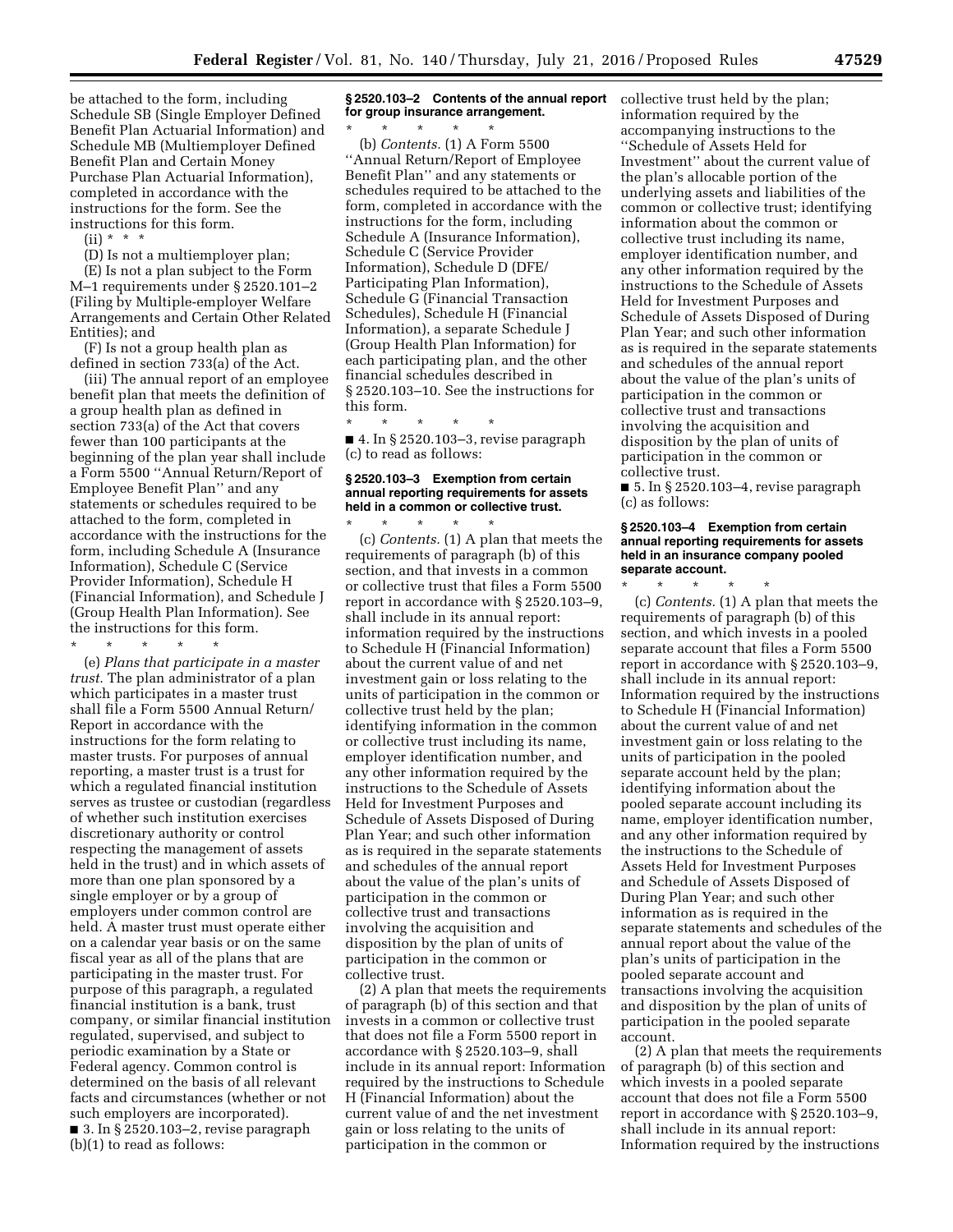to Schedule H (Financial Information) about the current value of and the net investment gain or loss relating to the units of participation in the pooled separate account held by the plan; information required by the accompanying instructions to the ''Schedule of Assets Held for Investment'' about the current value of the plan's allocable portion of the underlying assets and liabilities of the pooled separate account; identifying information about the pooled separate account including its name, employer identification number, and any other information required by the instructions to the Schedule of Assets Held for Investment Purposes and Schedule of Assets Disposed of During Plan Year; and such other information as is required in the separate statements and schedules of the annual report about the value of the plan's units of participation in the pooled separate account and transactions involving the acquisition and disposition by the plan of units of participation in the pooled separate account.

■ 6. In § 2520.103–6, revise paragraph (d) to read as follows:

## **§ 2520.103–6 Definition of reportable transaction for annual return/report.**

\* \* \* \* \* (d) *Contents.* (1) The schedule of reportable transactions shall be filed in the format and include information as described in the instructions for the Form 5500 Annual Return/Report of Employee Benefit Plan.

(2) [Removed]

 $\blacksquare$  7. In § 2520.103–8, revise paragraphs (a) and (c) and add new paragraphs (d) and (e) to read as follows:

# **§ 2520.103–8 Limitation on scope of accountant's examination.**

(a) *General.* Under the authority of section 103(a)(3)(C) of the Act, the examination and report of an independent qualified public accountant need not extend to any statement or information prepared and certified by a bank or similar institution or insurance carrier provided the certification meets the requirements of paragraph (d) of this section.

\* \* \* \* \*

(c) *Excluded information.* Any statements or information certified to by a bank or similar institution or insurance carrier described in paragraph (b) of this section, provided that the statements or information regarding assets so held are prepared and certified to by the bank or insurance carrier in accordance with the requirements of (d) of this section and § 2520.103–5.

(d) *Contents and manner.* The certification described in paragraph (a) of this section shall:

(1) Appear on a separate document from the list of plan assets covered by the certification;

(2) Identify the bank or insurance company holding the plan's assets;

(3) Describe the manner in which the bank or insurance company is holding the assets covered by the certification;

(4) State whether the bank or insurance company is providing current value information regarding the assets covered by the certification in accordance with 2520.103–5, and if so, state that the assets for which current value is being certified are separately identified in the list of assets covered by the certification;

(5) If current value is not being certified for all of the assets covered by the certification, include a caution that the certification is not certifying current value information and the asset values provided by the bank or insurance company may not be suitable for use in satisfying the plan's obligation to report current value information on the Form 5500 Annual Return/Report; and

(6) If the certification is being provided by an agent on behalf of the bank or insurance company, a statement certifying that the person providing the certification is an authorized agent acting on behalf of the bank or insurance company and affirming that the bank or insurance company is taking responsibility for the accuracy and completeness of the certification and the underlying records used as a basis for the information being certified.

(e) The administrator of a plan which meets the requirements of paragraph (b) of this section, and which is not required to have covered by the accountant's examination or report any of the information described in paragraph (c) of this section shall attach to the Form 5500 Annual Return/Report of Employee Benefit Plan the certification of investment information created by certain banks or insurance companies in accordance with the requirements of paragraph (d) of this section to comply with the limited scope audit requirements.  $\blacksquare$  8. In § 2520.103–10, revise paragraphs  $(b)(1)(i)$  and  $(2)(i)$  to read as follows:

#### **§ 2520.103–10 Annual report financial schedules.**

- \* \* \* \* \*
- (b) \* \* \*
- $(1) * * * *$

(i) A schedule of all assets held for investment purposes at the end of the plan year (see § 2520.103–11) with assets aggregated and identified as

described in the instructions to the Form 5500 Annual Return/Report of Employee Benefit Plan.

\* \* \* \* \* (2) *Assets disposed of during the plan year.* (i) A schedule of all assets disposed of during the plan year (see § 2520.103–11) with assets aggregated and identified as described in the instructions to the Form 5500 Annual Return/Report of Employee Benefit Plan.

\* \* \* \* \*

■ 9. In § 2520.104–20, revise paragraph (b)(1) to read as follows:

# **§ 2520.104–20 Limited exemption for certain small welfare plans.**

\* \* \* \* \* (b)  $* * * *$ 

(1) Which have fewer than 100 participants at the beginning of the plan year, and do not provide benefits consisting of medical care as defined in section 733(a)(2) of the Act;

\* \* \* \* \*  $\blacksquare$  10. In § 2520.104–26, revise paragraph (b) to read as follows:

#### **§ 2520.104–26 Limited exemption for certain unfunded dues financed welfare plans maintained by employee organizations.**

\* \* \* \* \* (b) *Application.* This exemption applies only to welfare benefit plans that do not provide benefits consisting of medical care as defined in section 733(a)(2) of the Act that are maintained by an employee organization, as that term is defined in section 3(4) of the Act, paid out of the employee organization's general assets, which are derived wholly or partly from membership dues, and which cover employee organization members and their families.

\* \* \* \* \* ■ 11. Revise § 2520.104–42 to read as follows:

# **§ 2520.104–42 Waiver of certain actuarial information in the annual report.**

Under the authority of section 104(a)(2)(A) of ERISA, the requirement of section 103(d)(6) of ERISA that the annual report include as part of the actuarial statement (Schedule SB) the present value of all of the plan's liabilities for nonforfeitable pension benefits allocated by termination priority categories, as set forth in section 4044 of title IV of ERISA, and the actuarial assumptions used in these computations, is waived.

■ 12. In § 2520.104b–10, revise the Appendix to § 2520.104b–10 to read as follows: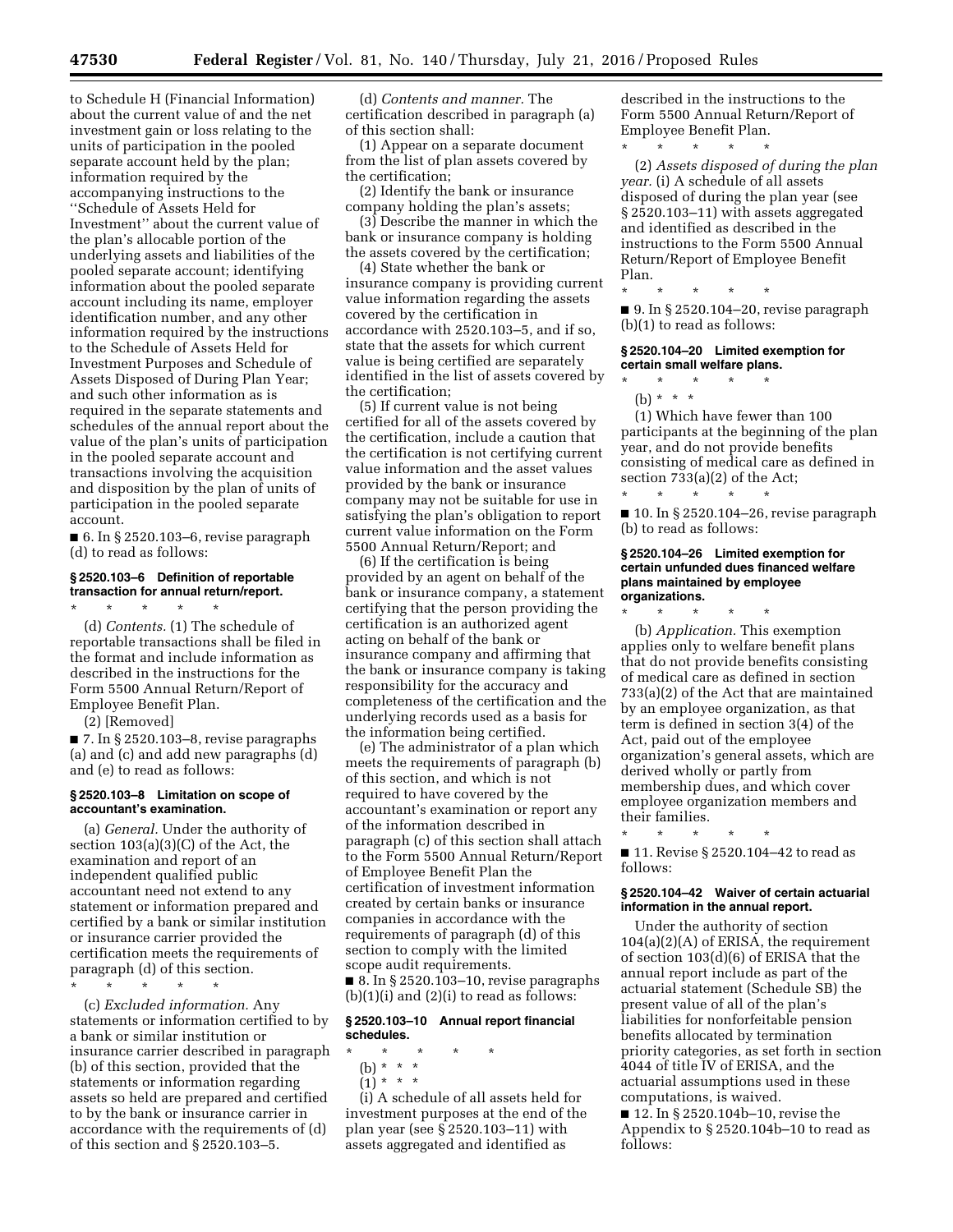#### **§ 2520.104b–10 Summary annual report.**

# \* \* \* \* \*

# APPENDIX TO § 2520.104B–10—THE SUMMARY ANNUAL REPORT (SAR) UNDER ERISA: A CROSS-REFERENCE TO THE ANNUAL REPORT

| <b>SAR Item</b>                                                                                                                                                         | Form 5500 line items                                                                                                                                                                                  | Form 5500-SF line items                                                                                                                                                                         |  |  |
|-------------------------------------------------------------------------------------------------------------------------------------------------------------------------|-------------------------------------------------------------------------------------------------------------------------------------------------------------------------------------------------------|-------------------------------------------------------------------------------------------------------------------------------------------------------------------------------------------------|--|--|
| A. Pension Plan (defined contribution pension benefit plans and defined benefit pension plans that do not furnish the annual funding<br>notice under 29 CFR 2520.101-4) |                                                                                                                                                                                                       |                                                                                                                                                                                                 |  |  |
|                                                                                                                                                                         | Sch. H-Subtract the sum of 2e(4) &<br>$2i(12)(C)$ from $2i$ .                                                                                                                                         | Line 13a.<br>Line 10h.<br>Line 10f.<br>Line 10d.<br>Line 10g.                                                                                                                                   |  |  |
| 6. Total Participants at end of plan year<br>7. Value of plan assets (net):<br>c. Gains (losses) from sale of assets<br>d. Earnings from investments                    | Sch. H-Subtract 11 [Col. a] from 11 [Col. b]<br>Sch. H-2a(1)(A, & 2a(2) if applicable<br>Sch. H- $-2a(1)(B)$ , & $2a(2)$ if applicable<br>Sch. H-Subtract the sum of 2a(3) and<br>$2c(4)(C)$ from 2d. | Line 7f.<br>Line $9c$ [Col. (b)].<br>Line $9c$ [Col. (a)].<br>Line 9c-Subtract [Col. a] from [Col. b].<br>Line 10c.<br>Line $10a(1)(A)$ .<br>Line $10a(1)(B)$ .<br>Not applicable.<br>Line 10b. |  |  |
| 12. Unpaid minimum required contribution (S-E)<br>plans or Defined contribution plans) or Fund-<br>ing deficiency (ME plans):                                           | Sch. A-5b (total of all contracts)                                                                                                                                                                    | Not applicable.<br>Not applicable.<br>Same.<br>Not applicable.<br>Line 16b.                                                                                                                     |  |  |
| <b>R</b> Welfare Plan                                                                                                                                                   |                                                                                                                                                                                                       |                                                                                                                                                                                                 |  |  |

**B. Welfare Plan** 

|                                                |                                            | Not applicable.                          |
|------------------------------------------------|--------------------------------------------|------------------------------------------|
| 2. Total (experience rated and non-experienced | Schs. A—Sum of 9a(1) and 10a (total of all | Not applicable.                          |
| rated) insurance premiums.                     | contracts).                                |                                          |
|                                                | Schs. A—9a(1) (total of all contracts)     | Not applicable.                          |
|                                                | Schs. A—9b(4) (total of all contracts)     | Not applicable.                          |
|                                                |                                            |                                          |
|                                                |                                            | Line $9c$ $[Col. (b)]$ .                 |
|                                                |                                            | Line $9c$ [Col. (a)].                    |
|                                                | Sch. H-Subtract 11 [Col. a] from [Col. b]  | Line 9c-Subtract [Col. a] from [Col. b]. |
|                                                |                                            | Line 10c.                                |
|                                                | Sch. H—2a(1)(A) & 2a(2) if applicable      | Line $10a(1)(A)$ if applicable.          |
|                                                | Sch. H- $-2a(1)(B)$ & 2a(2) if applicable  | Line $10a(1)(B)$ if applicable.          |
| c. Gains (losses) from sale of assets          |                                            | Not applicable.                          |
|                                                | Sch. H-Subtract the sum of 2a(3) and       | Line 10b.                                |
|                                                | $2c(4)(C)$ from 2d.                        |                                          |
|                                                |                                            | Line 10h.                                |
|                                                |                                            | Line 10f.                                |
|                                                |                                            | Line 10d.                                |
|                                                | Sch. H-Subtract the sum of 2e(4) &         | Line 10g.                                |
|                                                | $2i(12)(C)$ from $2i$ .                    |                                          |

# **PART 2590 —RULES AND REGULATIONS FOR GROUP HEALTH PLANS**

■ 13. The authority citation for Part 2590 continues to read as follows:

**Authority:** 29 U.S.C. 1027, 1059, 1135, 1161–1168, 1169, 1181–1183, 1181 note, 1185, 1185a, 1185b, 1191, 1191a, 1191b, and 1191c; sec. 101(g), Pub. L.104–191, 110 Stat. 1936; sec. 401(b), Pub. L. 105–200, 112 Stat. 645 (42 U.S.C. 651 note); sec. 512(d), Pub. L. 110–343, 122 Stat. 3881; sec. 1001, 1201, and 1562(e), Pub. L. 111–148, 124 Stat. 119, as amended by Pub. L. 111–152, 124 Stat. 1029; Secretary of Labor's Order 1–2011, 77 FR 1088 (Jan. 9, 2012).

## **Subpart C—Other Requirements**

■ 14. Add §§ 2590.715-2715A and 2590.715–2717 to Subpart C to read as follows:

# **§ 2590.715–2715A Provision of additional information.**

A group health plan that complies with the requirements of § 2520.103–1 of this Chapter and any implementing guidance (including filing any required schedules to the annual report required by § 2520.103–1) satisfies the requirements of PHS Act section 2715A, as incorporated in ERISA.